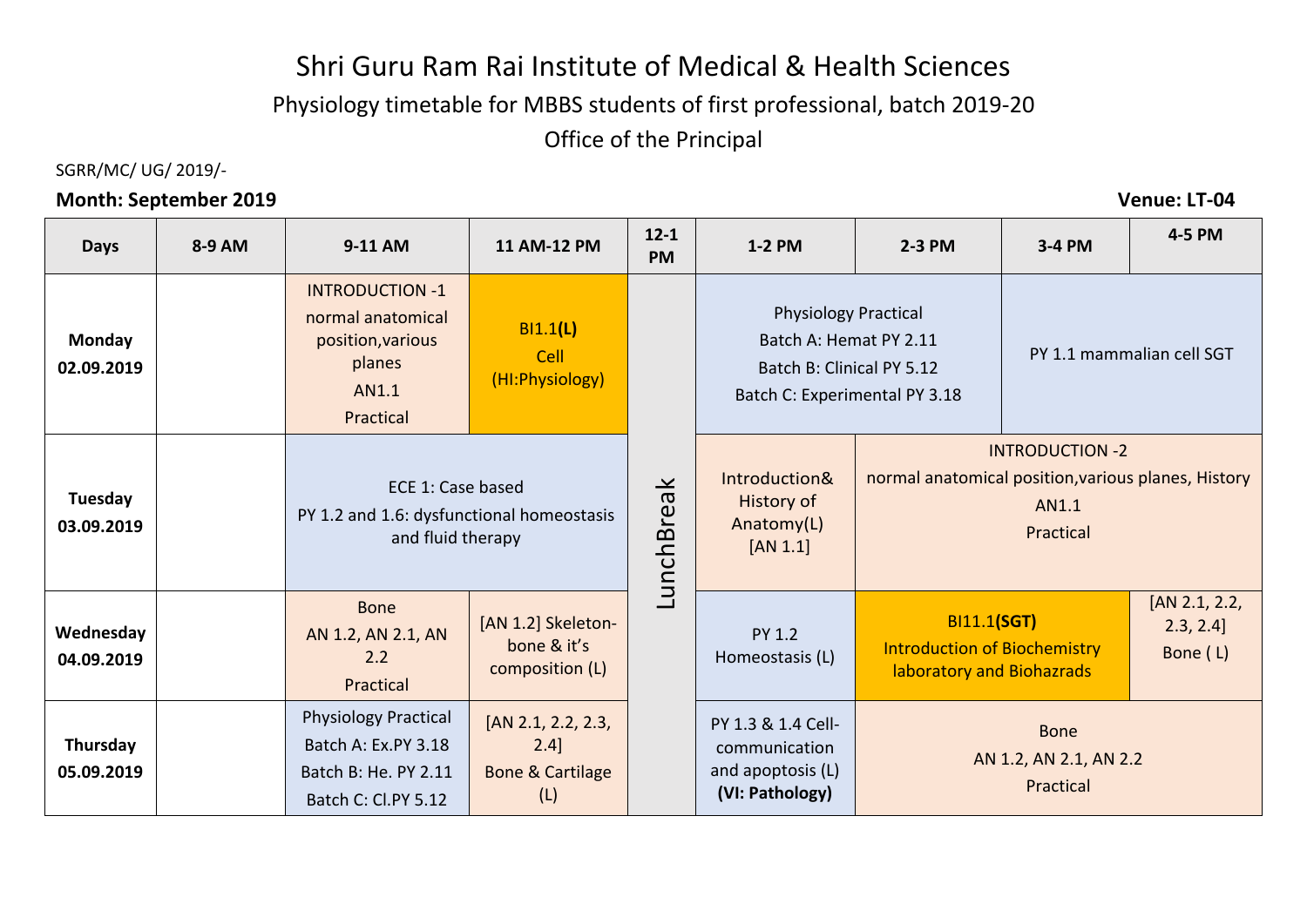| Friday<br>06.09.2019    | Introduction to<br>Histology<br>(practical)<br>batch -1<br>$AN-65.1,2$<br><b>BI11.6 (Pract.)</b><br>Colorimetry<br>Batch-2   | $[AN 2.5]$<br>Joints 1(L)                                            | PY 1.5 Transport<br>across cell<br>membrane (L)                                            | $[AN 2.6]$<br>Joints 2(L)                                   | B15.1(L)<br><b>Chemistry and</b><br>metabolism of<br><b>Proteins</b>                       |                        |
|-------------------------|------------------------------------------------------------------------------------------------------------------------------|----------------------------------------------------------------------|--------------------------------------------------------------------------------------------|-------------------------------------------------------------|--------------------------------------------------------------------------------------------|------------------------|
| Saturday<br>07.09.2019  | Introduction to<br><b>Histology (practical)</b><br>batch -2<br>AN-65.1,2<br><b>BI11.6 (Pract.)</b><br>Colorimetry<br>Batch-2 | <b>BI1.1(SDL)</b><br>Cell<br>(HI:Physiology)                         | AN 3.1 Muscle-<br>1(L)                                                                     | PY 1.5 Transport<br>across cell<br>membrane (L)             | <b>COMMUNITY</b><br><b>MEDICINE</b><br>Concept of<br>health &<br>disease<br>$1.1, 1.2$ (L) | Sports & EC            |
|                         |                                                                                                                              |                                                                      |                                                                                            |                                                             |                                                                                            |                        |
| Monday<br>09.09.2019    | <b>JOINTS</b><br>AN 2.5, AN 2.6<br>Practical                                                                                 | B15.1(L)<br><b>Chemistry and</b><br>metabolism of<br><b>Proteins</b> | Physiology practical<br>Batch A: Cl.PY 5.12<br>Batch B: Ex.PY 3.18<br>Batch C: He. PY 2.11 |                                                             | PY 1.5 Transport cross cell<br>membrane SGT                                                |                        |
| Tuesday<br>10.09.2019   | Physiology practical<br>Batch A: He PY 2.11<br>Batch B: Cl PY 5.12<br>Batch C: ExPY 3.18                                     | PY 1.6 body fluids<br>SGT(HI:<br><b>Biochemistry)</b>                | AN 3.2,3.3 Muscle<br>$-2(L)$                                                               | <b>JOINTS</b><br>AN 2.5, AN 2.6<br>Practical                |                                                                                            |                        |
| Wednesday<br>11.09.2019 | Muscular tissue<br>AN 3.1,<br>AN 3.2,<br>AN 3.3<br>Practical                                                                 | AN 6.1 Lymphatic<br>System-1 (L)                                     | PY 1.7 Buffer<br>systems (L) (HI:<br><b>Biochemistry)</b>                                  | <b>BI11.1(SGT)</b><br><b>Glassware &amp; Lab Equipments</b> |                                                                                            | AN 3.1 Muscle-<br>1(L) |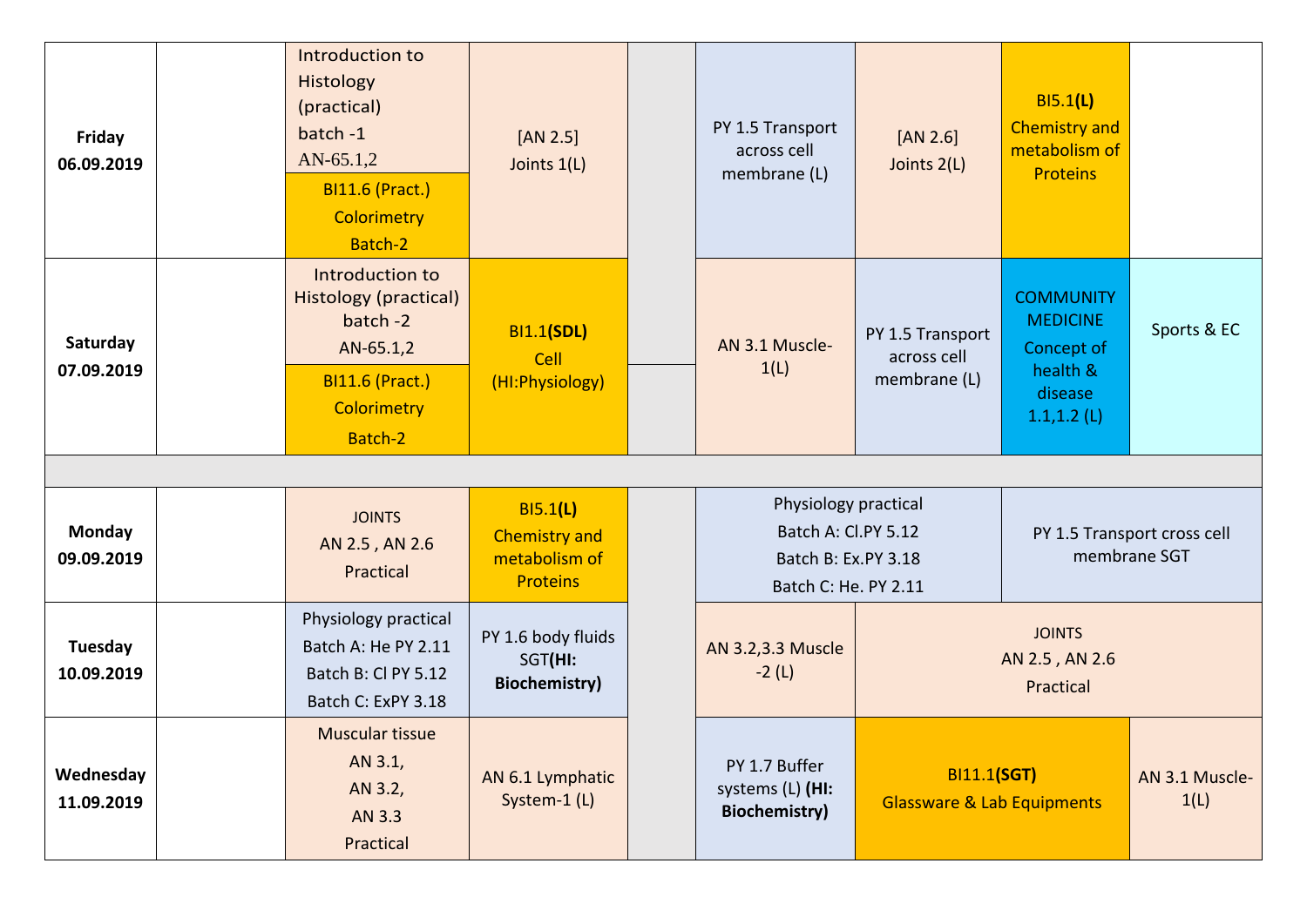| Thursday<br>12.09.2019 | Physiology practical<br>Batch A: Ex.PY 3.18<br>Batch B: He. PY 2.11<br>Batch C: Cl.PY 5.12             | AN 6.2, 6.3, 23.7<br>Lymphatic<br>System-2 (L)                                                                                       | PY 1.8 RMP and<br>AP(L)                                                                    |                                                 | <b>Muscular tissue</b><br>AN 3.1,<br>AN 3.2,<br>AN 3.3<br>Practical                                                         |                                                                                                                                                           |
|------------------------|--------------------------------------------------------------------------------------------------------|--------------------------------------------------------------------------------------------------------------------------------------|--------------------------------------------------------------------------------------------|-------------------------------------------------|-----------------------------------------------------------------------------------------------------------------------------|-----------------------------------------------------------------------------------------------------------------------------------------------------------|
| Friday<br>13.09.2019   | Histology<br>Epithelium<br>AN-65.1<br>Practical<br><b>BI11.8 (Pract.)</b><br><b>Protein estimation</b> | AN 8.2,<br>8.3, 13.1, 13.2<br>introduction of<br>upper limb(L)                                                                       | PY 1.8 RMP and<br>AP(L)                                                                    | Bone-Clavicle,<br>scapula SDL<br>AN8.3          | BI5.2(L)<br><b>Chemistry and</b><br>metabolism of<br><b>Proteins</b><br>(VI: Pathology,<br>Gen.Medicine.<br>HI: Physiology) | Prof. Develop.<br><b>Including Ethics</b><br><b>AETCOMModule</b><br>5: The cadaver<br>as our first<br>teacher<br>Session1<br>(SGT)<br>Dept. of<br>Anatomy |
| Saturday<br>14.09.2019 | Histology<br>Epithelium<br>AN-65.1<br>Practical<br><b>BI11.8 (Pract.)</b><br><b>Protein estimation</b> | <b>BI5.2(SDL)</b><br><b>Chemistry and</b><br>metabolism of<br><b>Proteins (VI:</b><br>Pathology,<br>Gen.Medicine.<br>HI: Physiology) | AN 9.1 Pectoral<br>region (L)                                                              | PY 2.1 Blood<br>composition and<br>function (L) | <b>COMMUNITY</b><br><b>MEDICINE</b><br>Concept of<br>health<br><b>&amp;disease</b><br>$1.3, 1.4$ (L)                        | Sports & EC                                                                                                                                               |
| Monday<br>16.09.2019   | Pectoral region<br>AN9.1, 9.2<br>Practical                                                             | BI5.3(L)<br>Protein<br>metabolism<br>(VI: Paediatrics)                                                                               | Physiology practical<br>Batch A: Cl.PY 5.12<br>Batch B: Ex.PY 3.18<br>Batch C: He. PY 2.11 |                                                 | PY 1.9 General Physiology<br>AppliedSGT                                                                                     |                                                                                                                                                           |
| Tuesday<br>17.09.2019  | Physiology practical<br>Batch A: He PY 2.11<br>Batch B: Cl PY 5.12<br>Batch C: ExPY 3.18               | PY 2.1 Blood<br>composition and<br>function SGT                                                                                      | AN 9.2 Pectoral<br>region -Breast (L)                                                      | Pectoral region<br>AN9.1, 9.2<br>Practical      |                                                                                                                             |                                                                                                                                                           |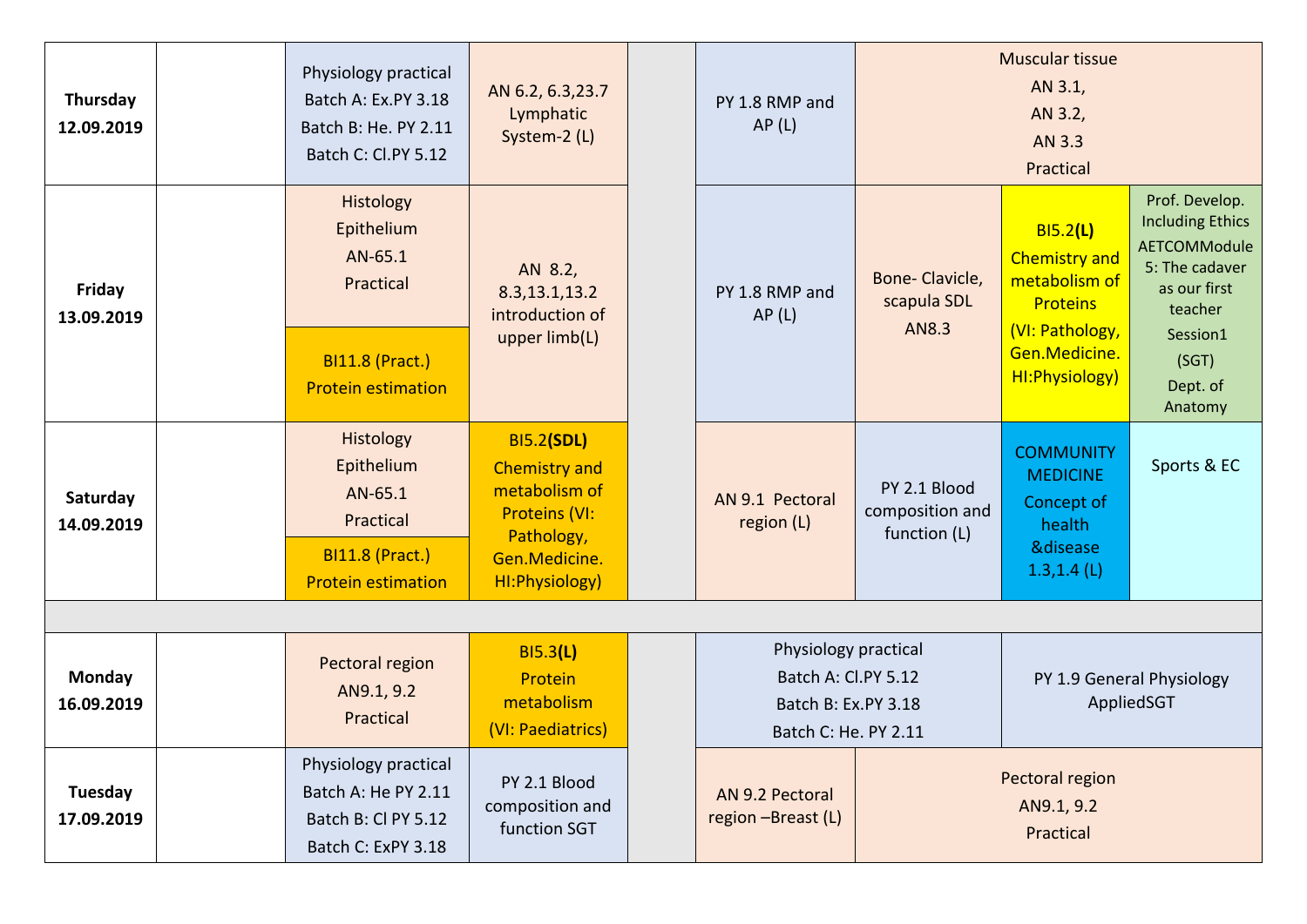| Wednesday<br>18.09.2019     | ECE -1(Anatomy Department) Topic-<br>Features of Plain X-ray vertical integration<br>with Radiology<br>An.54.1                                   |                                                         | PY 2.2 Plasma<br>proteins (L) (HI:<br><b>Biochemistry</b> )                                | BI11.19(SGT)<br>Instruments and applications   |                                                                                         | AN 10.1, 10.2<br>Axilla-1(L)                                                                                                                              |
|-----------------------------|--------------------------------------------------------------------------------------------------------------------------------------------------|---------------------------------------------------------|--------------------------------------------------------------------------------------------|------------------------------------------------|-----------------------------------------------------------------------------------------|-----------------------------------------------------------------------------------------------------------------------------------------------------------|
| Thursday<br>19.09.2019      | Physiology practical<br>Batch A: Ex.PY 3.18<br>Batch B: He. PY 2.11<br>Batch C: Cl.PY 5.12                                                       | AN 10.1, 10.2,<br>10.3 Axilla -1 (L)                    | <b>PY 2.3</b><br>Haemoglobin (L)<br>(HI: Biochemistry)                                     |                                                | Axilla<br>AN10.1-AN10.6<br>Practical                                                    |                                                                                                                                                           |
| Friday<br>20.09.2019        | Histology<br><b>Connective tissue</b><br>AN-66.1<br>Practical (Batch 1)<br><b>BI2.2 (Pract.)</b><br>Enzyme activity of<br><b>SGOT &amp; SGPT</b> | AN 10.4, 10.5,<br>10.6, 35.3,<br>35.4<br>Axilla $-2(L)$ | <b>PY 2.4</b><br>Erythropoiesis (L)                                                        | Skin & Fascia<br>$An-4.1-5$<br><b>SDL</b>      | B15.4(L)<br>Protein<br>metabolism<br>(VI: Pediatrics)                                   | Prof. Develop.<br><b>Including Ethics</b><br><b>AETCOMModule</b><br>5: The cadaver<br>as our first<br>teacher<br>Session2<br>(SGT)<br>Dept. of<br>Anatomy |
| Saturday<br>21.09.2019      | Histology<br><b>Connective tissue</b><br>AN-66.1<br>Practical (Batch 2)<br><b>BI2.2 (Pract.)</b><br>Enzyme activity of<br><b>SGOT &amp; SGPT</b> | PY 2.4 & 2.5<br>Erythropoiesis and<br>Anaemias SDL      | AN 77.1, 77.2,<br>77.3<br>Gamatogenesis (L)                                                | PY 2.5 Anaemias<br>(L)(VI:Pathology)           | AN 10.6, 10.7<br>Vertical<br>integration<br>with surgery<br>on brachial<br>plexus palsy | BI 5.3 5.4<br>(TUT)<br>Protien<br>Metabolism<br>(VI) Paediatrics                                                                                          |
|                             |                                                                                                                                                  |                                                         |                                                                                            |                                                |                                                                                         |                                                                                                                                                           |
| <b>Monday</b><br>23.09.2019 | Axilla<br>AN10.1-AN10.6<br>Practical                                                                                                             | BI5.4(L)<br>Protein<br>metabolism<br>(VI: Pediatrics)   | Physiology practical<br>Batch A: Cl.PY 5.12<br>Batch B: Ex.PY 3.18<br>Batch C: He. PY 2.11 | PY 2.4 & 2.5 Erythropoiesis and<br>AnaemiasSGT |                                                                                         |                                                                                                                                                           |
| <b>Tuesday</b>              | <b>COMMUNITY MEDICINE</b>                                                                                                                        |                                                         | AN 10.9, 10.10                                                                             | <b>Muscles of Back</b>                         |                                                                                         |                                                                                                                                                           |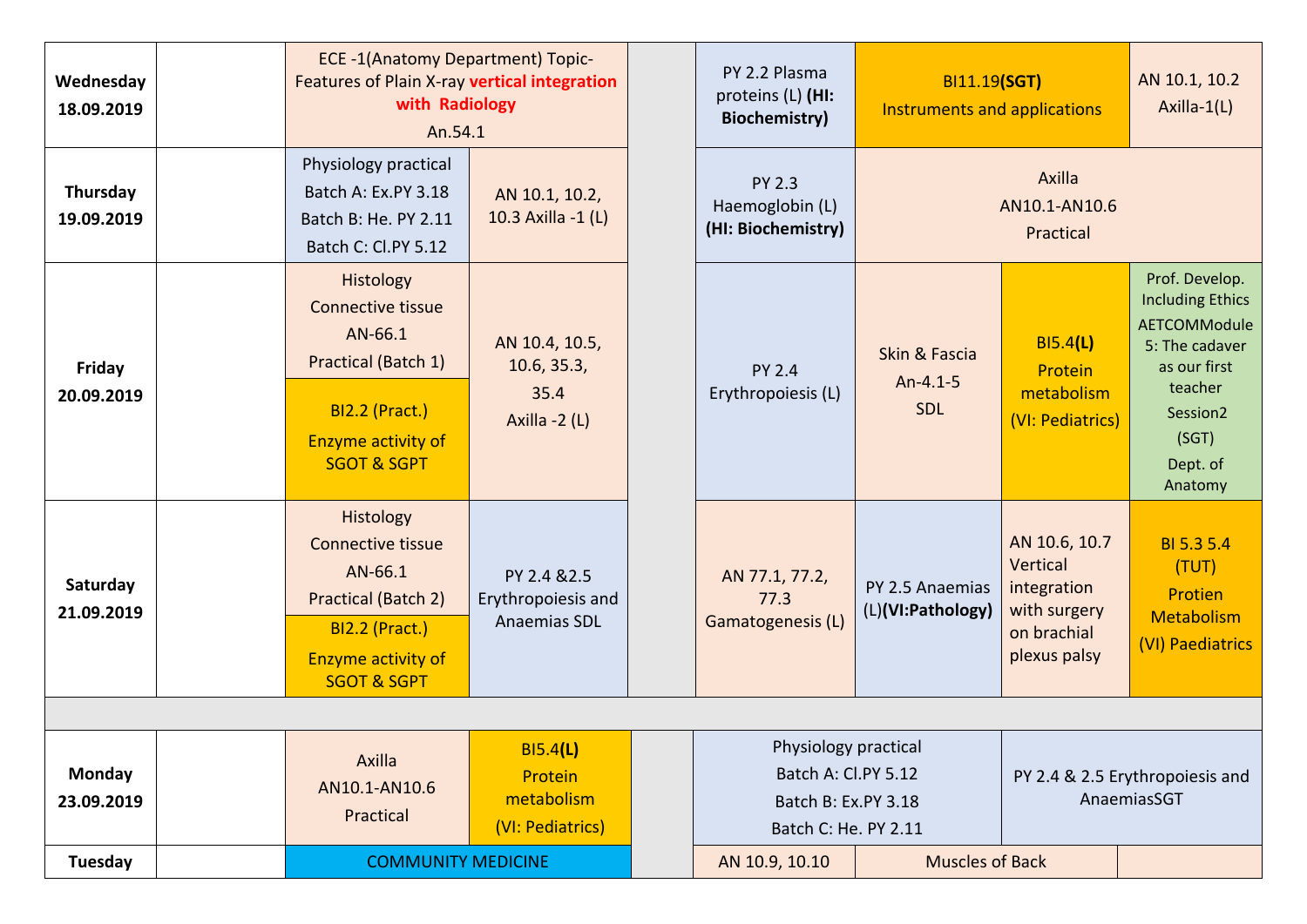| 24.09.2019              | Concept of health & disease 1.9 (DOAP)                                                                                        |                                                                 | Shoulder region (L)                                              | AN10.7-AN10.8<br>Practical                          |                                                                                  | AN 11.1<br>$Arm-1(L)$                                                                                                                                                                                             |
|-------------------------|-------------------------------------------------------------------------------------------------------------------------------|-----------------------------------------------------------------|------------------------------------------------------------------|-----------------------------------------------------|----------------------------------------------------------------------------------|-------------------------------------------------------------------------------------------------------------------------------------------------------------------------------------------------------------------|
| Wednesday<br>25.09.2019 | Shoulder region<br>AN10.9-AN10.10<br>Practical                                                                                | AN 10.12<br>Shoulder region(L)                                  | PY 2.5 Jaundice (L)<br>(HI: Biochemistry)                        |                                                     | <b>BI11.16</b><br><b>Auto Analyzers (ECE-1)</b><br><b>Visit to Central Lab</b>   |                                                                                                                                                                                                                   |
| Thursday<br>26.09.2019  | Physiology practical<br>Batch A: He PY 2.11<br>Batch B: Cl PY 5.12<br>Batch C: ExPY 3.18                                      | AN 11.1, 11.2<br>Arm (L)                                        | <b>PY 2.6 WBC</b><br>formation (L)                               |                                                     | Shoulder region<br>AN10.11-AN10.13<br>Practical                                  |                                                                                                                                                                                                                   |
| Friday<br>27.09.2019    | Histology<br>Muscle tissue<br>AN-67.1<br>Practical<br><b>BI11.14 (Pract.)</b><br><b>Estimation of Alkaline</b><br>Phosphatase | AN 11.3, 11.5<br>Cubital fossa and<br><b>Brachial Artery(L)</b> | PY 2.7 Platelets (L)                                             | <b>Bone Humerus</b><br><b>SDL</b><br><b>AN8.4</b>   | B15.4(L)<br>Protein<br>metabolism<br>(VI: Pediatrics)                            | Prof. Develop.<br><b>Including Ethics</b><br><b>AETCOM</b><br>Module 5: The<br>cadaver as our<br>first teacher<br>Session 3<br>Reflection of<br>Session 1,2&<br>Cadaveric Oath<br>Ceremony<br>Dept. of<br>Anatomy |
| Saturday<br>28.09.2019  | Histology<br>Muscle tissue<br>AN-67.1<br>Practical<br>BI11.14 (Pract.)<br><b>Estimation of Alkaline</b><br>Phosphatase        | PY 2.7 and 2.8<br>Haemostasis SDL                               | AN 77.4, 78.3,<br><b>Fertilization &amp;</b><br>Implantation (L) | <b>PY 2.8</b><br>Haemostasis (L)<br>(VI: Pathology) | <b>Vertical</b><br>integration<br>with<br>orthopaedics<br>on SNP(L)<br>[AN 11.4] | <b>BI 5.4 (TUT)</b><br><b>Disorder</b><br>associated<br>with protein<br>metabolism<br>(VI: Pediatrics)                                                                                                            |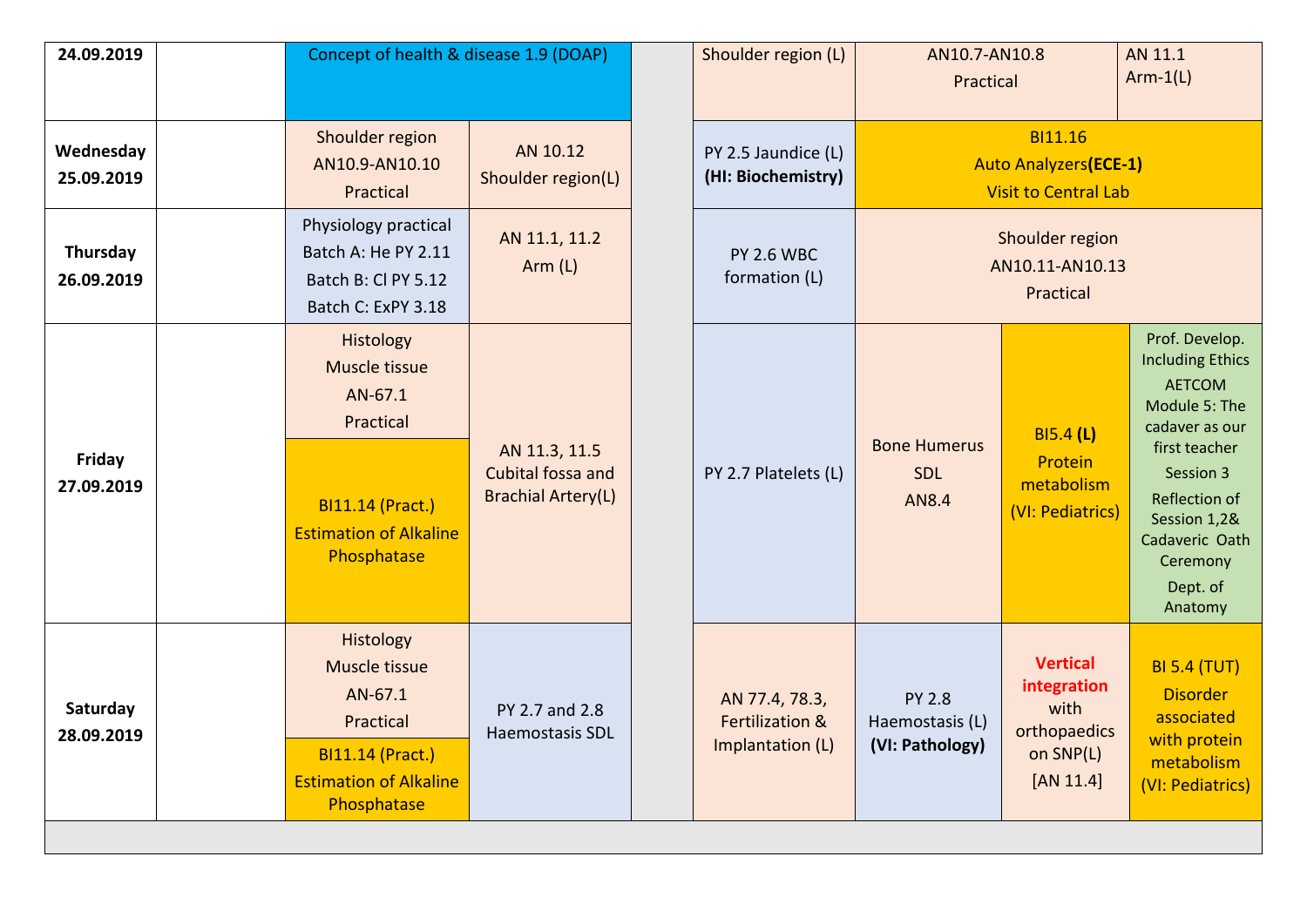| Monday<br>30.09.2019 | Arm<br>AN 11.1<br>AN 11.2,<br><b>Dissection (Practical)</b> | B15.4(L)<br><b>Disorder</b><br>associated with<br>protein<br>metabolism (VI:<br>Pediatrics) | Physiology practical<br>Batch A: Ex.PY 3.18<br>Batch B: He. PY 2.11<br>Batch C: Cl.PY 5.12 | PY 2.7 and 2.8 HaemostasisSGT |
|----------------------|-------------------------------------------------------------|---------------------------------------------------------------------------------------------|--------------------------------------------------------------------------------------------|-------------------------------|
|                      |                                                             |                                                                                             |                                                                                            |                               |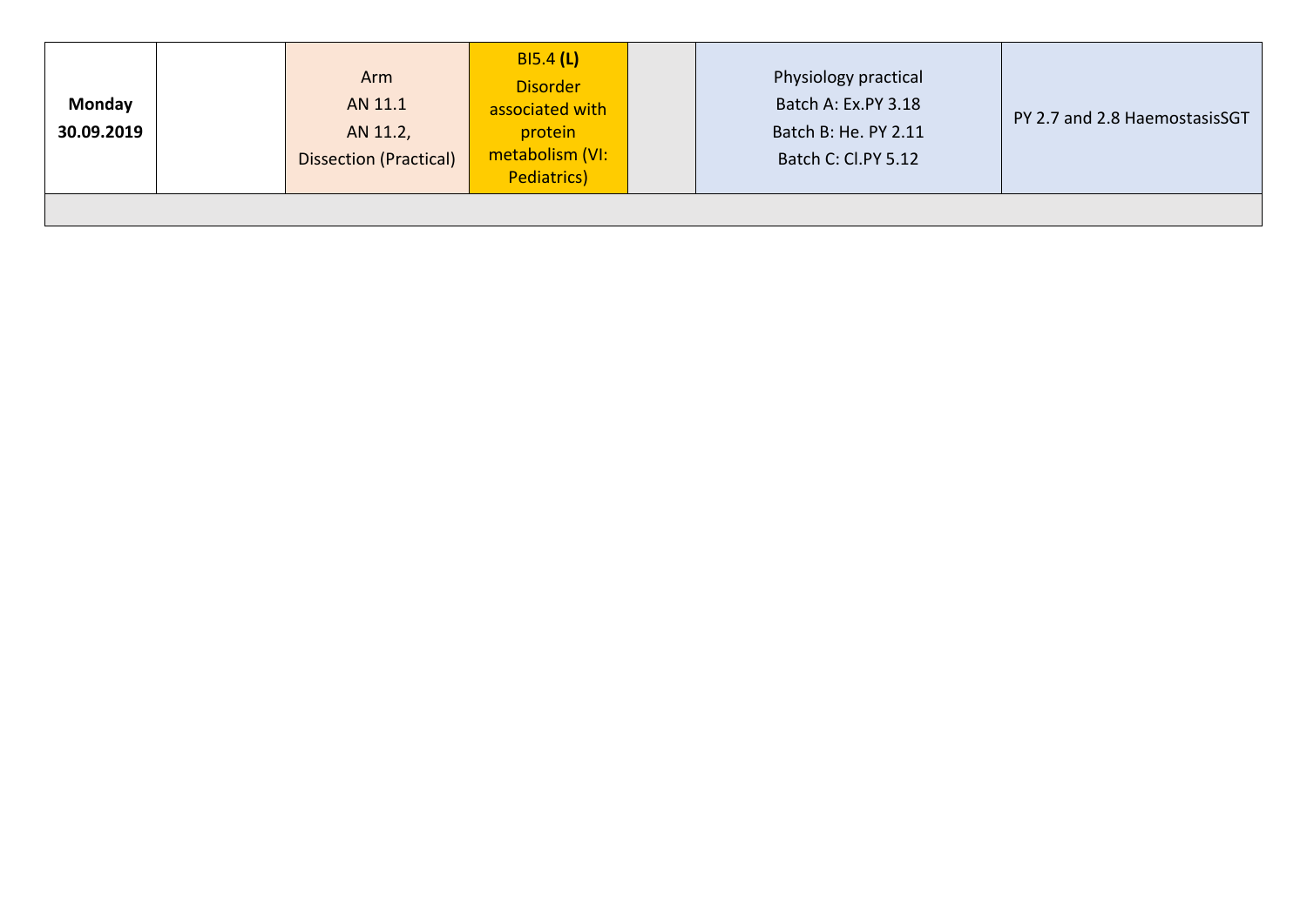## **Month: October 2019 Venue: LT-04**

| <b>Days</b>                            | 8-9 AM                                                                                                                                            | 9-11 AM                                                                                                                    | 11 AM-12 PM                                                      | $12-$<br>$\mathbf{1}$<br><b>PM</b>                                  | 1-2 PM                                                             | 2-3 PM                                                      | 3-4 PM                                                                                        | 4-5 PM                                                                                                                                                        |
|----------------------------------------|---------------------------------------------------------------------------------------------------------------------------------------------------|----------------------------------------------------------------------------------------------------------------------------|------------------------------------------------------------------|---------------------------------------------------------------------|--------------------------------------------------------------------|-------------------------------------------------------------|-----------------------------------------------------------------------------------------------|---------------------------------------------------------------------------------------------------------------------------------------------------------------|
| <b>Tuesday</b><br>01.10.2<br>019       | ECE 2: Video assisted<br>PY 2.8 and 2.9: method of collection of blood,<br>storage of blood and the changes that occur<br>in blood during storage |                                                                                                                            |                                                                  | AN 11.6, 13.3<br>elbow joint<br>and<br>Anastomosis<br>around it (L) | Arm<br>AN 11.1<br>AN 11.2, AN11.3<br><b>Dissection (Practical)</b> |                                                             |                                                                                               |                                                                                                                                                               |
| <b>Wednes</b><br>day<br>02.10.2<br>019 |                                                                                                                                                   | MAHATAMA GANDHI JAYANTI                                                                                                    |                                                                  |                                                                     |                                                                    |                                                             |                                                                                               |                                                                                                                                                               |
| <b>Thursda</b><br>y<br>03.10.2<br>019  |                                                                                                                                                   | PhysiologyPractical<br>Batch A: Cl.PY 5.12<br>Batch B: Ex.PY 3.18<br>Batch C: He. PY 2.11                                  | AN 12.1, 12.3<br>Front of forearm &<br>flexor retinaculum<br>(L) |                                                                     | PY 2.9 Blood<br>group (L) (VI:<br>Pathology)                       |                                                             | Cubital Fossa & Elbow Joint AN 11.5<br>AN 11.6<br><b>Dissection (Practical)</b>               |                                                                                                                                                               |
| Friday<br>04.10.2<br>019               |                                                                                                                                                   | Histology<br>Muscle tissue<br>AN-67.2, AN67.3<br>Practical<br><b>BI11.7 (Pract.)</b><br><b>Est of Serum creatinine and</b> | AN 12.11<br>Back of fore arm &<br>extensor<br>retinaculum (L)    |                                                                     | PY 2.10<br>Immunity (L)                                            | Radiographs of<br>Small bones of<br>$hands - SDL$<br>AN13.5 | <b>BI5.4 (L)</b><br>Disorder associated with<br>protein metabolism (VI:<br><b>Pediatrics)</b> | Prof.<br>Develop.<br>Including<br><b>Ethics</b><br><b>AETCOM</b><br>Module 2:<br>What is<br>means to be<br>a Patient<br>Session 1<br>Experience<br>of being a |
|                                        |                                                                                                                                                   | its clearance                                                                                                              |                                                                  |                                                                     |                                                                    |                                                             |                                                                                               | patient<br>Small group<br><b>Discussions</b><br>Dept of                                                                                                       |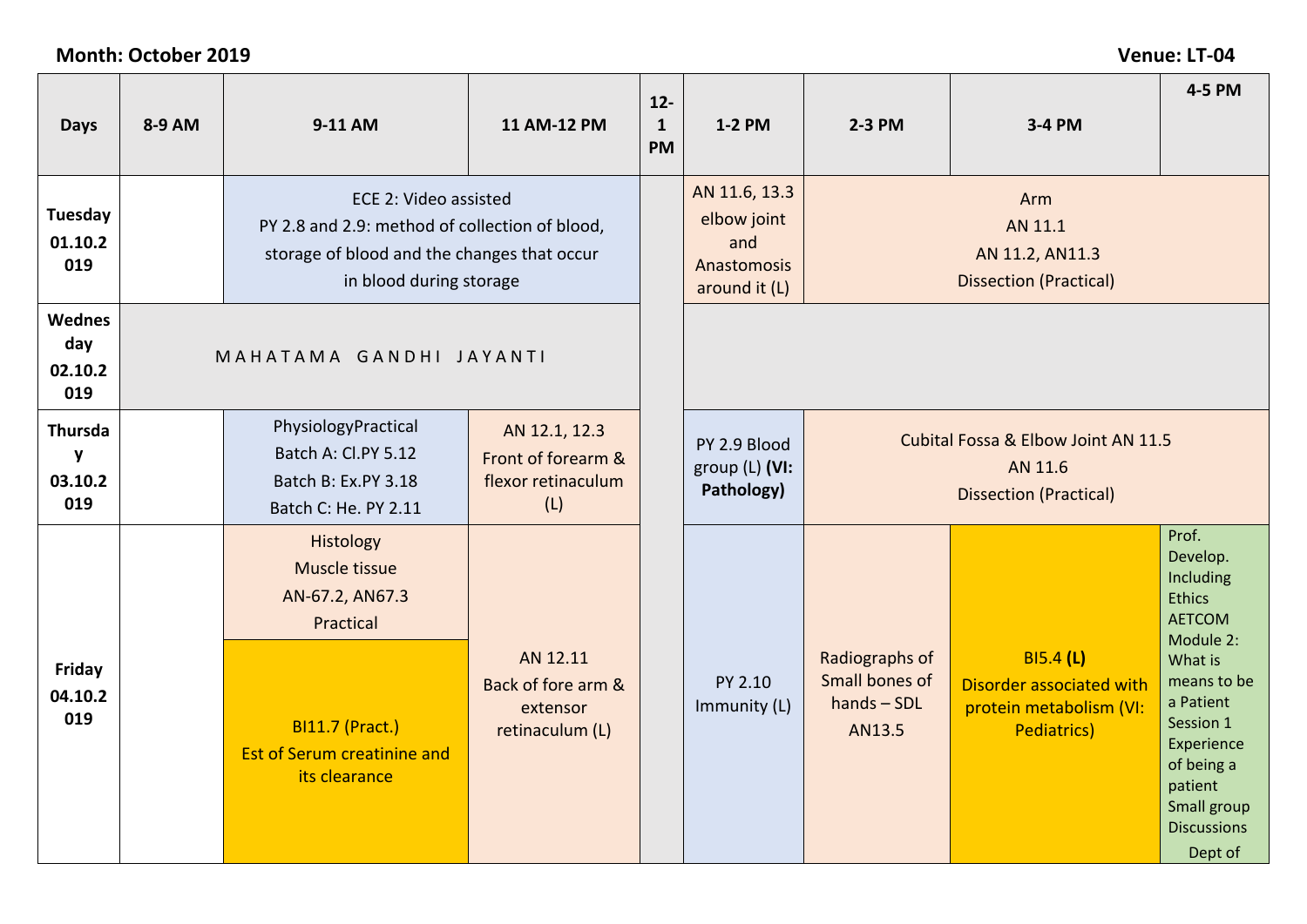|                                           |                                                                                                                                             |                                                                                                            |                                                                       |                                                                                          |                                                                                                         | Physiology                               |
|-------------------------------------------|---------------------------------------------------------------------------------------------------------------------------------------------|------------------------------------------------------------------------------------------------------------|-----------------------------------------------------------------------|------------------------------------------------------------------------------------------|---------------------------------------------------------------------------------------------------------|------------------------------------------|
| Saturda<br>$\mathbf{y}$<br>05.10.2<br>019 | Histology<br>Muscle tissue<br>AN-67.2, AN67.3<br>Practical<br><b>BI11.7 (Pract.)</b><br><b>Est of Serum creatinine and</b><br>its clearance | <b>BI5.4 (SDL)</b><br><b>Disorder associated</b><br>with protein<br>metabolism (VI:<br><b>Pediatrics</b> ) | AN 78.1,<br>78.2,80.1<br><b>Formation of</b><br>Germ Layer -<br>1(L)  | PY 2.10<br>Immunity (L)                                                                  | <b>COMMUNITY MEDICINE</b><br>Concept of health &<br>disease 1.5,1.6 (L)                                 | Sports & EC                              |
|                                           |                                                                                                                                             |                                                                                                            |                                                                       |                                                                                          |                                                                                                         |                                          |
| Monday<br>07.10.2<br>019                  | Front of forearm & flexor<br>retinaculum<br>AN 12.1, 12.3<br>Practical                                                                      | <b>BI6.11(L)</b><br><b>Haem</b><br>Metabolism(VI:Path<br>ology, General Medic<br>ine;HI:Physiology)        |                                                                       | Physiology practical<br>Batch A: He PY 2.11<br>Batch B: Cl PY 5.12<br>Batch C: ExPY 3.18 | PY 2.9 and 2.10 Immunity and Blood<br>group SGT                                                         |                                          |
| Tuesday<br>08.10.2<br>019                 | DUSS                                                                                                                                        |                                                                                                            |                                                                       |                                                                                          | HERA                                                                                                    |                                          |
| <b>Wednes</b><br>day<br>09.10.2<br>019    | Back of fore arm & extensor<br>retinaculum<br>AN 12.11<br>Practical                                                                         | AN 12.7, 12.9, 12.10<br><b>Arterial Arches &amp;</b><br>spaces of hand (L)                                 | PY 3.1<br>Neuron and<br>neuroglia (L)<br>$(HI)$ :<br>Anatomy)         |                                                                                          | BI11.18/ BI11.19(SGT)<br>Instruments and applications                                                   | Injury to<br>axillary<br>nerve<br>AN10.3 |
| <b>Thursda</b><br>y<br>10.10.2<br>019     | Physiology practical<br>Batch A: Ex.PY 3.18<br>Batch B: He. PY 2.11<br>Batch C: Cl.PY 5.12                                                  | AN 13.3 Radio-ulnar<br>joint and movement<br>of hand (L)                                                   | <b>PY 3.2 and</b><br>3.3 Nerve<br>fibres (L) (VI:<br><b>Medicine)</b> |                                                                                          | Intrinsic & extrinsic muscles of hand & Arches<br>AN 12.4, 12.5, 12.7, 12.9, 12.10<br><b>Dissection</b> |                                          |
| Friday<br>11.10.2                         | Histology<br>AN-67.2                                                                                                                        | AN 12.2,12.7<br>Major nerve supply                                                                         | <b>PY 3.4</b><br>Neuromuscul                                          | Radiographs of<br><b>Bone-Radius</b>                                                     | BI6.12 (L)<br><b>Haem</b>                                                                               | Prof.<br>Develop.                        |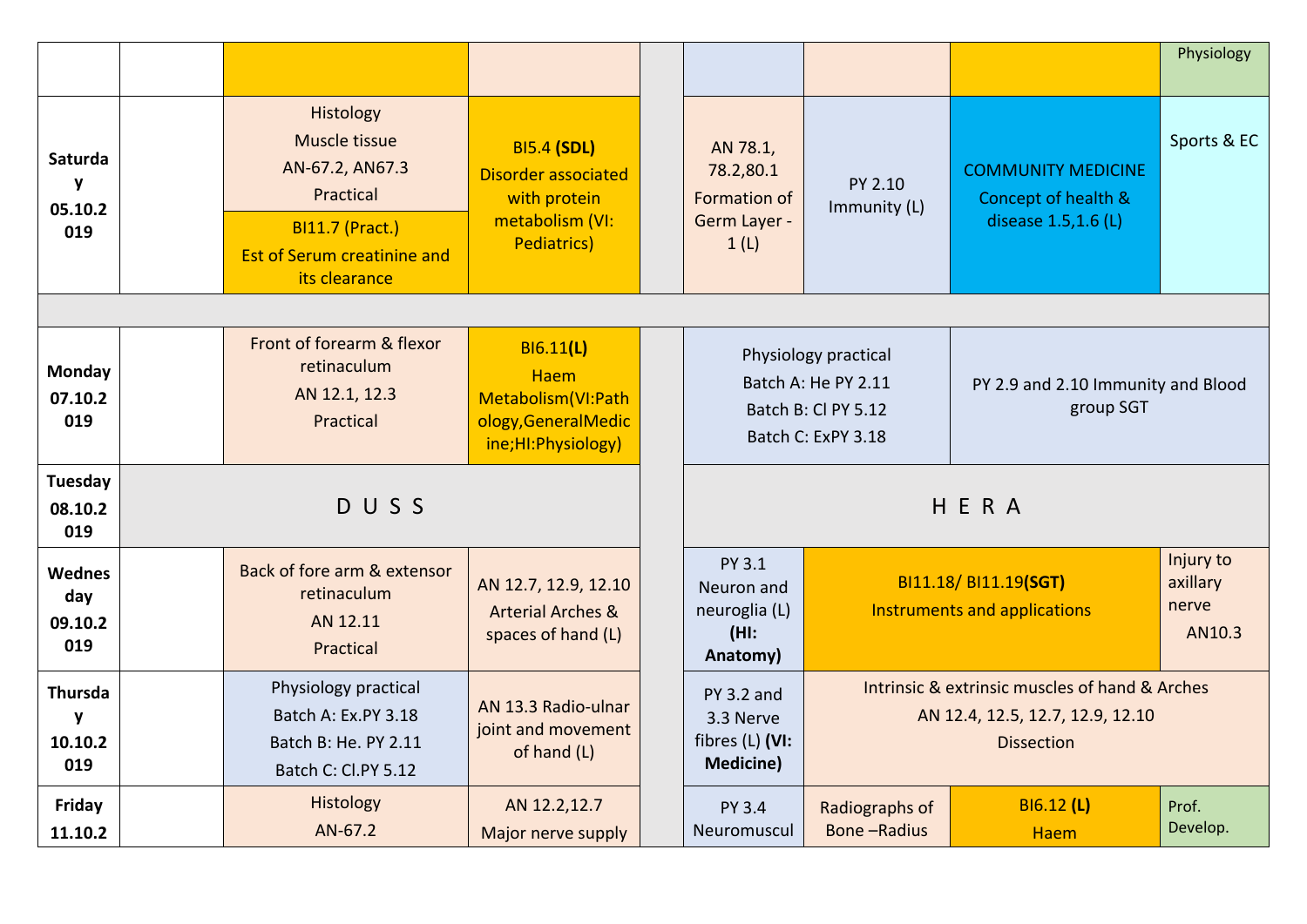| 019                            | <b>BI11.12 (Pract.)</b><br><b>Bilirubin Estimation</b>                                   | of upper limb(L)                                                                                              | ar junction<br>$(L)$ (VI:<br>Anaesthesiol<br>ogy)                                                 | &Ulna<br>SDL<br>AN13.5                                                                     | Metabolism (VI: Pathology<br>,GeneralMedicine;HI:Phy<br>siology)                                                          | Including<br><b>Ethics</b><br><b>AETCOM</b><br>Module 2:<br>What is<br>means to be<br>a Patient<br>Session 2<br>Experience<br>of being a<br>patient<br>(SGT)<br>Dept of<br>Physiology |
|--------------------------------|------------------------------------------------------------------------------------------|---------------------------------------------------------------------------------------------------------------|---------------------------------------------------------------------------------------------------|--------------------------------------------------------------------------------------------|---------------------------------------------------------------------------------------------------------------------------|---------------------------------------------------------------------------------------------------------------------------------------------------------------------------------------|
| Saturda<br>y<br>12.10.2<br>019 | Histology<br>AN-67.2<br><b>BI11.12 (Pract.)</b><br><b>Bilirubin Estimation</b>           | <b>BI6.12 (SDL)</b><br><b>Haem</b><br>Metabolism (VI: Path<br>ology, General<br>Medicine; HI: Physiol<br>ogy) | AN 78.4,<br>79.1-79.3<br>,79.4<br>Formation of<br>Germ Layer -<br>2(L)                            | PY 3.7 Muscle<br>fibres $(L)$ (HI:<br>Anatomy)                                             | <b>COMMUNITY MEDICINE</b><br>Concept of health &<br>disease 1.7 (L)                                                       | Sports & EC                                                                                                                                                                           |
|                                |                                                                                          |                                                                                                               |                                                                                                   |                                                                                            |                                                                                                                           |                                                                                                                                                                                       |
| Monday<br>14.10.2<br>019       | Joints of forearm & Hand and<br>movement of hand<br>AN 13.3<br>Practical                 | BI10.3(L)<br>Immunity(VI:Obs.&<br>Gynae., Gen.<br><b>Surgery, Pathology)</b>                                  |                                                                                                   | Physiology practical<br>Batch A: Cl.PY 5.12<br>Batch B: Ex.PY 3.18<br>Batch C: He. PY 2.11 | PY 3.4-3.6 Neuromuscular junction<br>SGT(VI: Anaesthesiology,<br><b>Pharmacology for PY 3.5; Pathology</b><br>for PY 3.6) |                                                                                                                                                                                       |
| Tuesday<br>15.10.2<br>019      | Physiology practical<br>Batch A: He PY 2.11<br>Batch B: Cl PY 5.12<br>Batch C: ExPY 3.18 | PY 3.8 and 3.9<br>Muscle fibres<br>contraction SGT                                                            | AN 13.3<br>Cutaneous<br>innervations,<br>venous<br>Drainage &<br>lymphatic<br>drainage of<br>U.L. |                                                                                            | Joints of forearm & Hand and movement of hand<br>AN 13.3<br>Practical                                                     |                                                                                                                                                                                       |
| <b>Wednes</b>                  | ECE -2(Anatomy Department) Topic-Special                                                 |                                                                                                               | PY 3.8 and                                                                                        |                                                                                            | <b>BI11.6(SGT)</b>                                                                                                        | Anatomical                                                                                                                                                                            |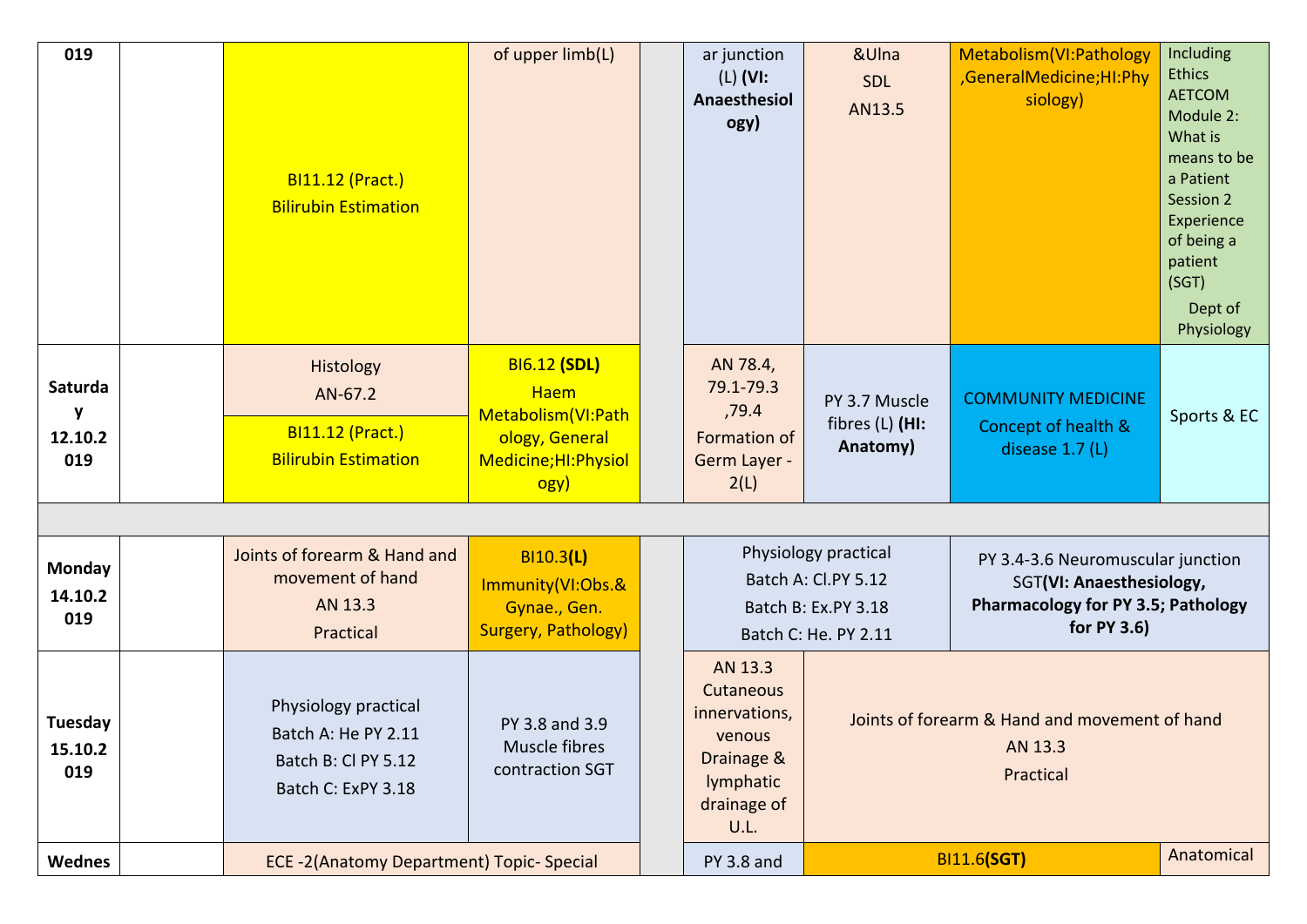| day<br>16.10.2<br>019                 | radiographs-1 vertical integration with Radiology<br>An.54.2                               |                                                                                                     | 3.9 Muscle<br>fibres<br>contraction<br>(L)                                                                                  | Colorimetry                                     |                                                                        | basis of<br>wrist drop<br>AN12.13                                                                                                                                                                                                                     |
|---------------------------------------|--------------------------------------------------------------------------------------------|-----------------------------------------------------------------------------------------------------|-----------------------------------------------------------------------------------------------------------------------------|-------------------------------------------------|------------------------------------------------------------------------|-------------------------------------------------------------------------------------------------------------------------------------------------------------------------------------------------------------------------------------------------------|
| <b>Thursda</b><br>y<br>17.10.2<br>019 | Physiology practical<br>Batch A: Ex.PY 3.18<br>Batch B: He. PY 2.11<br>Batch C: Cl.PY 5.12 | AN13.4<br>Small joints of<br>upper Limb<br>(L)                                                      | PY 3.12 and<br>3.13 Applied<br>muscle<br>physiology<br>$(L)$ (VI:<br><b>Medicine, HI:</b><br><b>Anatomy for</b><br>PY 3.13) |                                                 | <b>Surface Projections of Upper Limb</b><br>AN13.7<br>Practical        |                                                                                                                                                                                                                                                       |
| Friday<br>18.10.2<br>019              | Histology<br>AN-67.3<br><b>BI11.10 (Pract.)</b><br><b>Estimation of Triglycerides</b>      | AN21.1, 21.2,<br>21.3,47.14, 35.9<br>Inlet and Outlet of<br>thorax (L)                              | <b>PY 5.1 CVS</b><br>introduction<br>$(L)$ (HI:<br>Anatomy)                                                                 | AN 21.8,21.11<br><b>Joints of Thorax</b><br>SDL | BI10.3 (L)<br>Immunity(VI:Obs.&Gyna<br>e., Gen. Surgery,<br>Pathology) | Prof.<br>Develop.<br>Including<br><b>Ethics</b><br><b>AETCOM</b><br>Module 2:<br>What is<br>means to be<br>a Patient<br>Session 3<br><b>SDL: Report</b><br>Writing/<br>Reflection on<br>Sessions 1 &<br>$\overline{2}$<br>Department<br>of Physiology |
| Saturda<br>y<br>19.10.2<br>019        | Histology<br>AN-67.3<br><b>BI11.10 (Pract.)</b><br><b>Estimation of Triglycerides</b>      | PY 3.10, 3.11, 3.17<br>Applied muscle<br>physiology SDL (HI:<br><b>Biochemistry for PY</b><br>3.11) | Dvelopment<br>and<br>congenital<br>anomalies of<br>diaphragm.                                                               | PY 5.2 Properties<br>of cardiac<br>muscle (L)   | AN 21.6, 21.7<br>Intercostal vessels &<br>nerves                       | BI (TUT)<br><b>Immunity</b><br>(VI:Gen.<br>Medicine,<br>Pathology,<br>Pediaatrics,<br><b>Microbiolog</b>                                                                                                                                              |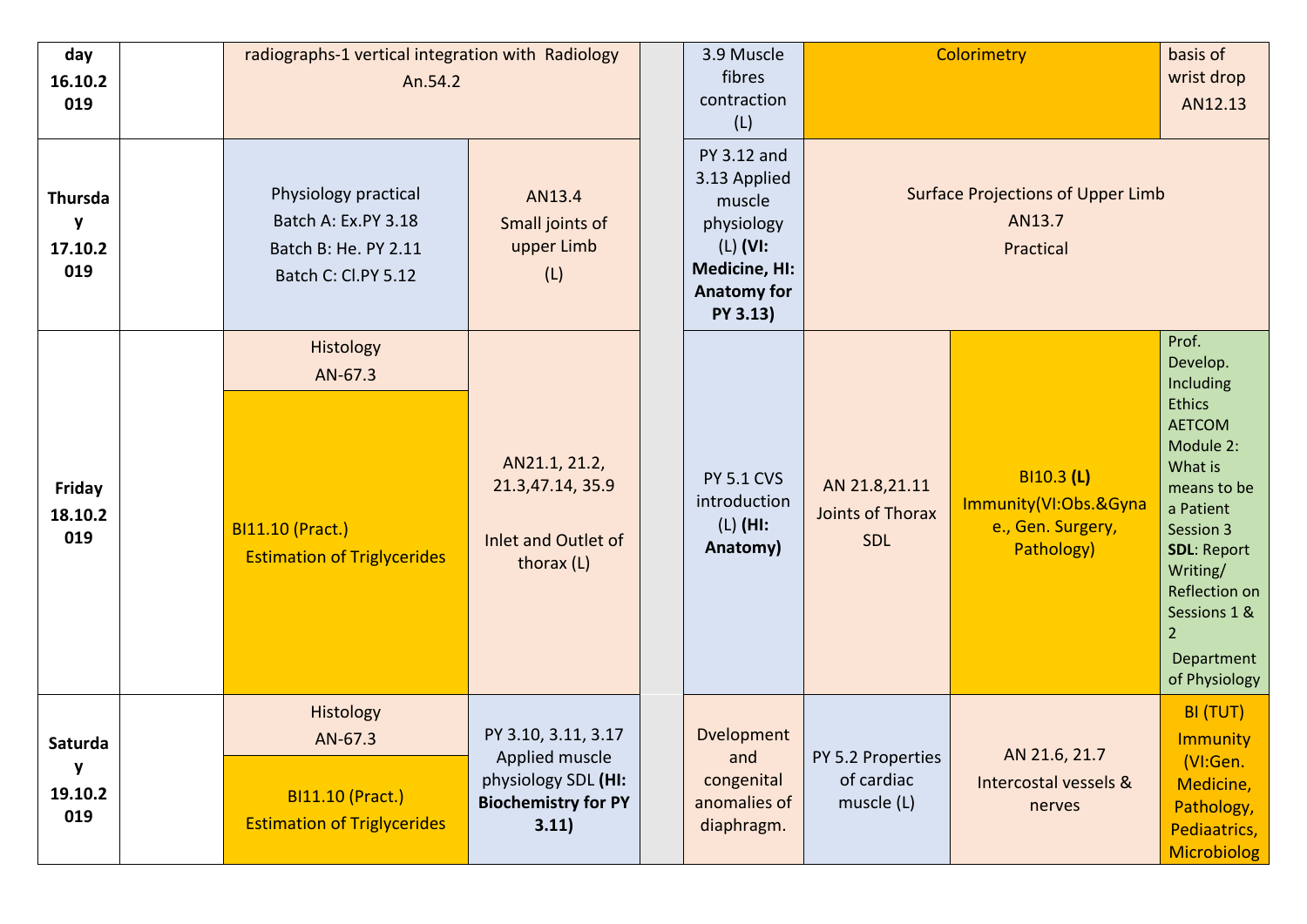|                                        |                                                                                          |                                                                                                                            |                                |                                                                                            |                                                                                | $y$ HI:<br>Physiology)                                     |
|----------------------------------------|------------------------------------------------------------------------------------------|----------------------------------------------------------------------------------------------------------------------------|--------------------------------|--------------------------------------------------------------------------------------------|--------------------------------------------------------------------------------|------------------------------------------------------------|
|                                        |                                                                                          |                                                                                                                            |                                |                                                                                            |                                                                                |                                                            |
| <b>Monday</b><br>21.10.2<br>019        | Thoracic Cage<br>AN21.3, AN 21.4, AN21.5<br>Practical                                    | BI10.4/BI10.5(L)<br>Immunity (VI:Gen.<br>Medicine,<br>Pathology,<br>Pediaatrics,<br>Microbiology HI:<br><b>Physiology)</b> |                                | Physiology practical<br>Batch A: Cl.PY 5.12<br>Batch B: Ex.PY 3.18<br>Batch C: He. PY 2.11 | PY 5.2 Properties of cardiac muscleSGT                                         |                                                            |
| Tuesday<br>22.10.2<br>019              | Physiology practical<br>Batch A: He PY 2.11<br>Batch B: Cl PY 5.12<br>Batch C: ExPY 3.18 | PY 5.2 Properties of<br>cardiac muscleSGT                                                                                  | AN21.11<br>Mediastinum<br>(L)  |                                                                                            | <b>Thoracic Cage</b><br>AN21.3, AN 21.4, AN21.5<br><b>Dissection-Practical</b> | <b>Branches</b><br>&relation of<br>Arch of Aorta<br>AN23.4 |
| <b>Wednes</b><br>day<br>23.10.2<br>019 | Thoracic Cage<br>AN21.8, AN 21.9,<br><b>Dissection-Practical</b>                         | <b>General features of</b><br>cardiovascular<br>system-1<br>AN-5.1-4                                                       | PY 5.3<br>Cardiac cycle<br>(L) |                                                                                            | BI11.16(ECE-2)<br><b>Biochemical Techniques</b><br>(Visit to CMRL Lab)         |                                                            |
| <b>Thursda</b><br>y<br>24.10.2<br>019  |                                                                                          |                                                                                                                            |                                |                                                                                            |                                                                                |                                                            |
| Friday<br>25.10.2<br>019               |                                                                                          |                                                                                                                            |                                |                                                                                            |                                                                                |                                                            |
| Saturda<br>${\bf y}$<br>26.10.2<br>019 | D EE P A                                                                                 |                                                                                                                            |                                |                                                                                            | WALI                                                                           |                                                            |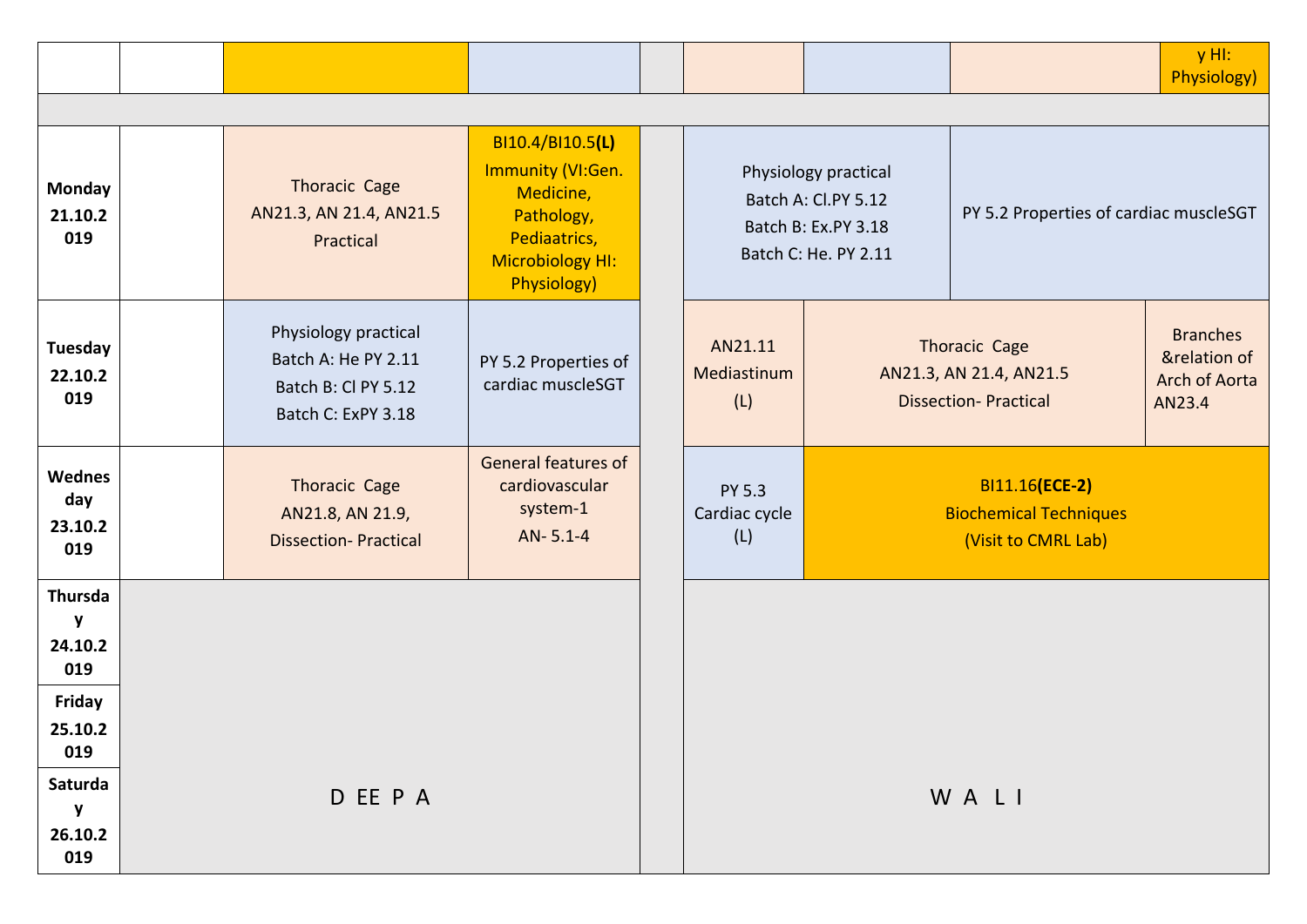| <b>Monday</b><br>28.10.2<br>019       |                                                                                            |                                   |                                  |                                                           |
|---------------------------------------|--------------------------------------------------------------------------------------------|-----------------------------------|----------------------------------|-----------------------------------------------------------|
| Tuesday<br>29.10.2<br>019             |                                                                                            |                                   |                                  |                                                           |
| Wednes<br>day<br>30.10.2<br>019       |                                                                                            |                                   |                                  |                                                           |
| <b>Thursda</b><br>y<br>31.10.2<br>019 | Physiology practical<br>Batch A: Ex.PY 3.18<br>Batch B: He. PY 2.11<br>Batch C: Cl.PY 5.12 | AN 22.5, 22.6, 22.2<br>Heart-1(L) | PY 5.4<br>Cardiac<br>impulse (L) | Heart<br>AN22.1, AN 22.2 AN22.3<br>Dissection - Practical |
|                                       |                                                                                            |                                   |                                  |                                                           |

### **Month: November 2019 Venue: LT-04**

| <b>Days</b>          | 8-9 AM | 9-11 AM                                                                   | 11 AM-12<br><b>PM</b>           | $12 - 1$<br><b>PM</b> | 1-2 PM                | $2-3$ PM                                                                | 3-4 PM                                        | 4-5 PM                                                                                                                                                                                                        |
|----------------------|--------|---------------------------------------------------------------------------|---------------------------------|-----------------------|-----------------------|-------------------------------------------------------------------------|-----------------------------------------------|---------------------------------------------------------------------------------------------------------------------------------------------------------------------------------------------------------------|
| Friday<br>01.11.2019 |        | Histology<br>AN-68.2<br><b>BI11.16 (Pract.)</b><br><b>Quality Control</b> | AN 22.3,<br>22.7 Heart-2<br>(L) |                       | <b>PY 5.5 ECG (L)</b> | <b>Typical &amp;</b><br>atypical Ribs<br><b>SDL</b><br>AN 21.1,<br>21.2 | <b>BI3.1 (L)</b><br>Carbohydrate<br>Chemistry | Prof. Develop.<br><b>Including Ethics</b><br><b>AETCOM Module 2:</b><br>What is means to<br>be a Patient<br>Session 4<br><b>SDL: Report</b><br>Writing/Reflection<br>on Sessions 1 & 2<br>Dept. of Physiology |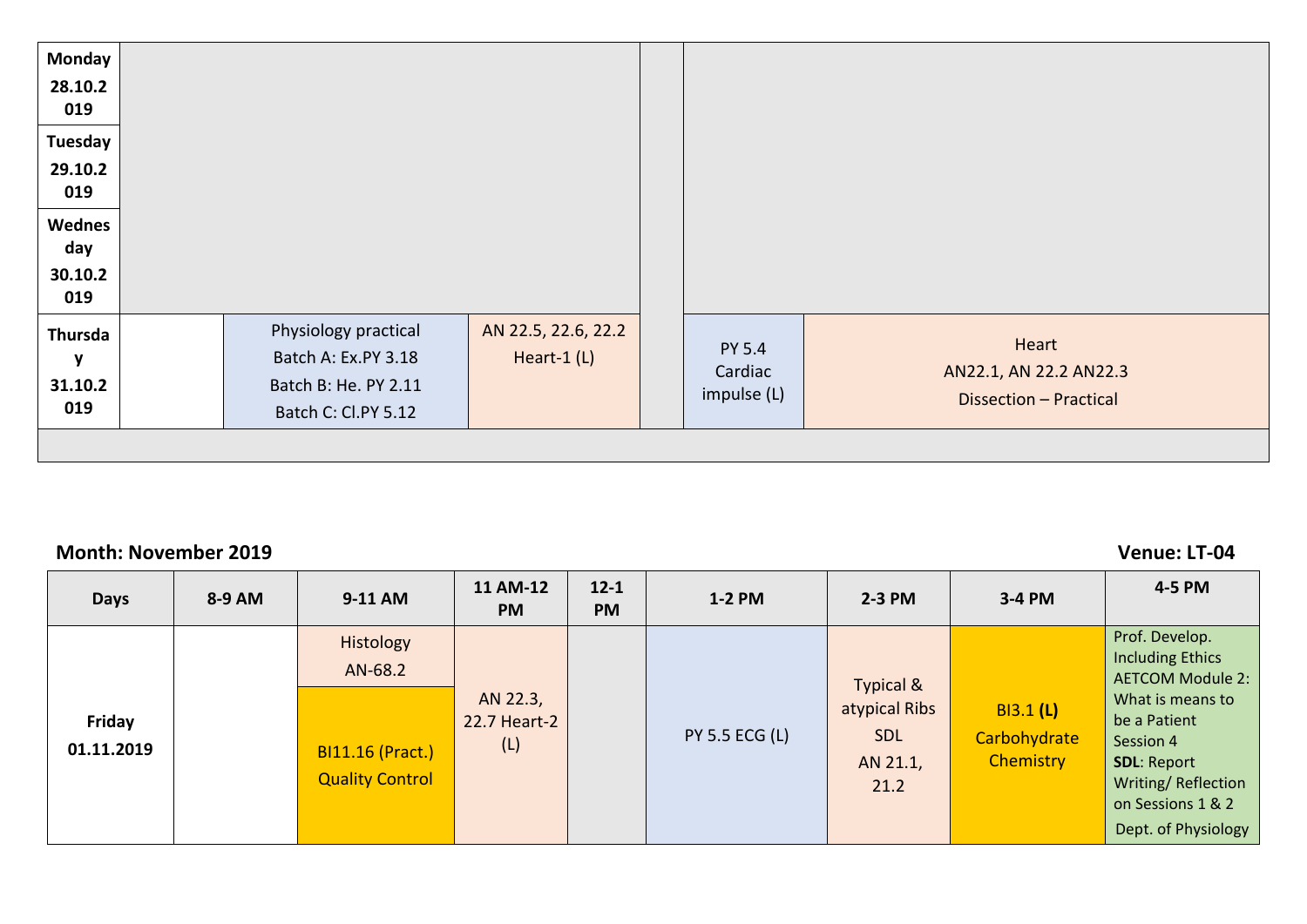| Saturday<br>02.11.2019      | Histology<br>AN-68.2<br><b>BI11.16 (Pract.)</b><br><b>Quality Control</b>                                                                 | <b>BI3.1 (SDL)</b><br>Carbohydrat<br>e Chemistry                                            |  | An 22.1<br>Pericardium<br>(L)                                                              | <b>PY 5.5 ECG (L)</b><br>$(VI)$ :<br><b>Medicine)</b> | <b>COMMUNITY</b><br><b>MEDICINE</b><br>Concept of health<br>& disease 1.8 (L) | Sports & EC                               |
|-----------------------------|-------------------------------------------------------------------------------------------------------------------------------------------|---------------------------------------------------------------------------------------------|--|--------------------------------------------------------------------------------------------|-------------------------------------------------------|-------------------------------------------------------------------------------|-------------------------------------------|
|                             |                                                                                                                                           |                                                                                             |  |                                                                                            |                                                       |                                                                               |                                           |
| <b>Monday</b><br>04.11.2019 | Heart<br>AN 22.2 AN 22.3<br>AN22.5<br>Dissection -<br>Practical                                                                           | BI3.2/BI3.3(<br>L<br>Carbohydrat<br>e Digestion                                             |  | Physiology practical<br>Batch A: Cl.PY 5.12<br>Batch B: Ex.PY 3.18<br>Batch C: He. PY 2.11 |                                                       | PY 5.6 Abnormal ECG SGT(VI:                                                   | <b>Medicine; HI: Anatomy)</b>             |
| Tuesday<br>05.11.2019       |                                                                                                                                           | ECE 3: Nerve conduction velocity<br>test laboratory<br>PY 3.13 and 3.17                     |  | AN 23.1, 23.2<br>trachea,<br>oesophagus&thoracic<br>duct (L)                               |                                                       | <b>Dissection - Practical</b>                                                 |                                           |
| Wednesday<br>06.11.2019     | Mediastenum<br>AN23.4 AN23.5<br>Dissection -<br>Practical                                                                                 | AN<br>23.3,23.5<br>Azygos,<br>hemiazygos<br>veins &<br>thoracic<br>sympathetic<br>trunk (L) |  | <b>PY 5.7</b><br>Hemodynamic(L)                                                            |                                                       | BI11.16(SGT)<br><b>Biochemical techniques</b>                                 | AN 24.1<br><b>Pleural cavities</b><br>(L) |
| Thursday<br>07.11.2019      | Physiology<br>Practical (VI:<br><b>Medicine for PY</b><br>5.13)<br>Batch A: He PY<br>2.11<br>Batch B: Cl PY<br>5.13<br>Batch C: ExPY 3.18 | AN 24.2,<br>24.3,24.6<br>$Lung-1(L)$                                                        |  | PY 5.7<br>Hemodynamic(L)                                                                   |                                                       | Lungs<br>AN 24.2, AN 24.4<br><b>Dissection - Practical</b>                    |                                           |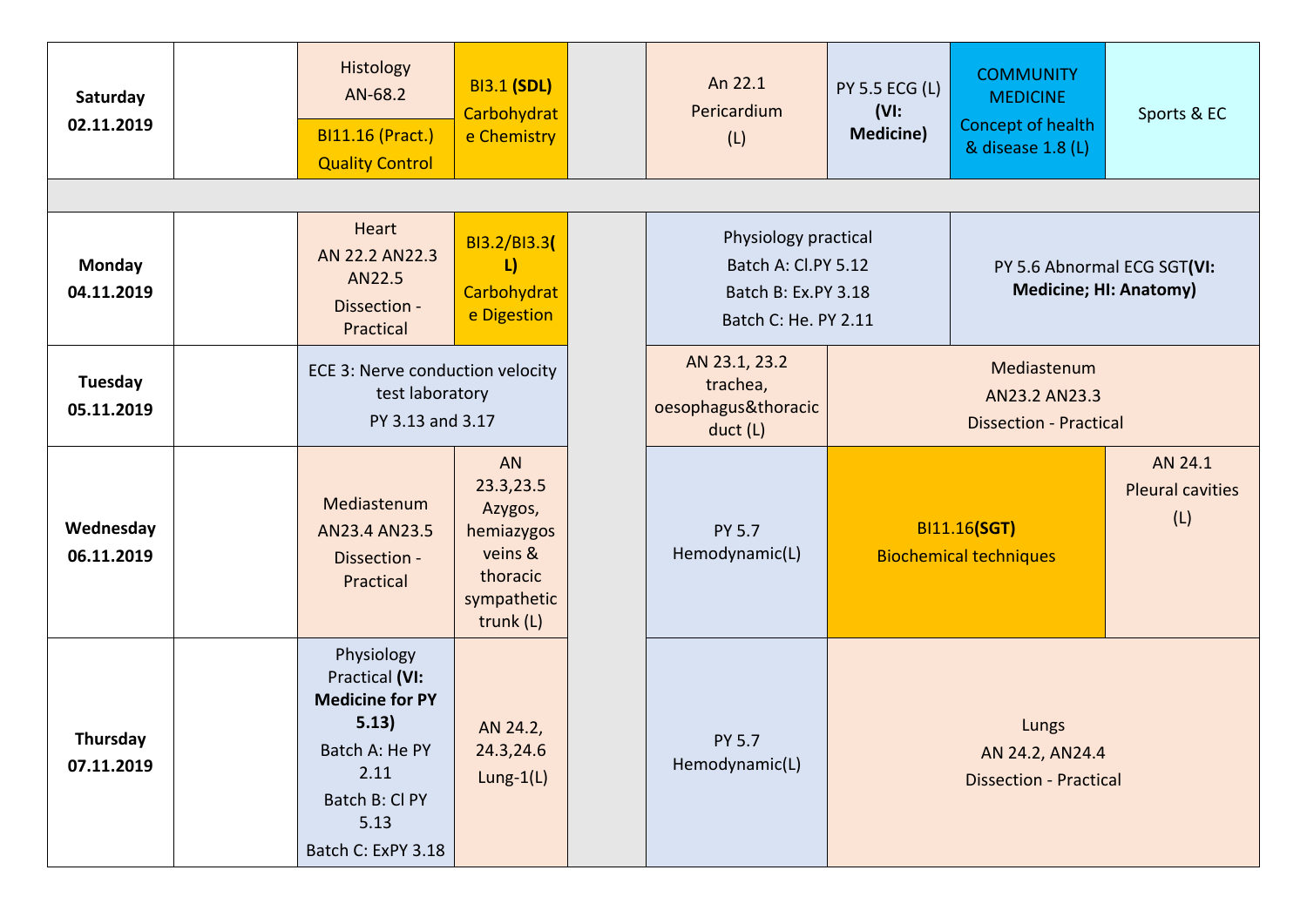| Friday<br>08.11.2019                  | Histology<br>AN-68.3<br><b>BI11.16 (Pract.)</b><br>Chramatography | AN<br>24.3,24.5<br>Lung- $2(L)$                                                         | PY 5.8 CVS regulation<br>(L)                                                               | <b>Thoracic</b><br>vertebra<br><b>SDL</b><br>AN 21.1 | <b>BI3.4 (L)</b><br>Carbohydrate<br><b>Metabolism</b><br>(VI:Gen.Medicine                 | Prof. Develop.<br><b>Including Ethics</b><br><b>AETCOM Module 2:</b><br>What is means to<br>be a Patient<br>Session 5<br><b>Reflection Sharing</b><br>&Closure of<br>Module 2<br>Department of<br>Physiology |
|---------------------------------------|-------------------------------------------------------------------|-----------------------------------------------------------------------------------------|--------------------------------------------------------------------------------------------|------------------------------------------------------|-------------------------------------------------------------------------------------------|--------------------------------------------------------------------------------------------------------------------------------------------------------------------------------------------------------------|
| Saturday<br>09.11.2019                | Histology<br>AN-68.3<br><b>BI11.16 (Pract.)</b><br>Chramatography | <b>BI3.4(SDL)</b><br>Carbohydrat<br>$\mathbf{e}$<br>Metabolism<br>(VI:Gen.Med<br>icine) | AN 24.3,24.5<br>Lung- $3(L)$                                                               | <b>PY 5.8 CVS</b><br>regulation (L)                  | <b>COMMUNITY</b><br><b>MEDICINE</b><br>Social &<br><b>Behavioural</b><br>sciences 2.1 (L) | Sports & EC                                                                                                                                                                                                  |
|                                       |                                                                   |                                                                                         |                                                                                            |                                                      |                                                                                           |                                                                                                                                                                                                              |
| <b>Monday</b><br>11.11.2019           | Anatomy<br><b>Dissection</b><br>AN-25.7                           | <b>BI3.4(L)</b><br>Carbohydrat<br>e<br>Metabolism<br>(VI:Gen.Med<br>icine)              | Physiology practical<br>Batch A: Ex.PY 3.18<br>Batch B: He. PY 2.11<br>Batch C: Cl.PY 5.13 |                                                      |                                                                                           | PY 5.7 Hemodynamic SGT                                                                                                                                                                                       |
| Tuesday                               |                                                                   |                                                                                         |                                                                                            |                                                      |                                                                                           |                                                                                                                                                                                                              |
| 12.11.2019<br>Wednesday<br>13.11.2019 | SPORTS                                                            |                                                                                         |                                                                                            |                                                      | W EE K                                                                                    |                                                                                                                                                                                                              |
| Thursday<br>14.11.2019                |                                                                   |                                                                                         |                                                                                            |                                                      |                                                                                           |                                                                                                                                                                                                              |
| Friday<br>15.11.2019                  | Histology<br>AN-52.1                                              | Anatomical<br>basis of                                                                  | PY 5.9 Cardiac output<br>(L)                                                               | Radiological<br>procedures                           | <b>BI3.4 (L)</b><br>Carbohydrate                                                          |                                                                                                                                                                                                              |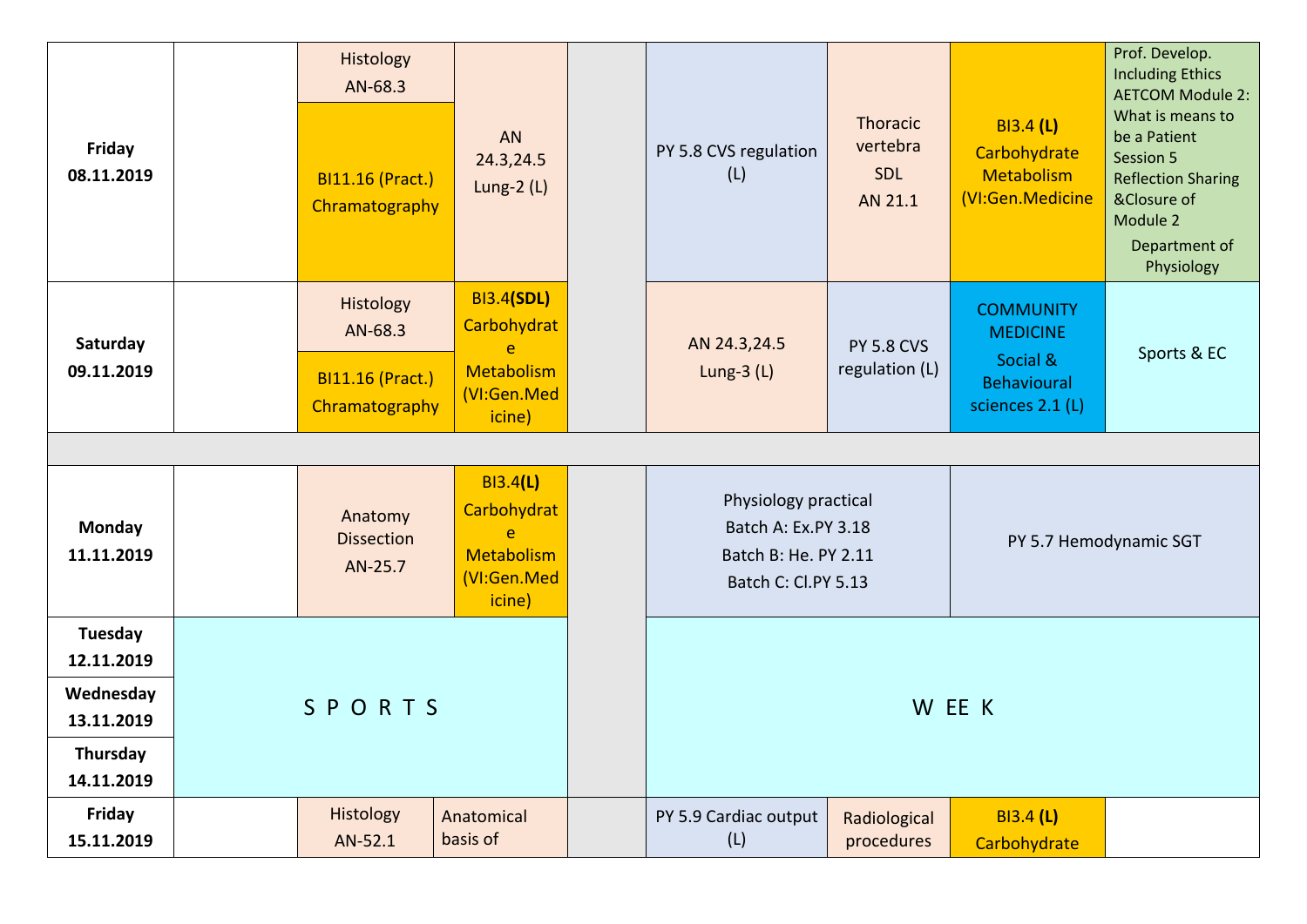|                         | <b>BI11.16 (Pract.)</b><br>Electrophoresis                                                                                                       | <b>Ishaemic heart</b><br>disease<br>AN22.4                                                                            |                                                                                            | of GIT<br>SDL<br>AN-25.8                                 | Metabolism<br>(VI:Gen.Medicine)                                                                        |                                                                               |
|-------------------------|--------------------------------------------------------------------------------------------------------------------------------------------------|-----------------------------------------------------------------------------------------------------------------------|--------------------------------------------------------------------------------------------|----------------------------------------------------------|--------------------------------------------------------------------------------------------------------|-------------------------------------------------------------------------------|
| Saturday<br>16.11.2019  | Histology<br>AN-52.1<br><b>BI11.16 (Pract.)</b><br><b>Electrophoresis</b>                                                                        | PY 5.9 Cardiac<br>output SDL                                                                                          | AN 44.1, 44.3,<br>Anterior<br><b>Abdominal Wall-1</b><br>(L)                               | PY 5.10<br>Regional<br>circulation (L)                   | Vertical<br>Integration<br>(General Surgery)<br><b>Topic: Abdominal</b><br><b>Incisions</b><br>AN-44.7 | <b>BI 3.4 (TUT)</b><br>Carbohydrate<br><b>Metabolism</b><br>(VI:Gen.Medicine) |
|                         |                                                                                                                                                  |                                                                                                                       |                                                                                            |                                                          |                                                                                                        |                                                                               |
| Monday<br>18.11.2019    | Lungs<br>AN 24.2, AN 24.4<br>Dissection -<br>Practical                                                                                           | <b>BI3.5 (L)</b><br><b>Regulation of</b><br>Carbohydrate<br>Metabolism<br>and asso.<br>Diseases(VI:<br>Gen. Medicine) | Physiology practical<br>Batch A: Cl.PY 5.13<br>Batch B: Ex.PY 3.18<br>Batch C: He. PY 2.11 | PY 5.10 Regional circulation SGT(VI:<br><b>Medicine)</b> |                                                                                                        |                                                                               |
| Tuesday<br>19.11.2019   | Physiology<br>practical<br>Batch A: He PY<br>2.11<br>Batch B: Cl PY 5.13<br>Batch C: ExPY 3.18                                                   | PY 5.10<br>Regional<br>circulation SGT                                                                                | AN 44.6, 52.4<br><b>Anterior Abdominal</b><br>Wall-2<br>(L)                                |                                                          | <b>Anterior Abdominal</b><br>AN44.1, AN44.2 AN44.4, AN44.6<br><b>Dissection-Practical</b>              |                                                                               |
| Wednesday<br>20.11.2019 | <b>ECE -3(Anatomy Department) Topic-</b><br>ERCP, CT, MRI and Arteriography in<br>radiodiagnosis<br><b>Integration with Radiology</b><br>An.54.3 |                                                                                                                       | PY 5.11 Shock, heart<br>failure (L)                                                        |                                                          | <b>BI11.2, (SGT)</b><br>Preparation of buffers and<br><b>Estimation of pH</b>                          | Splanchnic nerves<br>AN23.6                                                   |
| Thursday<br>21.11.2019  | <b>Physiology Practical</b><br>Batch A: Ex.PY 3.18                                                                                               | AN 44.4, 44.5<br>Inguinal                                                                                             | PY 5.11 Shock, heart<br>failure (L)                                                        |                                                          | <b>Anterior Abdominal</b><br>AN44.1, AN44.2 AN44.4, AN44.6                                             |                                                                               |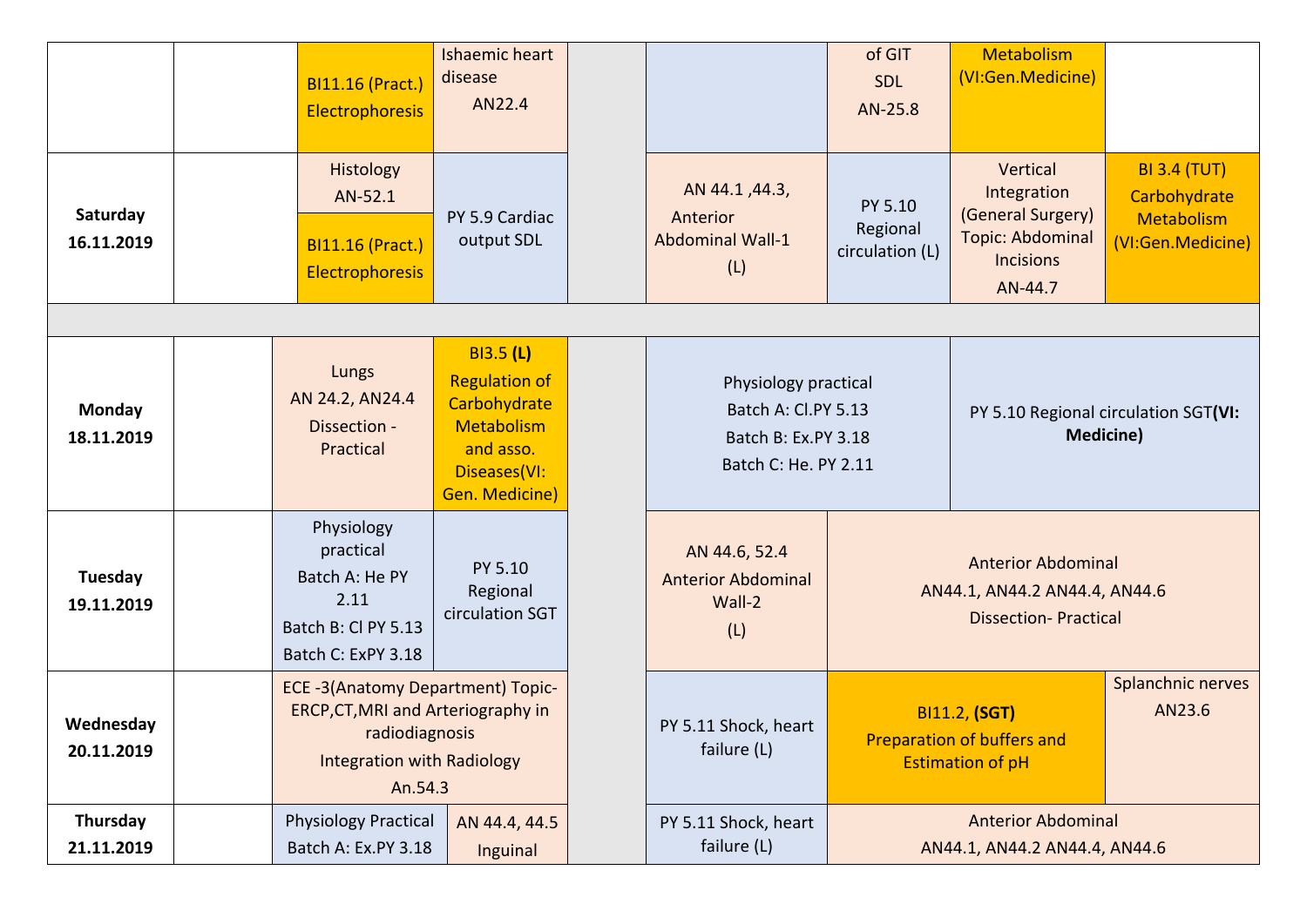|                             |  | Batch B: He. PY 2.11                                                                         | canal-1 $(L)$                                                                                                            |                                                                                            |                                                                                                                      | <b>Dissection-Practical</b>                                                                                       |                                                                                                                                                                                                                                                   |
|-----------------------------|--|----------------------------------------------------------------------------------------------|--------------------------------------------------------------------------------------------------------------------------|--------------------------------------------------------------------------------------------|----------------------------------------------------------------------------------------------------------------------|-------------------------------------------------------------------------------------------------------------------|---------------------------------------------------------------------------------------------------------------------------------------------------------------------------------------------------------------------------------------------------|
|                             |  | Batch C: Cl.PY 5.13                                                                          |                                                                                                                          |                                                                                            |                                                                                                                      |                                                                                                                   |                                                                                                                                                                                                                                                   |
| Friday<br>22.11.2019        |  | Histology<br>AN-69.1<br><b>BI11.16 (Prac.)</b><br>pH Meter                                   | AN 44.4, 44.5<br>Inguinal<br>canal-2 (L)                                                                                 | PY 6.1 Respiratory<br>system introduction<br>(L)                                           | Special<br>Radiographs<br><b>SDL</b><br>AN54.2                                                                       | B13.5(L)<br><b>Regulation of</b><br>Carbohydrate<br><b>Metabolism and</b><br>asso. Diseases(VI:<br>Gen. Medicine) | Prof. Develop.<br><b>Including Ethics</b><br><b>AETCOM Module 3:</b><br><b>Doctor-Patient</b><br>Relationship<br>Session 1<br><b>Interactive Lecture</b><br>on Fundamentals<br>of Doctor-Patient<br>Relationship<br>Department of<br>Biochemistry |
| Saturday<br>23.11.2019      |  | Histology<br>AN-69.1<br><b>BI11.16 (Prac.)</b><br>pH Meter                                   | PY 5.9 BP SDL                                                                                                            | AN-80.2-5,7<br><b>Placenta Anomalies</b><br>& Twinning(L)                                  | PY 6.2<br>Mechanics of<br>respiration<br>(L)                                                                         | AN-43.4<br>Pharyngeal<br>Arches -1(L)                                                                             | <b>BI 3.5 (TUT)</b><br><b>Regulation of</b><br>Carbohydrate<br><b>Metabolism and</b><br>asso. Diseases(VI:<br>Gen. Medicine)                                                                                                                      |
| <b>Monday</b><br>25.11.2019 |  | <b>Anterior Abdominal</b><br>AN44.1, AN44.2<br>AN44.4, AN44.6<br><b>Dissection-Practical</b> | <b>BI3.5 (L)</b><br><b>Regulation of</b><br>Carbohydrate<br>Metabolism<br>and asso.<br>Diseases(VI:<br>Gen.<br>Medicine) | Physiology practical<br>Batch A: Cl.PY 5.13<br>Batch B: Ex.PY 3.18<br>Batch C: He. PY 2.11 |                                                                                                                      |                                                                                                                   | PY 6.2 Mechanics of respirationSGT                                                                                                                                                                                                                |
| Tuesday<br>26.11.2019       |  | <b>COMMUNITY MEDICINE</b><br>Concept of health & Disease 1.10<br>(DOAP)                      |                                                                                                                          | AN 47.1 Peritoneum<br>$-1(L)$                                                              | Abdominal Cavity- Great & Lesser Sac,<br>peritoneal folds & pouches<br>AN47.1, AN47.2<br><b>Dissection-Practical</b> |                                                                                                                   |                                                                                                                                                                                                                                                   |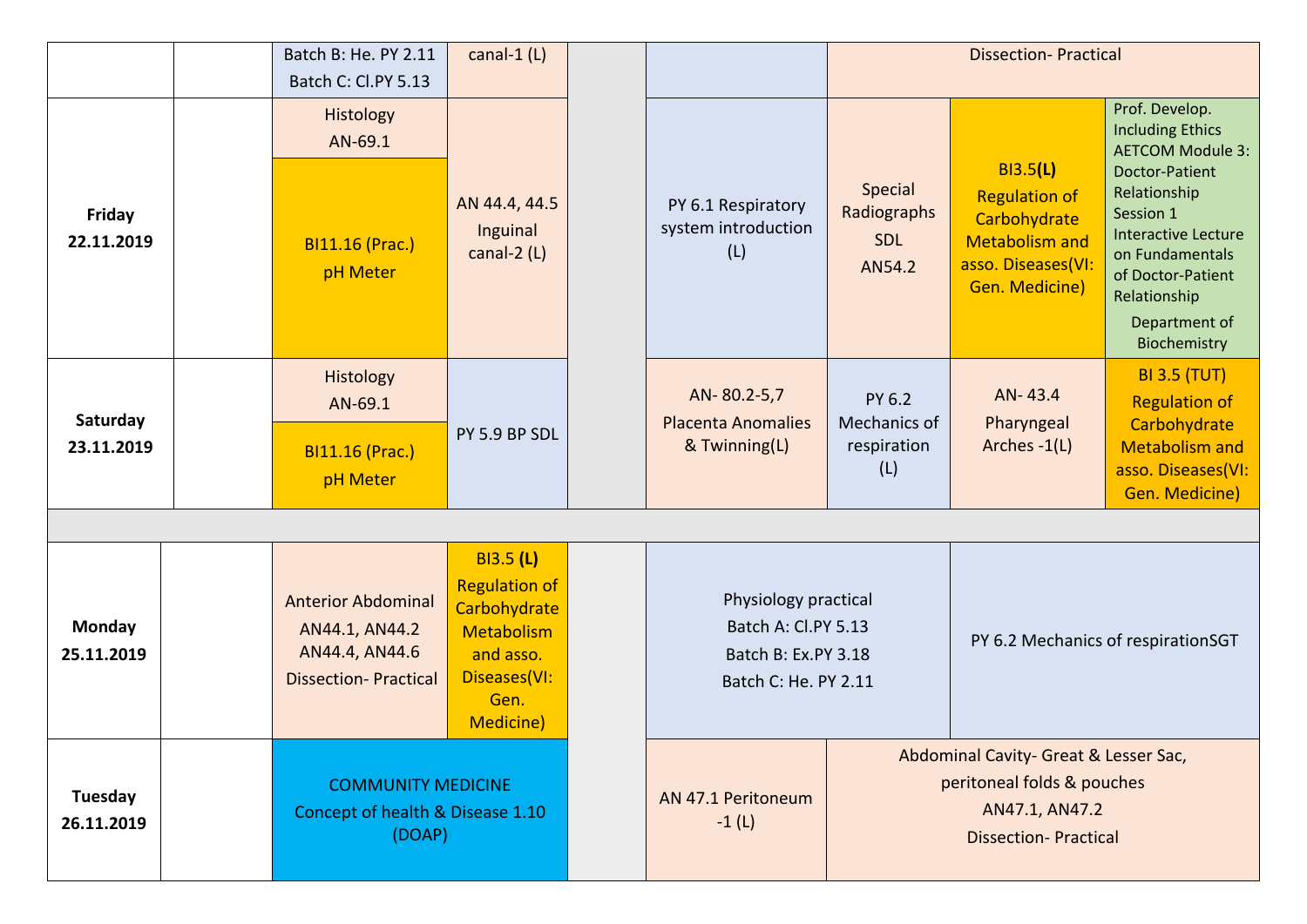| Wednesday<br>27.11.2019 | <b>Abdominal Cavity-</b><br>Great & Lesser Sac,<br>peritoneal folds &<br>pouches<br>AN47.1, AN47.2<br><b>Dissection-Practical</b> | AN 47.2, 47.3<br>Peritoneum -<br>2(L)                               | PY 6.2 Mechanics of<br>respiration (L)  |                                                | BI3.9/BI3.10 (ECE-3)<br><b>Regulation of Blood Glucose</b><br>(Case Study)                                                         | AN 47.1<br>Peritoneum -1 (L)                                                                                                                                                                       |
|-------------------------|-----------------------------------------------------------------------------------------------------------------------------------|---------------------------------------------------------------------|-----------------------------------------|------------------------------------------------|------------------------------------------------------------------------------------------------------------------------------------|----------------------------------------------------------------------------------------------------------------------------------------------------------------------------------------------------|
| Thursday<br>28.11.2019  | Physiology practical<br>Batch A: He PY 2.11<br>Batch B: Cl PY 5.14<br>Batch C: ExPY 3.18                                          | AN 47.5<br>Abdominal<br>part of<br>oesophagus<br>and stomach<br>(L) | PY 6.3 Oxygen<br>transport (L)          |                                                | Abdominal Cavity- Portal Vein<br><b>IVC</b><br><b>Branches of Abdominal Aorta</b><br>AN47.8, AN47.9<br><b>Dissection-Practical</b> |                                                                                                                                                                                                    |
| Friday<br>29.11.2019    | Histology<br>AN-69.2<br><b>BI11.21 (Pract.)</b><br><b>Estimation of Blood</b><br><b>Sugar</b>                                     | AN47.5<br>Duodenum<br>(L)                                           | PY 6.3 CO <sub>2</sub> transport<br>(L) | Special<br>Radiographs<br><b>SDL</b><br>AN54.2 | B16.9(L)<br><b>Minerals</b><br>(VI:Gen Medicine;<br>HI: Physiology)                                                                | Prof. Develop.<br><b>Including Ethics</b><br><b>AETCOM Module 3:</b><br>Doctor-Patient<br>Relationship<br>Session 2<br><b>SDL: Doctor-Patient</b><br>Relationship<br>Department of<br>Biochemistry |
| Saturday<br>30.11.2019  | Histology<br>AN-69.2<br><b>BI11.21 (Pract.)</b><br><b>Estimation of Blood</b><br><b>Sugar</b>                                     | <b>PY 6.3 Gas</b><br>transport SDL                                  | AN-43.4<br>Pharyngeal Arches -<br>2(L)  | PY 6.4 High<br>altitude<br>physiology (L)      | Development of<br>arteries-1<br>AN25.6<br>(L)                                                                                      | Sports & EC                                                                                                                                                                                        |
|                         |                                                                                                                                   |                                                                     |                                         |                                                |                                                                                                                                    |                                                                                                                                                                                                    |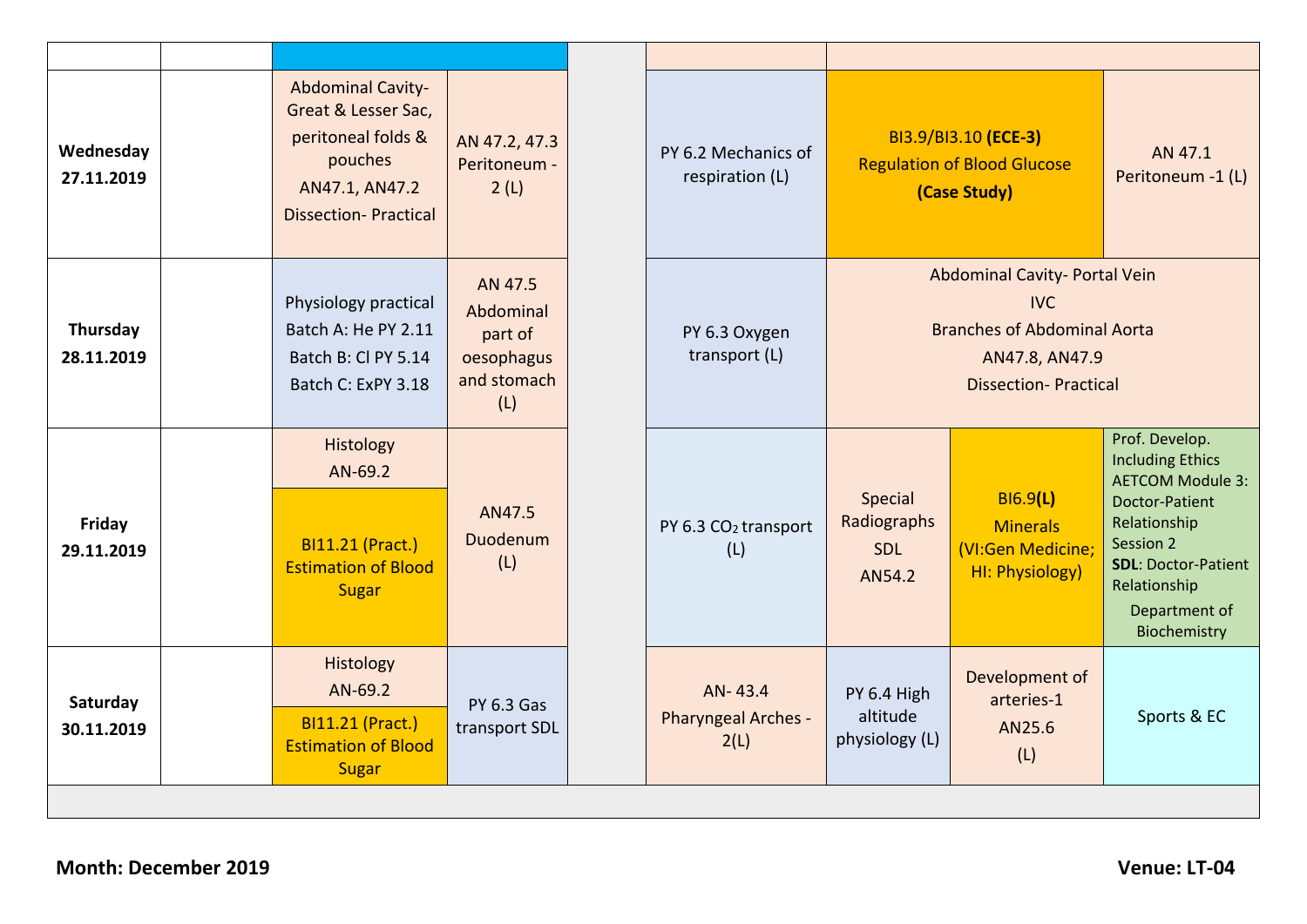| <b>Days</b>                 | 8-9 AM | 9-11 AM                                                                                                    | 11 AM-12 PM                                                                          | 12-1 PM | 1-2 PM                               | 2-3 PM                                                                                     | 3-4 PM                                                                                     | 4-5 PM                              |  |
|-----------------------------|--------|------------------------------------------------------------------------------------------------------------|--------------------------------------------------------------------------------------|---------|--------------------------------------|--------------------------------------------------------------------------------------------|--------------------------------------------------------------------------------------------|-------------------------------------|--|
| <b>Monday</b><br>02.12.2019 |        |                                                                                                            |                                                                                      |         |                                      |                                                                                            |                                                                                            |                                     |  |
| Tuesday<br>03.12.2019       |        |                                                                                                            |                                                                                      |         |                                      |                                                                                            |                                                                                            |                                     |  |
| Wednesday<br>04.12.2019     |        |                                                                                                            |                                                                                      |         | TERMINAL                             |                                                                                            |                                                                                            |                                     |  |
| Thursday<br>05.12.2019      |        | 1ST                                                                                                        |                                                                                      |         |                                      |                                                                                            |                                                                                            |                                     |  |
| Friday<br>06.12.2019        |        |                                                                                                            |                                                                                      |         |                                      |                                                                                            |                                                                                            |                                     |  |
| Saturday<br>07.12.2019      |        |                                                                                                            |                                                                                      |         |                                      |                                                                                            |                                                                                            |                                     |  |
|                             |        |                                                                                                            |                                                                                      |         |                                      |                                                                                            |                                                                                            |                                     |  |
| <b>Monday</b><br>09.12.2019 |        | Stomach (features,<br>relations, supply &<br>Applied)<br>AN47.5<br><b>Dissection - Practical</b>           | <b>BI6.9 (L)</b><br><b>Minerals</b><br>(VI:Gen<br>Medicine;<br>$H1$ :<br>Physiology) |         |                                      | Physiology practical<br>Batch A: Ex.PY 3.14<br>Batch B: He. PY 2.11<br>Batch C: Cl.PY 5.14 | PY 6.4 High altitude physiology<br><b>SGT</b>                                              |                                     |  |
| Tuesday<br>10.12.2019       |        | Physiology practical<br>Batch A: Cl.PY 5.14<br>Batch B: Ex.PY 3.14<br>Batch C: He. PY 2.11                 | PY 6.5<br>Oxygen<br>therapySGT                                                       |         | AN-47.5<br>Jejunum and<br>Ileum(L)   |                                                                                            | Duodenum(features, relations, supply & Applied)<br>AN47.5<br><b>Dissection - Practical</b> |                                     |  |
| Wednesday<br>11.12.2019     |        | Jejunum and Ileum<br>(features, relations,<br>supply & Applied)<br>AN47.5<br><b>Dissection - Practical</b> | AN-47.5<br>Caecum and<br>Large<br>intestine(L)                                       |         | PY 6.4 Deep<br>sea physiology<br>(L) |                                                                                            | <b>BI2.2</b><br><b>Enzymes (SGT)</b>                                                       | Subphrenic<br>Abscess<br>AN47.4 (L) |  |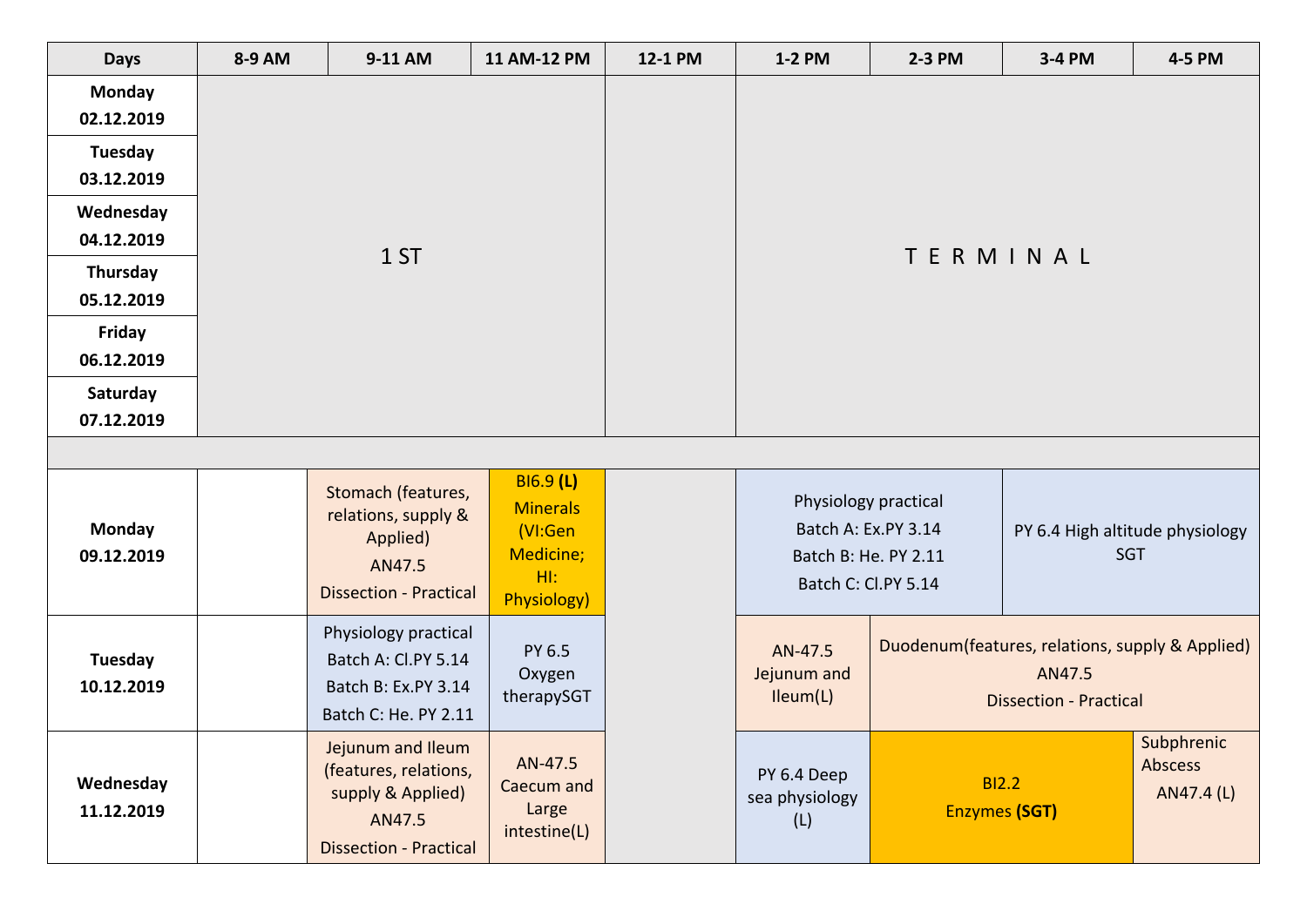| Thursday<br>12.12.2019 | Physiology practical<br>Batch A: He PY 2.11<br>Batch B: Cl PY 5.15<br>Batch C: ExPY 3.14                                | AN-<br>47.5,49.5,<br>48.8<br>Anal canal<br>(L)                                          | <b>PY 6.5 CPR (L)</b>                                                                      |                                               | Caecum & large Intestine(features, relations,<br>supply & Applied)<br>AN47.5<br><b>Dissection - Practical</b> |                                                                                                                                                                                                                  |
|------------------------|-------------------------------------------------------------------------------------------------------------------------|-----------------------------------------------------------------------------------------|--------------------------------------------------------------------------------------------|-----------------------------------------------|---------------------------------------------------------------------------------------------------------------|------------------------------------------------------------------------------------------------------------------------------------------------------------------------------------------------------------------|
| Friday<br>13.12.2019   | Histology<br>AN-69.3<br><b>BI11.9 (Pract.)</b><br><b>Estimation of Total</b><br><b>Cholesterol &amp; HDL</b>            | $AN-$<br>47.5,49.5,<br>48.8<br>Anal canal-2<br>(L)                                      | PY 6.6<br>Regulation of<br>respiration (L)                                                 | Surface<br>marking-1<br>AN-55.1<br><b>SDL</b> | B16.9(L)<br><b>Minerals</b><br>(VI:Gen<br>Medicine; HI:<br>Physiology)                                        | Prof. Develop.<br><b>Including Ethics</b><br><b>AETCOM</b><br>Module 3:<br><b>Doctor-Patient</b><br>Relationship<br>Session 3<br><b>SDL: Doctor-</b><br>Patient<br>Relationship<br>Department of<br>Biochemistry |
| Saturday<br>14.12.2019 | <b>Histology</b><br>AN-69.3<br><b>BI11.9 (Pract.)</b><br><b>Estimation of Total</b><br><b>Cholesterol &amp;HDL</b>      | BI3.9/BI3.10<br>(SDL)<br>Regulation<br>of Blood<br>Glucose                              | Development<br>of arteries-2<br>AN25.6<br>(L)                                              | PY 6.6<br>Hypoxia(L)                          | <b>COMMUNITY</b><br><b>MEDICINE</b><br>Social &<br><b>Behavioural</b><br>sciences 2.1 (L)                     | Sports & EC                                                                                                                                                                                                      |
|                        |                                                                                                                         |                                                                                         |                                                                                            |                                               |                                                                                                               |                                                                                                                                                                                                                  |
| Monday<br>16.12.2019   | <b>Rectum &amp; Anal Canal</b><br>(features, relations,<br>supply & Applied)<br>AN47.5<br><b>Dissection - Practical</b> | <b>BI6.9(L)</b><br><b>Minerals</b><br>(VI:Gen<br>Medicine;<br>HI:<br><b>Physiology)</b> | Physiology practical<br>Batch A: Ex.PY 3.14<br>Batch B: He. PY 2.11<br>Batch C: Cl.PY 5.15 |                                               | PY 6.6 Regulation of respiration<br><b>SGT</b>                                                                |                                                                                                                                                                                                                  |
| Tuesday<br>17.12.2019  | Physiology practical<br>Batch A: Cl.PY 5.15<br>Batch B: Ex.PY 3.14<br>Batch C: He. PY 2.11                              | PY 6.6<br><b>Hypoxia SGT</b>                                                            | AN-47.5,49.5,<br>48.8<br>Rectum (L)                                                        |                                               | Rectum & Anal Canal (features, relations, supply<br>& Applied)<br>AN47.5<br><b>Dissection - Practical</b>     |                                                                                                                                                                                                                  |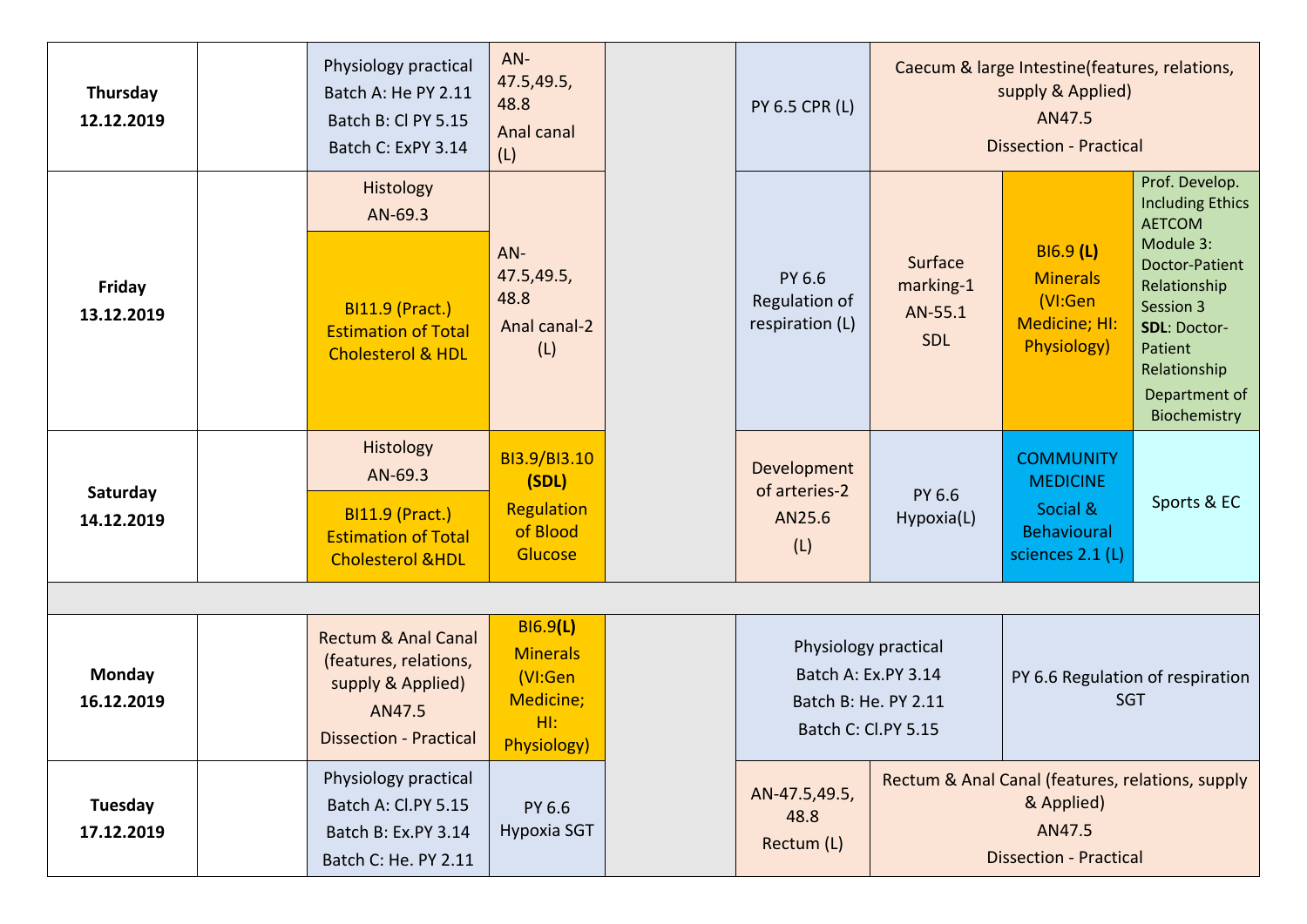| Wednesday<br>18.12.2019                                                                     | <b>ECE 4(Anatomy Department)</b><br>ECE in classroom setting: role play/<br>Video/ Paper case<br>(Cases of management of congenital<br>anomalies of Rectum & Anal<br>Canal) vertical integration with<br><b>Surgery by nesting</b><br>SU28.16 |                        |  |  |  |  |  |  |
|---------------------------------------------------------------------------------------------|-----------------------------------------------------------------------------------------------------------------------------------------------------------------------------------------------------------------------------------------------|------------------------|--|--|--|--|--|--|
| Thursday<br>19.12.2019                                                                      | Physiology<br>practical<br>Batch A: He PY<br>2.11<br>Batch B: Cl PY 5.16<br>Batch C: ExPY 3.14                                                                                                                                                | Kidney-1<br>AN-47.5(L) |  |  |  |  |  |  |
| <b>Friday</b><br>20.12.2019                                                                 | Histology<br>AN-70.1<br><b>BI11.9 (Pract.)</b><br><b>Repeat Estimation</b><br>of Total<br><b>Cholesterol &amp;HDL</b>                                                                                                                         | Kidney-2<br>AN-47.5(L) |  |  |  |  |  |  |
| Saturday<br>21.12.2019<br><b>Monday</b><br>23.12.2019<br>Tuesday<br>24.12.2019<br>Wednesday | WINTER                                                                                                                                                                                                                                        |                        |  |  |  |  |  |  |

| <b>ECE 4(Anatomy Department)</b><br>CE in classroom setting: role play/<br>Video/ Paper case<br>Cases of management of congenital<br>anomalies of Rectum & Anal<br>Canal) vertical integration with<br><b>Surgery by nesting</b><br>SU28.16 |                        |  | PY 6.7 Lung<br><b>Function Tests</b><br>(L) |                                                                             | <b>BI6.9 (SGT)</b><br><b>Minerals</b><br>(VI:Gen Medicine; HI:<br>Physiology) |                                                                                                                                                                                                                 |
|---------------------------------------------------------------------------------------------------------------------------------------------------------------------------------------------------------------------------------------------|------------------------|--|---------------------------------------------|-----------------------------------------------------------------------------|-------------------------------------------------------------------------------|-----------------------------------------------------------------------------------------------------------------------------------------------------------------------------------------------------------------|
| Physiology<br>practical<br>Batch A: He PY<br>2.11<br>atch B: Cl PY 5.16<br>atch C: ExPY 3.14                                                                                                                                                | Kidney-1<br>AN-47.5(L) |  | PY 7.1 Renal<br>introduction (L)            | Kidney & ureter<br>(features, relations, supply & Applied)<br>AN47.5        |                                                                               |                                                                                                                                                                                                                 |
| Histology<br>AN-70.1<br><b>BI11.9 (Pract.)</b><br>epeat Estimation<br>of Total<br>holesterol &HDL                                                                                                                                           | Kidney-2<br>AN-47.5(L) |  | <b>PY 7.2 RAAS (L)</b>                      | Anatomical<br>positions of<br>Viscera of<br>Abdomen<br><b>SDL</b><br>AN47.5 | BI6.13 (L)<br>Organ<br><b>Functions</b><br>(HI/VI)<br>Medicine/<br>PHY/ANAT)  | Prof. Develop.<br><b>Including Ethics</b><br><b>AETCOM</b><br>Module 3:<br>Doctor-Patient<br>Relationship<br>Session 4<br><b>Doctor Patient</b><br>encounter with<br>checklist<br>Department of<br>Biochemistry |
| WINTER                                                                                                                                                                                                                                      |                        |  |                                             | VACATIONS                                                                   |                                                                               |                                                                                                                                                                                                                 |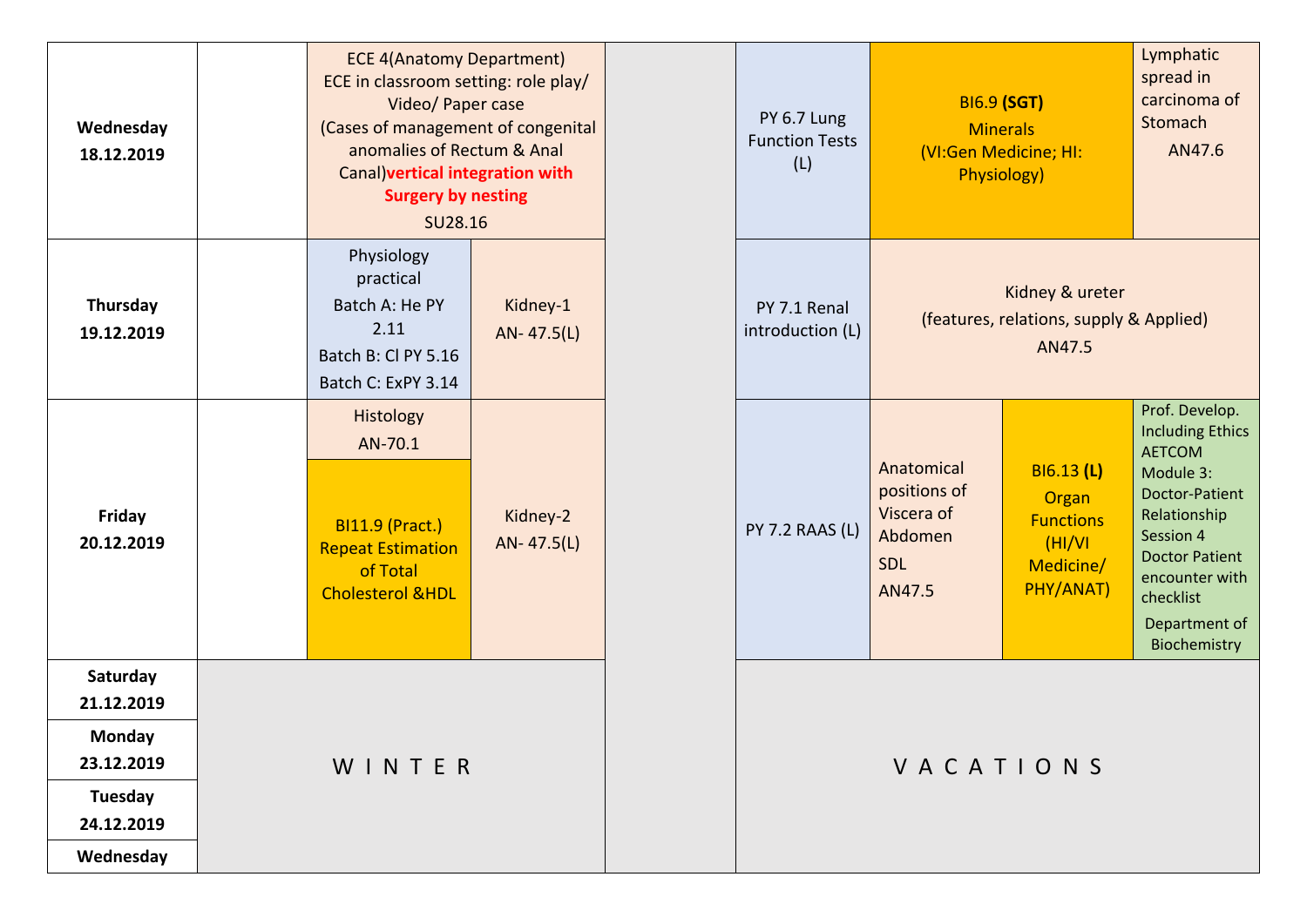| 25.12.2019 |  |  |
|------------|--|--|
| Thursday   |  |  |
| 26.12.2019 |  |  |
| Friday     |  |  |
| 27.12.2019 |  |  |
| Saturday   |  |  |
| 28.12.2019 |  |  |
| Monday     |  |  |
| 30.12.2019 |  |  |
| Tuesday    |  |  |
| 31.12.2019 |  |  |
|            |  |  |

## **Month: January 2020 Venue: LT-04**

| <b>Days</b>   | 8-9 AM | 9-11 AM               | 11 AM-12 PM | 12-1 PM | 1-2 PM | $2-3$ PM             | 3-4 PM         | 4-5 PM |
|---------------|--------|-----------------------|-------------|---------|--------|----------------------|----------------|--------|
| Wednesday     |        |                       |             |         |        |                      |                |        |
| 01.01.2020    |        |                       |             |         |        |                      |                |        |
| Thursday      |        |                       |             |         |        |                      |                |        |
| 02.01.2020    |        |                       |             |         |        |                      |                |        |
| <b>Friday</b> |        | WINTER                |             |         |        | VACATIONS            |                |        |
| 03.01.2020    |        |                       |             |         |        |                      |                |        |
| Saturday      |        |                       |             |         |        |                      |                |        |
| 04.01.2020    |        |                       |             |         |        |                      |                |        |
|               |        |                       |             |         |        |                      |                |        |
| Monday        |        | Kidney & Ureter       | BI4.1(L)    |         |        | Physiology practical | PY 6.7 LFT SGT |        |
| 06.01.2020    |        | (features, relations, | Lipid       |         |        | Batch A: Ex.PY 3.14  |                |        |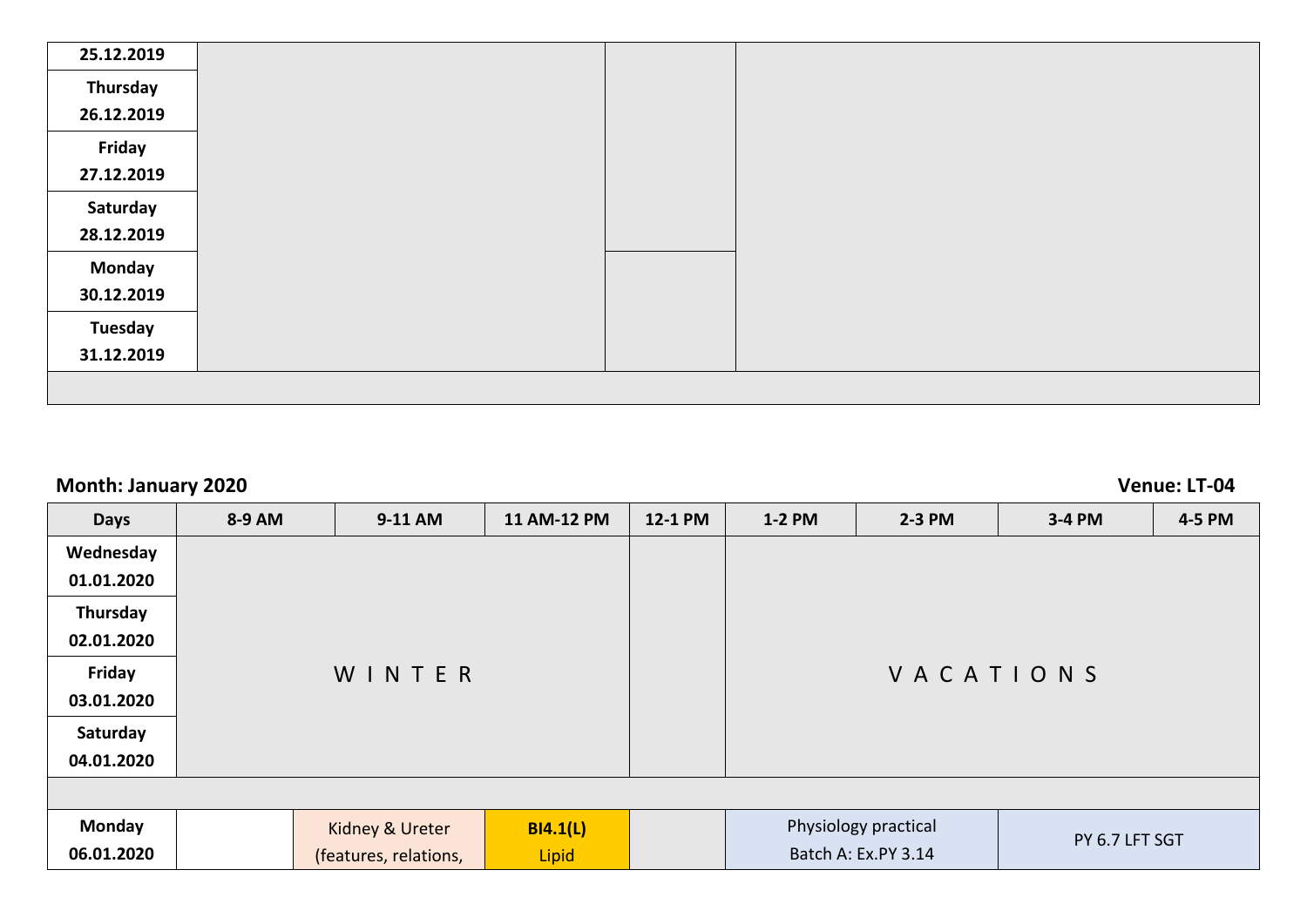|                             | supply & Applied)<br>AN47.5<br><b>Dissection - Practical</b>                                      | Chemistry&<br><b>Metabolism (VI:</b><br>General<br><b>Medicine)</b>                                                                       |  |                               | Batch B: He. PY 2.11<br>Batch C: Cl.PY 5.16                                                    |                                                                                     |                                                                                                                                                                                                                    |
|-----------------------------|---------------------------------------------------------------------------------------------------|-------------------------------------------------------------------------------------------------------------------------------------------|--|-------------------------------|------------------------------------------------------------------------------------------------|-------------------------------------------------------------------------------------|--------------------------------------------------------------------------------------------------------------------------------------------------------------------------------------------------------------------|
| Tuesday<br>07.01.2020       |                                                                                                   | Hospital based ECE 4: Visit to respiratory<br>medicine department for PFT<br>PY 6.7: lung function tests & their clinical<br>significance |  | AN 47.5<br><b>PANCREAS</b>    | Pancreas<br>(features, relations, supply & Applied)<br>AN47.5<br><b>Dissection - Practical</b> |                                                                                     |                                                                                                                                                                                                                    |
| Wednesday<br>08.01.2020     | Pancreas (features,<br>relations, supply &<br>Applied)<br>AN47.5<br><b>Dissection - Practical</b> | AN 47.5<br><b>SPLEEN</b>                                                                                                                  |  | <b>PY 7.3 GFR (L)</b>         |                                                                                                | BI2.6/BI2.7(SGT)<br><b>Enzyme interpretation (VI Path &amp;</b><br>Med)             | Thoracoabd<br>ominal<br>Diaphragm<br>AN47.13                                                                                                                                                                       |
| Thursday<br>09.01.2020      | Physiology practical<br>Batch A: Cl.PY 5.16<br>Batch B: Ex.PY 3.14<br>Batch C: He. PY 2.11        | AN 47.5<br>Extra-hepatic<br>biliary<br>apparatus(L)                                                                                       |  | <b>PY 7.3GFR (L)</b>          | Spleen, (features, relations, supply & Applied)<br>AN47.5<br><b>Dissection - Practical</b>     |                                                                                     |                                                                                                                                                                                                                    |
| <b>Friday</b><br>10.01.2020 | Histology<br>AN-70.1<br>BI11.21 (Practical)<br><b>Estimation of blood</b><br>Urea                 | AN-47.5,<br>47.6,47.7,47.1<br>1<br>Liver- $1(L)$                                                                                          |  | PY 7.3 Urine<br>formation (L) | Surface<br>marking-2<br>AN-55.2<br><b>SDL</b>                                                  | <b>BI4.1 (L)</b><br>Lipid Chemistry&<br>metabolism (VI:<br><b>General Medicine)</b> | Prof. Develop.<br>Including<br><b>Ethics</b><br><b>AETCOM</b><br>Module 3:<br>Doctor-Patient<br>Relationship<br>Session 5<br><b>Doctor Patient</b><br>encounter<br>with checklist<br>Department of<br>Biochemistry |
| Saturday<br>11.01.2020      | Histology<br>AN-70.1                                                                              | <b>BI4.1 (SDL)</b><br>Lipid                                                                                                               |  | Development<br>of Heart -     | PY 7.3 Urine<br>concentratio                                                                   | <b>COMMUNITY</b><br><b>MEDICINE</b>                                                 |                                                                                                                                                                                                                    |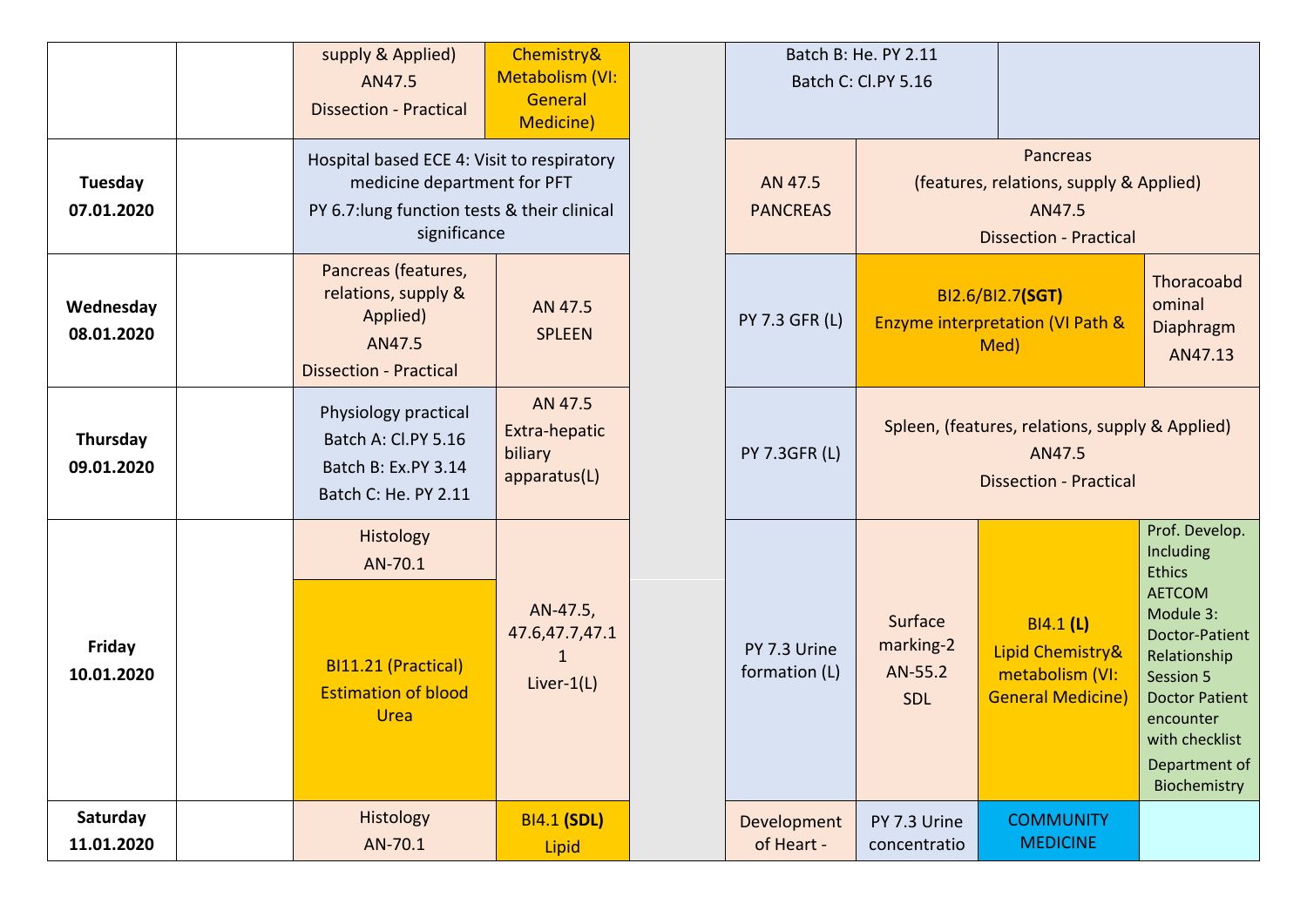|                             | BI11.21(Practical)<br><b>Estimation of blood</b><br>Urea                                                                                                                                             | Chemistry&<br>metabolism<br>(VI: General<br><b>Medicine)</b>         | 1(L)AN<br>25.6,25.2                  | n(L)                                                                                     | Social &<br><b>Behavioural</b><br>sciences 2.4 (L)                                                      | Sports & EC                                                                               |
|-----------------------------|------------------------------------------------------------------------------------------------------------------------------------------------------------------------------------------------------|----------------------------------------------------------------------|--------------------------------------|------------------------------------------------------------------------------------------|---------------------------------------------------------------------------------------------------------|-------------------------------------------------------------------------------------------|
|                             |                                                                                                                                                                                                      |                                                                      |                                      |                                                                                          |                                                                                                         |                                                                                           |
| Monday<br>13.01.2020        | Liver (features,<br>relations, supply &<br>Applied)<br>AN47.5<br><b>Dissection - Practical</b><br><b>Dissection - Practical</b>                                                                      | BI4.2(L)<br>Lipid<br>Chemistry&<br>metabolism (VI:<br>Gen. Medicine) |                                      | Physiology practical<br>Batch A: He PY 2.11<br>Batch B: Cl PY 4.10<br>Batch C: ExPY 3.14 | PY 7.2 RAASSGT<br>Liver (features, relations, supply                                                    |                                                                                           |
| Tuesday<br>14.01.2020       | Physiology practical<br>Batch A: Ex.PY 3.14<br>Batch B: He. PY 2.11<br>Batch C: Cl.PY 4.10                                                                                                           | PY 7.3 Urine<br>formation SGT                                        | AN-47.8,47.10<br>Liver- $2(L)$       | & Applied)<br>AN47.5<br><b>Dissection - Practical</b>                                    |                                                                                                         | <b>COMMUNITY</b><br><b>MEDICINE</b><br><b>BIOSTATISTICS</b><br>6.1(L)                     |
| Wednesday<br>15.01.2020     | <b>ECE-5 (Anatomy Department)</b><br>ECE in classroom setting: role play/<br>Video/ Paper case<br>(Cases of Pancreatitis)<br><b>Vertical Integration by Nesting with</b><br><b>Surgery</b><br>SU24.1 |                                                                      | PY 7.3 Urine<br>concentration<br>(L) | <b>BI11.15 (SGT)</b><br><b>CSF</b> analysis                                              |                                                                                                         | Ischiorectal<br>fossa &<br>pudendal<br>canal<br>AN-49.4,49.3<br>(L)                       |
| Thursday<br>16.01.2020      | Physiology practical<br>Batch A: Cl.PY 4.10<br>Batch B: Ex.PY 3.14<br>Batch C: He. PY 2.11                                                                                                           | Perineum &<br>perineal<br>pouches-1<br>AN-49.1, 49.2.<br>49.5 (L)    | PY 7.5 Acid<br>base balance<br>(L)   |                                                                                          | Perineum<br>(Perinial pouch & Perinial body)<br>AN49.1, AN49.2, AN49.3<br><b>Dissection - Practical</b> |                                                                                           |
| <b>Friday</b><br>17.01.2020 | <b>Histology</b><br>AN-70.2<br><b>BI11.16</b><br>(Pract.)ISE                                                                                                                                         | Perineum<br>&perineal<br>pouches-2<br>AN-49.1, 49.2.<br>49.5 $(L)$   | PY 7.5 Acid<br>base balance<br>(L)   | Clinical<br>importance of<br>abdomino-<br>pelvic bones                                   | BI4.2 (L)<br>Lipid<br>Chemistry&<br>metabolism                                                          | Prof. Develop.<br><b>Including Ethics</b><br><b>AETCOM</b><br>Module 3:<br>Doctor-Patient |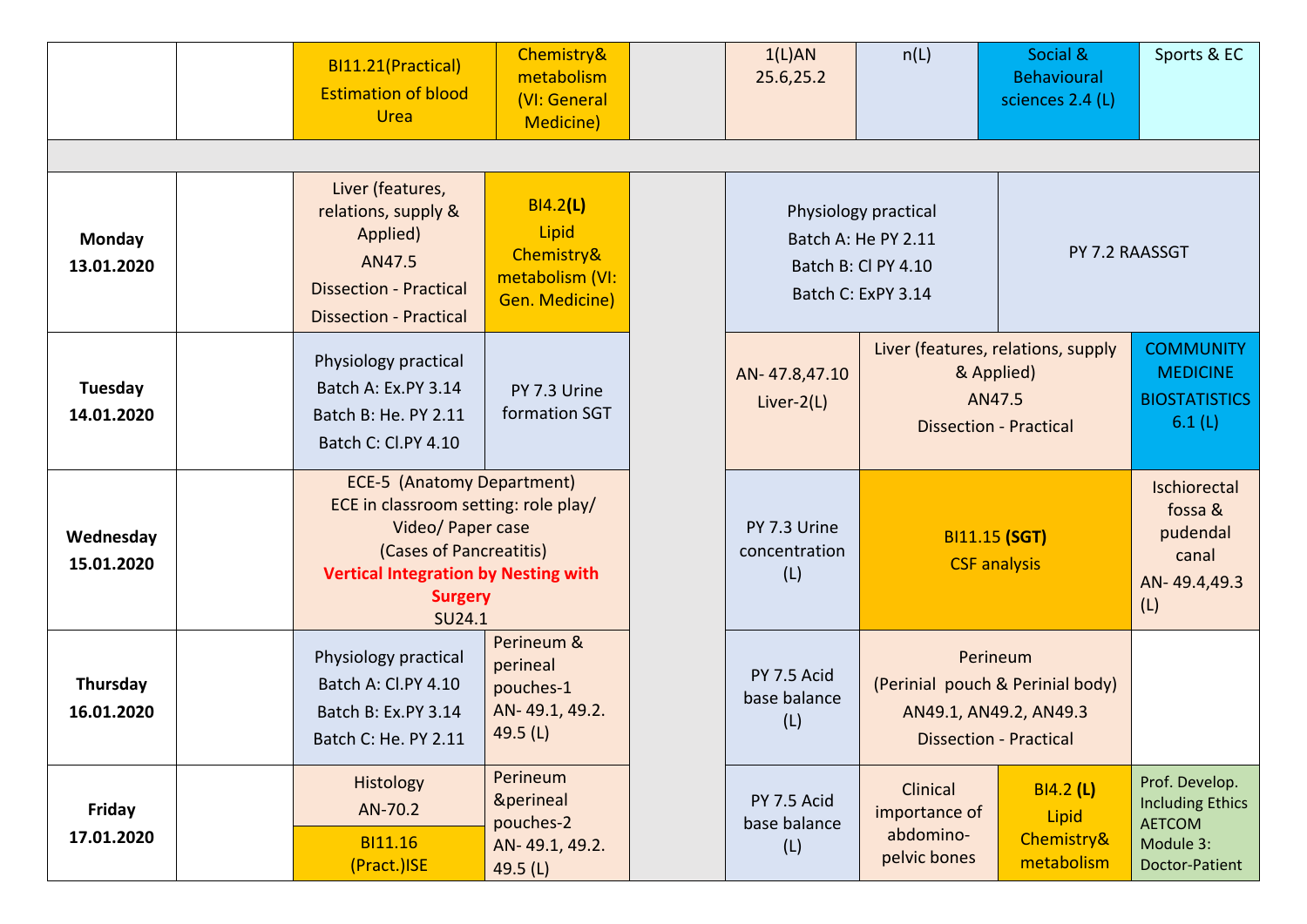|                             |                                                                                                            |                                                                                |                                                                  | AN-53.4<br>SDL                                                                                                         | (VI: Gen.<br>Medicine)                                                     | Relashionship<br>Session 6<br>Reflection<br>&Closure of<br>Module 3<br>Department of<br>Biochemistry |
|-----------------------------|------------------------------------------------------------------------------------------------------------|--------------------------------------------------------------------------------|------------------------------------------------------------------|------------------------------------------------------------------------------------------------------------------------|----------------------------------------------------------------------------|------------------------------------------------------------------------------------------------------|
| Saturday<br>18.01.2020      | Histology<br>AN-70.2<br><b>BI11.16</b><br>(Pract.)ISE                                                      | PY 7.5 Acid base<br>balance SDL                                                | Development<br>of Heart -<br>2(L)AN<br>25.6, 25.3,<br>25.4,25.5  | PY 7.6<br>Micturition (L)                                                                                              | <b>Ureter and</b><br>Suprarenal<br>Gland<br>AN 47.5<br>(L)                 | <b>BI4.2(TUT)</b><br>Lipid<br>Chemistry&<br>metabolism<br>(VI: Gen.<br>Medicine)                     |
| <b>Monday</b><br>20.01.2020 | Perineum<br>(Perinial pouch &<br>Perinial body)<br>AN49.1, AN49.2, AN49.3<br><b>Dissection - Practical</b> | BI4.2(L)<br>Lipid<br>Chemistry&<br>metabolism<br>(VI: Gen.<br><b>Medicine)</b> |                                                                  | Physiology practical<br>Batch A: He PY 2.11<br>PY 7.4 Renal clearance SGT<br>Batch B: Cl PY 4.10<br>Batch C: ExPY 3.14 |                                                                            |                                                                                                      |
| Tuesday<br>21.01.2020       | Physiology practical<br>Batch A: Ex.PY 3.14<br>Batch B: He. PY 2.11<br>Batch C: Cl.PY 4.10                 | PY 7.7 Dialysis<br>SGT(VI:<br><b>Medicine)</b>                                 | Posterior<br>abdominal<br>wall<br>AN45.1,45.2,<br>45.3,47.12 (L) | Perineum<br>(Lumbar Plexus)<br>AN45.2<br><b>Dissection - Practical</b>                                                 |                                                                            | Community<br>medicine<br>5.3 (SDL)<br>Nutrition-<br><b>Vitamin</b><br>Deficiency<br><b>Diseases</b>  |
| Wednesday<br>22.01.2020     | Urinary Bladder &<br>Urethra<br>(SPC, Prostatic<br>Hypertrophy)<br>AN48.5                                  | AN 46.1, 46.2,<br>46.3 Male &<br>Female<br>external<br>Genital                 | PY 7.6<br>Micturition (L)                                        |                                                                                                                        | <b>BI 11.17(SGT)</b><br>Diabetes Mellitus (VI:Gen. Medicine,<br>Pathology) | <b>Urinary</b><br>bladder &<br>Urethra<br>AN-48.5,<br>48.6(L)                                        |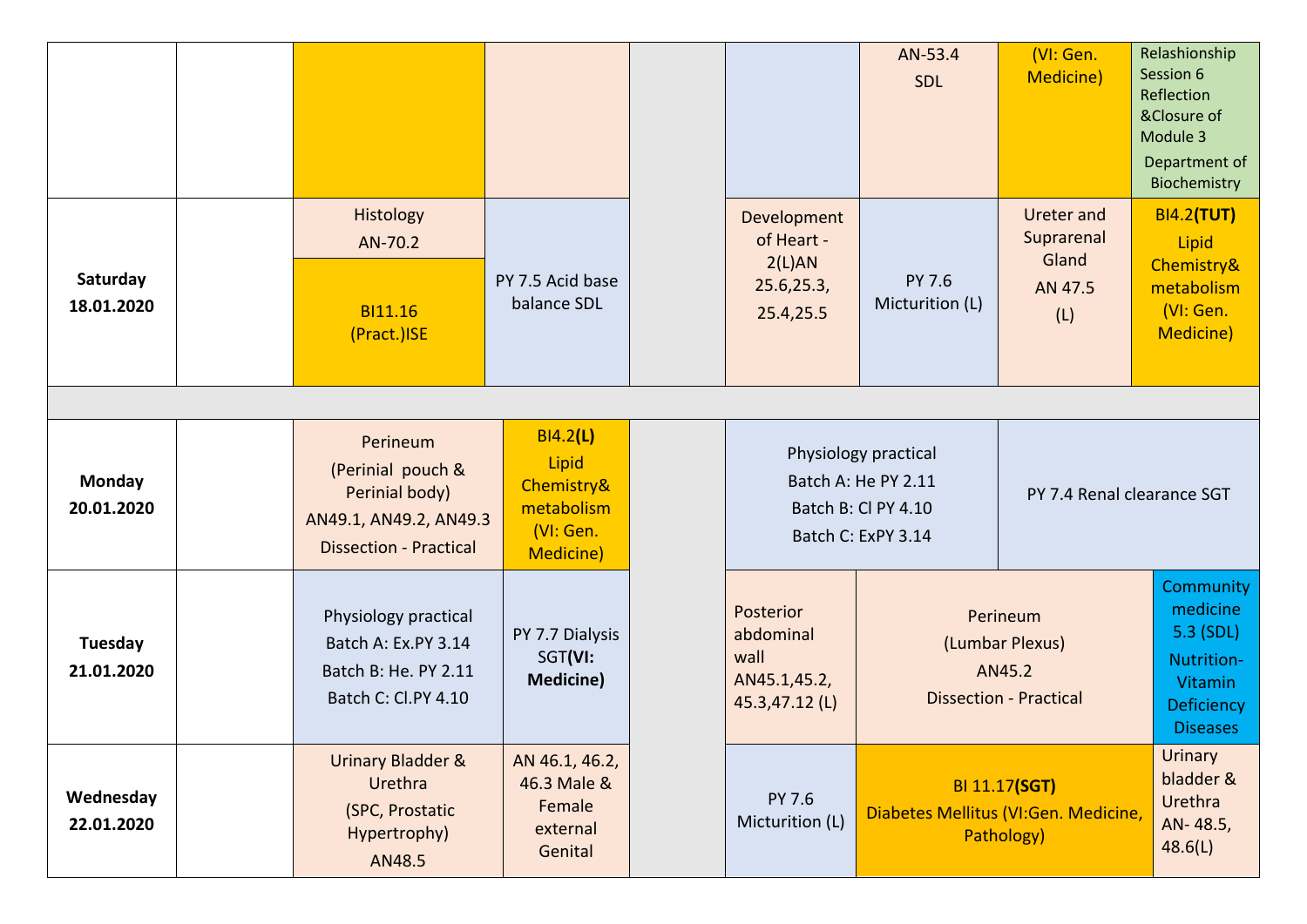|                             | <b>Dissection - Practical</b>                                                              | System-1<br>(L)                                                                            |                                                                                                     |                                                       |                                                                                           |                                                                                                                                                                                                 |
|-----------------------------|--------------------------------------------------------------------------------------------|--------------------------------------------------------------------------------------------|-----------------------------------------------------------------------------------------------------|-------------------------------------------------------|-------------------------------------------------------------------------------------------|-------------------------------------------------------------------------------------------------------------------------------------------------------------------------------------------------|
| Thursday<br>23.01.2020      | Physiology practical<br>Batch A: Cl.PY 4.10<br>Batch B: Ex.PY 3.14<br>Batch C: He. PY 2.11 | Prostate &<br>Seminal<br>vesicles<br>$AN-48.7(L)$                                          | <b>PY 7.8 KFTs (L)</b><br>$(HI)$ :<br><b>Biochemistry)</b>                                          |                                                       | Prostate<br>(SPC, Prostatic Hypertrophy)<br>AN48.5, 48.7<br><b>Dissection - Practical</b> |                                                                                                                                                                                                 |
| Friday<br>24.01.2020        | Histology<br>AN-71.1<br><b>BI11.16 (Pract.)</b><br><b>ELISA</b>                            | Male &<br>Female<br>external<br>Genital<br>System -2<br>AN 46.1, 46.2,<br>46.3 48.2<br>(L) | <b>PY 4.1 GIT</b><br>introduction<br>$(L)$ (HI:<br>Anatomy)                                         | Radiodiagnosis-<br>$\mathbf{1}$<br>AN-54.1<br>SDL     | <b>BI4.3 (L)</b><br><b>Lipid Chemistry</b><br>(VI: Gen.<br>Medicine)                      | Prof.<br>Develop.<br>Including<br>Ethics-<br>Session -1<br>Relationship<br>of Social &<br>behavioural<br>pattern to<br>health &<br>disease<br>SDL,<br>Department<br>of<br>Community<br>Medicine |
| Saturday<br>25.01.2020      | Histology<br>AN-71.1<br><b>BI11.16 (Pract.)</b><br><b>ELISA</b>                            | PY 7.9<br>Cystometrogr<br>am SDL                                                           | Development<br><sub>of</sub><br>veins(SVC,IVC,<br>Coronary<br>sinus)<br>$AN - 25.6(L)$              | PY 4.2 Saliva (L)<br>$(HI)$ :<br><b>Biochemistry)</b> | <b>Uterus &amp; Cervix</b><br>AN-48.8, (L)                                                | <b>BI</b><br>11.17(TUT)<br><b>Diabetes</b><br><b>Mellitus</b><br>(VI:Gen.<br>Medicine,<br>Pathology)                                                                                            |
|                             |                                                                                            |                                                                                            |                                                                                                     |                                                       |                                                                                           |                                                                                                                                                                                                 |
| <b>Monday</b><br>27.01.2020 | <b>Uterus &amp; Cervix</b><br>AN-48.5, AN48.8<br><b>Dissection-Practical</b>               | <b>BI4.4 (L)</b><br>Lipid<br>Chemistry&                                                    | Physiology practical<br>Batch A: He PY 2.11<br>PY 7.3 Urine concentration SGT<br>Batch B: Cl PY 6.8 |                                                       |                                                                                           |                                                                                                                                                                                                 |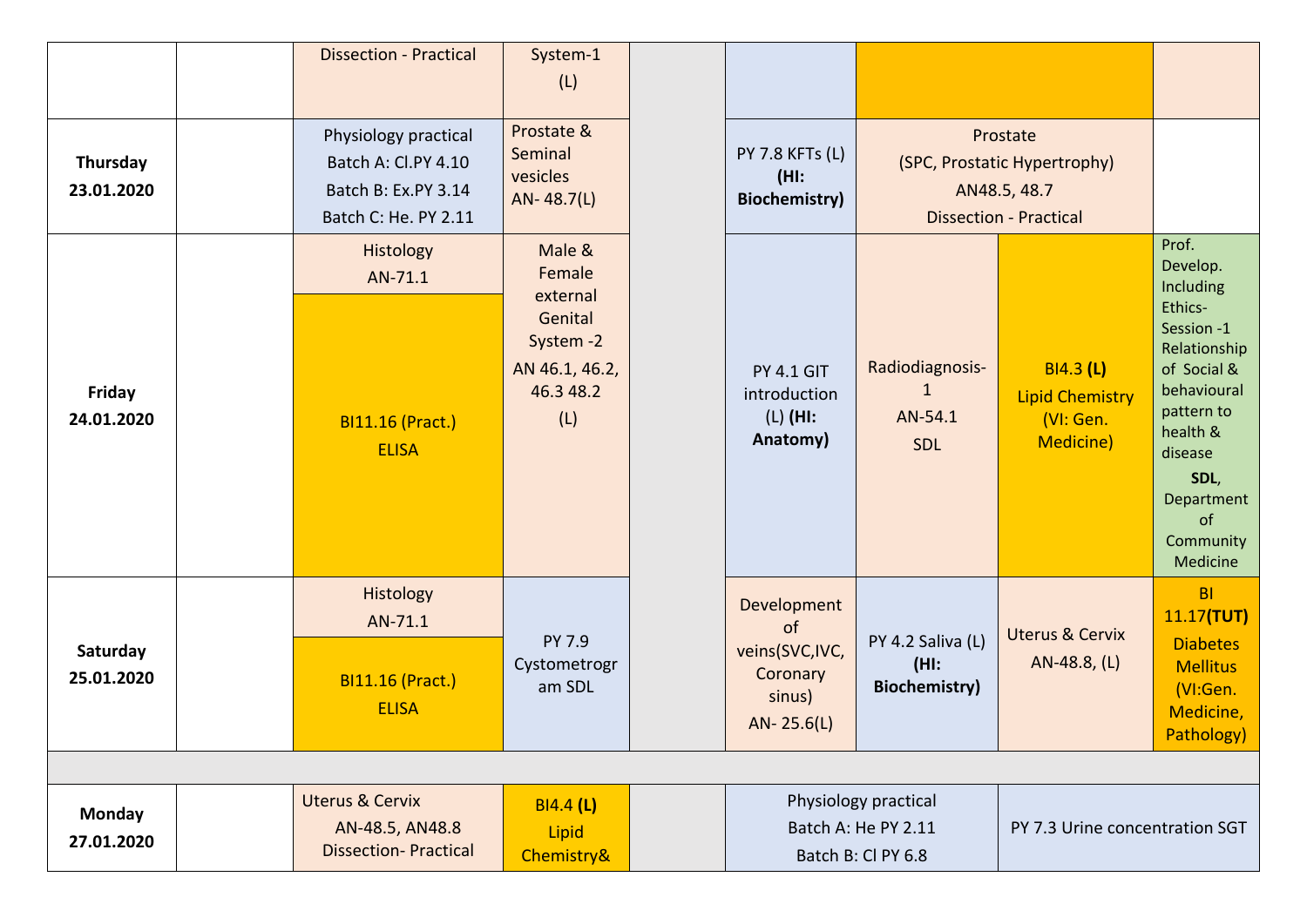|                         |                                                                                           | metabolism<br>(VI: Gen.<br><b>Medicine)</b>                |                                 |
|-------------------------|-------------------------------------------------------------------------------------------|------------------------------------------------------------|---------------------------------|
| Tuesday<br>28.01.2020   | <b>COMMUNITY MEDICINE</b><br>Social & Behavioural sciences 2.2 (DOAP)                     |                                                            | Deve<br>veins<br>Co<br>S<br>AN- |
| Wednesday<br>29.01.2020 | <b>Revision on dissected</b><br>specimens of Pelvis<br>Practical                          | Introduction<br>to lower limb<br>AN-14.3,<br>20.7(L)       | PY 4.<br>ju                     |
| Thursday<br>30.01.2020  | Physiology practical<br>Batch A: Ex.PY 3.14<br>Batch B: He. PY 2.11<br>Batch C: Cl.PY 6.8 | Front of thigh-<br>$\mathbf{1}$<br>AN-15.1<br>15.2,20.3(L) | P<br>Intes<br>par<br>Ju         |
|                         | Histology<br>AN-71.2                                                                      | Medial side of<br>thigh AN-15.5                            |                                 |
| Friday<br>31.01.2020    | BI11.3 (Pract.) (Normal<br>Urine)                                                         |                                                            | PY.<br>secr                     |
|                         |                                                                                           | (L)                                                        |                                 |

|                                                                         | Batch C: ExPY 3.14                                                     |                                                                                                                   |                                                                                                                                                                                                    |  |  |  |
|-------------------------------------------------------------------------|------------------------------------------------------------------------|-------------------------------------------------------------------------------------------------------------------|----------------------------------------------------------------------------------------------------------------------------------------------------------------------------------------------------|--|--|--|
| Development<br>οf<br>veins(SVC,IVC,<br>Coronary<br>sinus)<br>AN-25.6(L) | <b>Uterus &amp; Cervix</b><br>AN-48.5, AN48.8 Dissection-<br>Practical | Introductio<br>n to lower<br>limb<br>AN-14.3,<br>20.7<br>(L)                                                      |                                                                                                                                                                                                    |  |  |  |
| PY 4.2 Gastric<br>juice (L)                                             |                                                                        | BI6.10 (ECE-4)<br><b>Disorders of Mineral metabolism</b><br>(VI:Gen.Medicine)<br><b>Visit to Orthopedics Ward</b> |                                                                                                                                                                                                    |  |  |  |
| <b>PY 4.2</b><br>Intestinal and<br>pancreatic<br>Juice (L)              | Front of thigh<br>AN-15.115.2<br><b>Dissection-Practical</b>           |                                                                                                                   |                                                                                                                                                                                                    |  |  |  |
| PY 4.2 Bile<br>secretion (L)                                            | Radiodiagnosis<br>$-2$<br>AN-54.2,54.3<br><b>SDL</b>                   | <b>BI4.6</b><br>(L)Prostaglandins<br>(VI: Gen.<br>Medicine)                                                       | Prof. Develop.<br>Including<br>Ethics-<br>Session $-2$<br>Relationship<br>of Social &<br>behavioural<br>pattern to<br>health &<br>disease<br>SDL.<br>Department of<br>Community<br><b>Medicine</b> |  |  |  |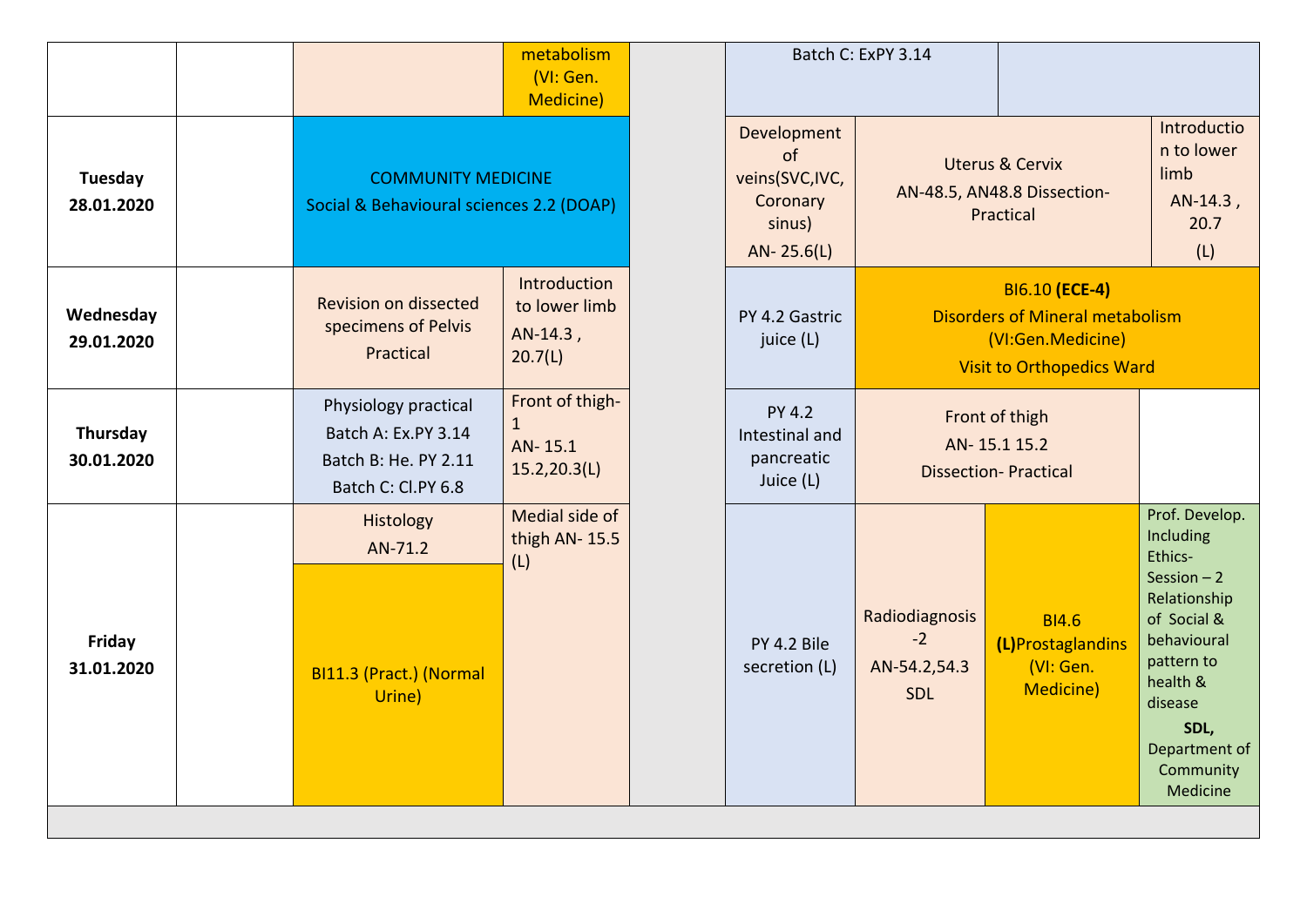## **Month: February2020 Venue: LT-04**

| <b>Days</b>                     | 8-9 AM | 9-11 AM                                                                                                                                           | 11 AM-12 PM                                      | 12-1 PM | 1-2 PM                                                                                                | 2-3 PM                                                                  | 3-4 PM                                                                                    | 4-5 PM                                                                               |
|---------------------------------|--------|---------------------------------------------------------------------------------------------------------------------------------------------------|--------------------------------------------------|---------|-------------------------------------------------------------------------------------------------------|-------------------------------------------------------------------------|-------------------------------------------------------------------------------------------|--------------------------------------------------------------------------------------|
| Saturday<br>01.02.20<br>20      |        | Histology<br>AN-71.2<br><b>BI11.3 (Pract.)</b><br>(Normal Urine)                                                                                  | <b>BI2.1(SDL)</b><br><b>Enzymes</b>              |         | Development of<br>Urogenital<br>system-1<br>AN-52.7                                                   | <b>PY 4.3 GIT</b><br>movements<br>(L)                                   | <b>COMUNITY</b><br><b>MEDICINE</b><br><b>Social &amp; Behavioural</b><br>sciences 2.4 (L) | <b>COMMUNI</b><br><b>TY</b><br><b>MEDICINE</b><br><b>BIOSTATIST</b><br>ICS $6.2$ (L) |
|                                 |        |                                                                                                                                                   |                                                  |         |                                                                                                       |                                                                         |                                                                                           |                                                                                      |
| Monday<br>03.02.20<br>20        |        | Medial side of thigh<br>AN-15.5 Dissection-<br>Practical                                                                                          | <b>BI2.1(L)</b><br><b>Enzymes</b>                |         | Physiology<br>practical<br>Batch A: Cl.PY<br>6.8<br>Batch B: Ex.PY<br>3.14<br>Batch C: He. PY<br>2.11 |                                                                         | PY 4.3 GIT movements SGT                                                                  |                                                                                      |
| Tuesday<br>04.02.20             |        | Hospital based ECE 5: Visit to Nephrology<br>department for Dialysis                                                                              |                                                  |         | Gluteal region-1<br>AN-16.1,16.2                                                                      | Gluteal region-<br>AN-16.1,16.2                                         |                                                                                           | <b>Gluteal region-2</b><br>AN-16.3 (L)                                               |
| 20                              |        | PY 7.7                                                                                                                                            |                                                  |         |                                                                                                       |                                                                         | <b>Dissection-Practical</b>                                                               |                                                                                      |
| Wednesd<br>ay<br>05.02.20<br>20 |        | Gluteal region-<br>AN-16.1,16.2<br><b>Dissection-Practical</b>                                                                                    | Gluteal region-<br>$\overline{3}$<br>AN-16.3 (L) |         | PY 4.4 Digestion<br>and absorption<br>of nutrients (L)                                                | <b>BI6.8 (SGT)</b><br><b>ABG Analysis (VI: Gen.</b><br><b>Medicine)</b> |                                                                                           |                                                                                      |
| Thursday<br>06.02.20<br>20      |        | <b>Physiology Practical (VI</b><br>for PY2.11, PY 2.12, PY<br>2.13: Pathology)<br>Batch A: He PY 2.11<br>Batch B: Cl PY 6.9<br>Batch C: ExPY 3.14 | Back of thigh<br>$AN-$<br>16.4, 16.5(L)          |         | PY 4.4 Digestion<br>and absorption<br>of nutrients (L)<br>$(HI)$ :<br><b>Biochemistry)</b>            | <b>Back of thigh</b><br>AN-16.4,16.5<br><b>Dissection-Practical</b>     |                                                                                           |                                                                                      |
| Friday                          |        | <b>Histology</b>                                                                                                                                  | Hip joint                                        |         | PY 4.3 Dietary                                                                                        | SDL                                                                     | BI2.3(L)                                                                                  | Prof. Develop.                                                                       |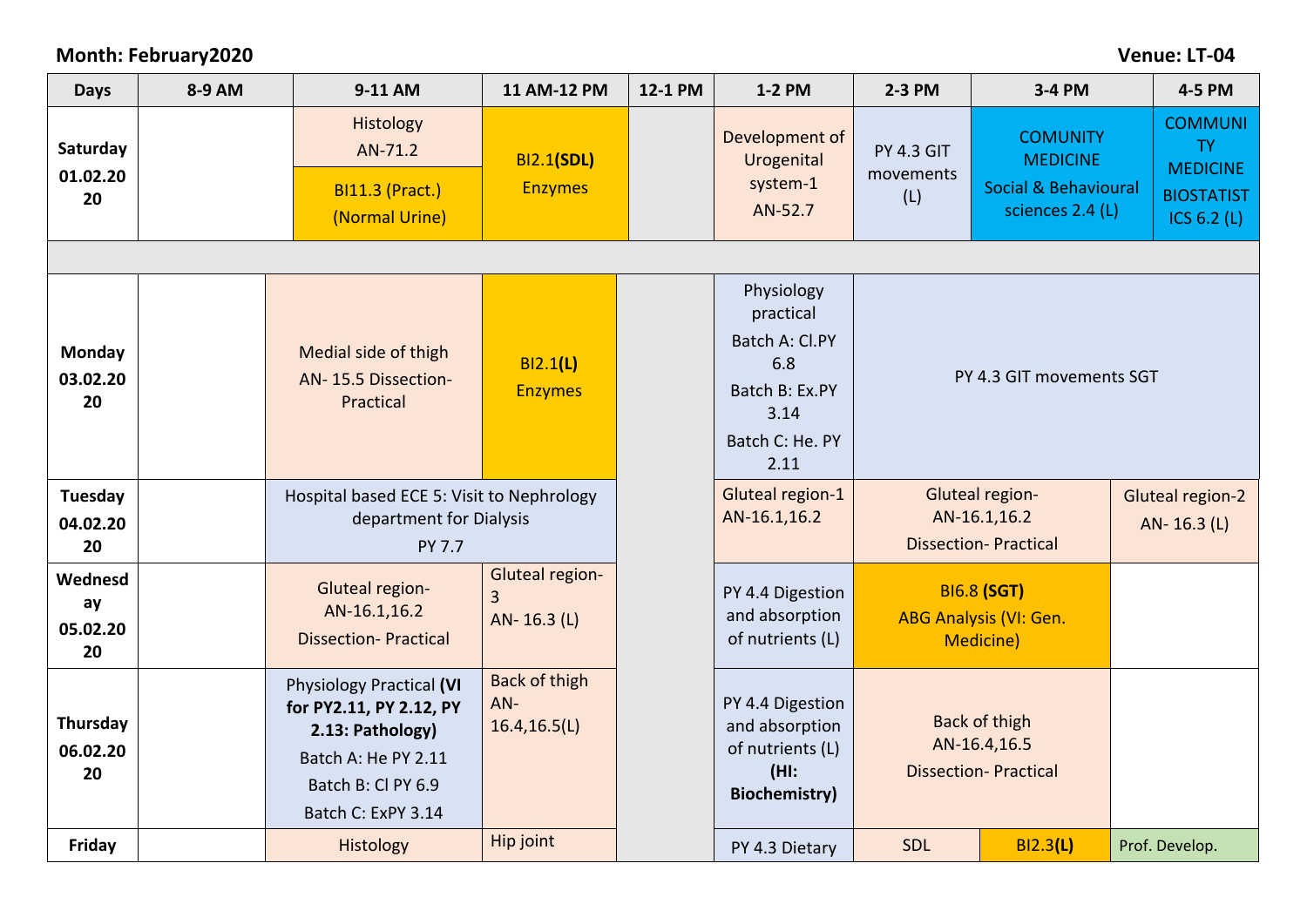| 07.02.20<br>20                  | AN-72.1<br><b>BI11.4 (Pract.)</b><br>(Abnormal Urine)                                     | $AN-$<br>17.1,17.2,17.3<br>(L)                                   | fibres (L)                                                                                            |                                                                    | <b>Enzymes</b>                                                                            | Including Ethics-<br>Session $-3$<br>Relationship of<br>Social &<br>behavioural to<br>health & disease<br>Small group<br>discussion,<br>Department of<br>Community<br>Medicine |  |
|---------------------------------|-------------------------------------------------------------------------------------------|------------------------------------------------------------------|-------------------------------------------------------------------------------------------------------|--------------------------------------------------------------------|-------------------------------------------------------------------------------------------|--------------------------------------------------------------------------------------------------------------------------------------------------------------------------------|--|
| Saturday<br>08.02.20<br>20      | Histology<br>AN-72.1<br><b>BI11.4 (Pract.)</b><br>(Abnormal Urine)                        | <b>BI2.4(SDL)</b><br><b>Enzymes</b>                              | Development of<br>Urogenital<br>system-2<br>AN-52.7,52.8                                              | <b>PY 4.5 GI</b><br>hormones (L)                                   | <b>COMMUNITY</b><br><b>MEDICINE</b><br>Social &<br><b>Behavioural</b><br>sciences 2.5 (L) | Sports & EC                                                                                                                                                                    |  |
|                                 |                                                                                           |                                                                  |                                                                                                       |                                                                    |                                                                                           |                                                                                                                                                                                |  |
| <b>Monday</b><br>10.02.20<br>20 | Hip joint<br>AN-17.1,17.2, 17.3<br><b>Dissection-Practical</b>                            | BI2.5(L)<br><b>Enzymes</b>                                       | Physiology<br>practical<br>Batch A: Ex.PY<br>3.14<br>Batch B: He. PY<br>2.11<br>Batch C: Cl.PY<br>6.9 | PY 4.4 Digestion and absorption of nutrients SGT                   |                                                                                           |                                                                                                                                                                                |  |
| Tuesday<br>11.02.20<br>20       | Physiology practical<br>Batch A: Cl.PY 6.9<br>Batch B: Ex.PY 3.14<br>Batch C: He. PY 2.11 | PY 4.6 Gut brain<br>axisSGT                                      | Popliteal fossa<br>AN-16.6 (L)                                                                        | <b>Popliteal fossa</b><br>AN-16.6<br><b>Dissection - Practical</b> |                                                                                           | Radiograph<br>s-Lower<br>limb<br>AN20.6                                                                                                                                        |  |
| Wednesd<br>ay<br>12.02.20<br>20 | <b>Popliteal fossa</b><br>AN-16.6<br><b>Dissection - Practical</b>                        | Front of leg &<br>dorsum of foot<br>AN-18.1,<br>$18.2, 18.3$ (L) | PY 4.7<br>Enterohepatic<br>circulation (L)                                                            |                                                                    | B1 11.17<br><b>Pancreatitis (SGT)</b><br>V. I. GM, PATH                                   |                                                                                                                                                                                |  |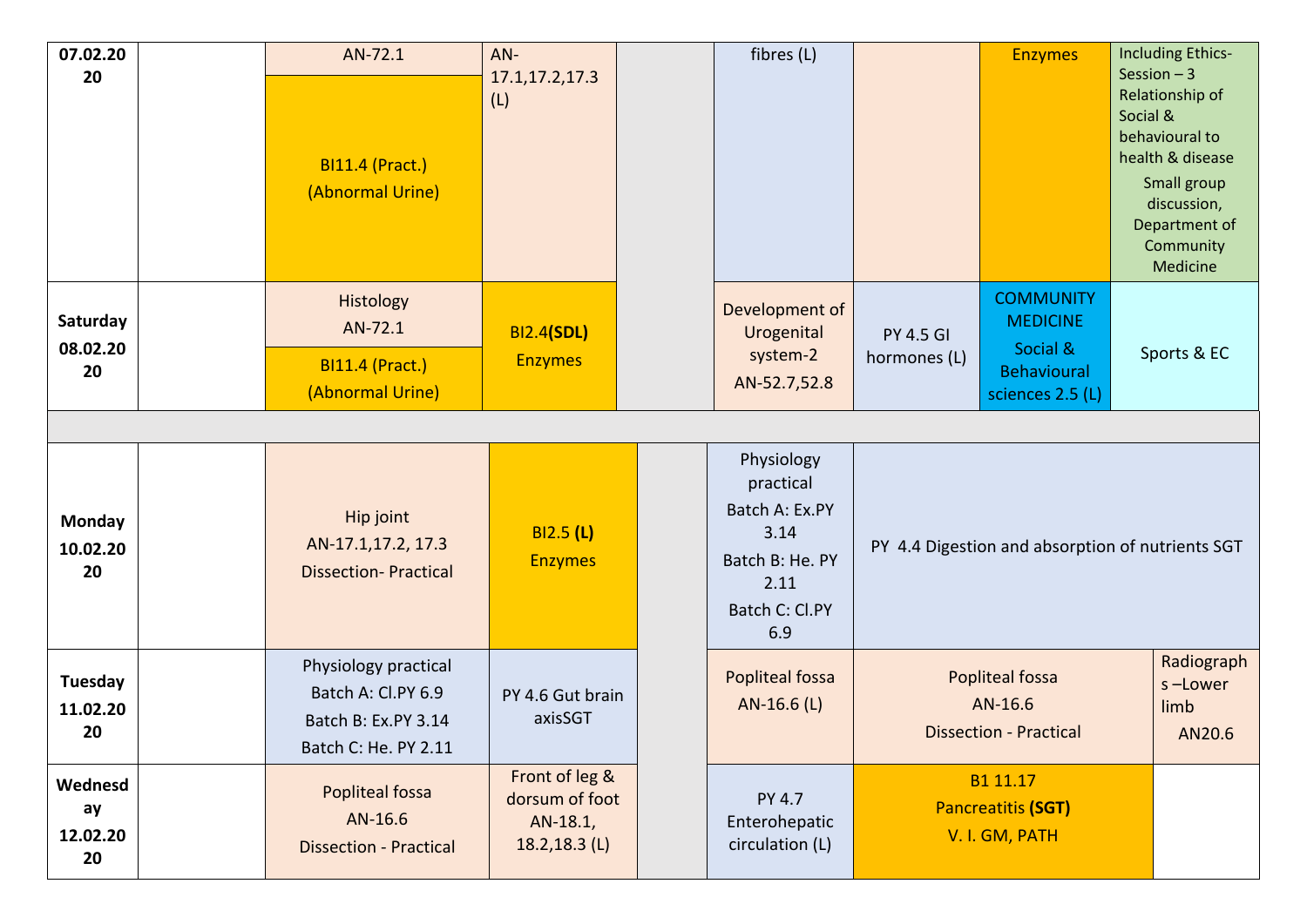| Thursday<br>13.02.20<br>20 | Physiology Practical (VI for<br>PY 2.11, PY 2.12, PY 2.13:<br>Pathology)<br>Batch A: He PY 2.11<br>Batch B: Cl PY 6.10<br>Batch C: ExPY 3.14 | Back of leg<br>AN-19.1,19.2.<br>19.3(L)                                  | PY 4.7 Jaundice<br>(L)                                                                         |                                                                                          | Front of leg & dorsum of foot<br>AN-18.1, 18.2, 18.4 Dissection                                                        |                                                                                                                                           |
|----------------------------|----------------------------------------------------------------------------------------------------------------------------------------------|--------------------------------------------------------------------------|------------------------------------------------------------------------------------------------|------------------------------------------------------------------------------------------|------------------------------------------------------------------------------------------------------------------------|-------------------------------------------------------------------------------------------------------------------------------------------|
|                            | Histology<br>AN-25.1                                                                                                                         | Lateral and<br>medial side of<br>leg                                     |                                                                                                | Radiographs                                                                              |                                                                                                                        | Prof. Develop.<br><b>Including Ethics-</b><br>Session $-4$                                                                                |
| Friday<br>14.02.20<br>20   | <b>BI11.4 (Pract.)</b><br>(Abnormal Urine)                                                                                                   | AN-19.3 (L)                                                              | PY 4.7 Jaundice<br>(L)                                                                         | of Bones &<br>joints of<br>lower Limb<br><b>SDL</b><br>AN20.6                            | BI 2.4/2.5 (L)<br><b>Enzymes</b>                                                                                       | Relationship of<br>Social &<br>behavioural to<br>health & disease<br>Small group<br>discussion,<br>Department of<br>Community<br>Medicine |
| Saturday<br>15.02.20<br>20 | <b>Histology</b><br>AN-25.1<br><b>BI11.4 (Pract.)</b><br>(Abnormal Urine)                                                                    | <b>PY 4.8 GIT</b><br>function tests<br>SDL (HI:<br><b>Biochemistry</b> ) | Development of<br>$GIT-1$<br>AN-52.6                                                           | PY 4.9<br>Applied (L)<br>$(VI)$ :<br><b>Medicine;</b><br>Hl:<br><b>Biochemistr</b><br>y) | Vertical<br>integration<br>(orthopedics)<br>Topic -<br>anatomical basis<br>of rupture of<br>calcaneal tendon<br>AN19.4 | <b>BI6.14</b><br>(TUT)<br><b>Organ Functions</b><br>(HI: Physiology)                                                                      |
|                            |                                                                                                                                              |                                                                          |                                                                                                |                                                                                          |                                                                                                                        |                                                                                                                                           |
| Monday<br>17.02.20<br>20   | Leg<br>AN19.1, AN19.2<br><b>Dissection-Practical</b>                                                                                         | B16.14(L)<br><b>Organ Functions</b><br>(HI: Physiology)                  | Physiology<br>practical<br>Batch A: Ex.PY<br>3.14<br>Batch B: He. PY<br>2.11<br>Batch C: Cl.PY |                                                                                          | PY 4.9 Applied SGT                                                                                                     |                                                                                                                                           |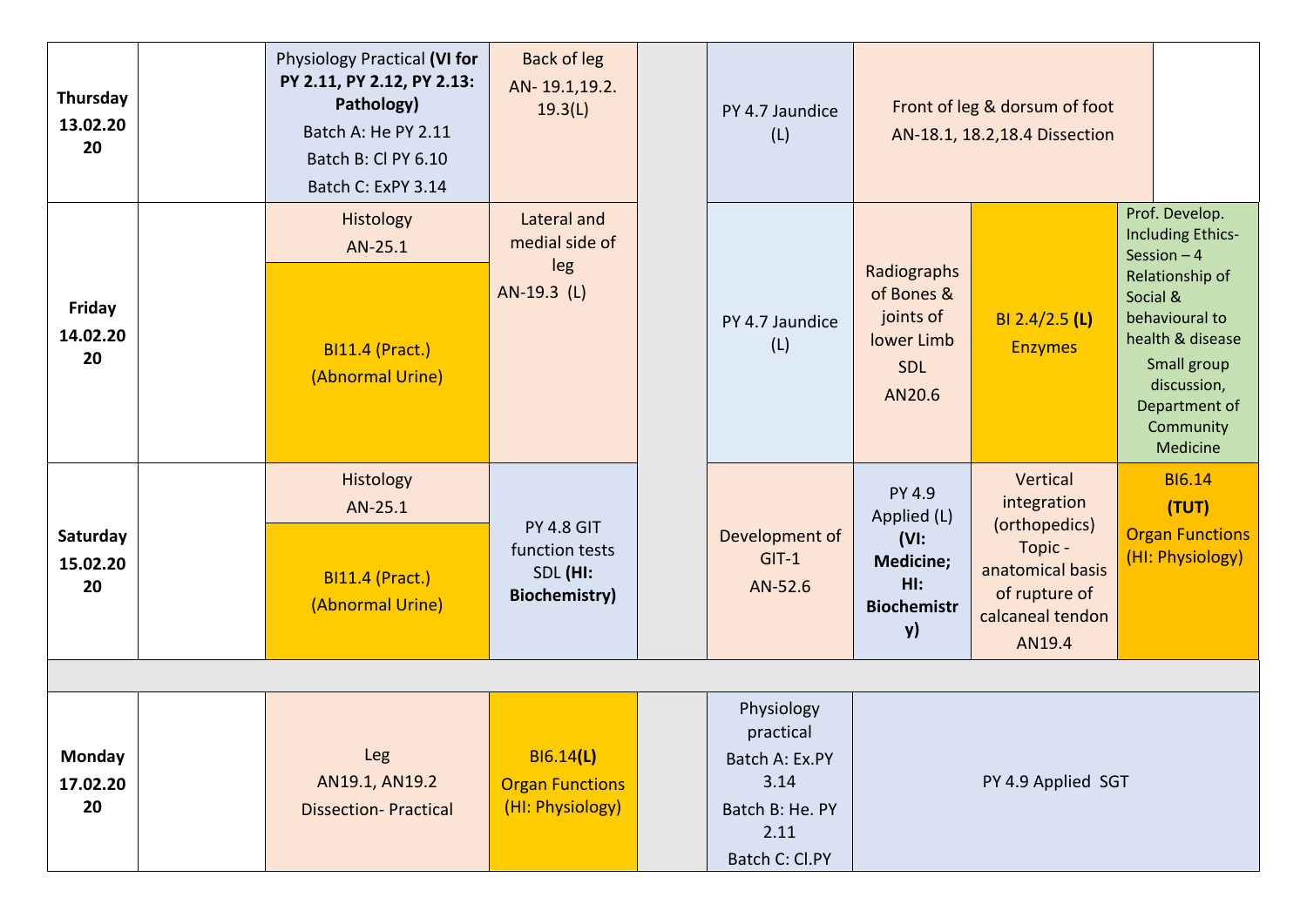| Tuesday<br>18.02.20<br>20       |  | Physiology practical<br>Batch A: Cl.PY 6.10<br>Batch B: Ex.PY 3.14<br>Batch C: He. PY 2.11                                                              | PY 4.7 Jaundice<br><b>SGT</b>        |                                  |
|---------------------------------|--|---------------------------------------------------------------------------------------------------------------------------------------------------------|--------------------------------------|----------------------------------|
| Wednesd<br>ay<br>19.02.20<br>20 |  | <b>ECE-6 (Anatomy Department)</b><br>malformation and deformities of Limbs<br>Integration with orthopaedics                                             | OR12.1                               |                                  |
| Thursday<br>20.02.20<br>20      |  | <b>Physiology Practical</b><br>(VI for PY 2.11, PY<br>2.12, PY 2.13:<br>Pathology)<br>Batch A: He PY 2.11<br>Batch B: Cl PY 10.11<br>Batch C: ExPY 3.14 |                                      | Sole-1<br>AN-14.4, AN19.6<br>(L) |
| Friday                          |  | Histology<br>AN-43.2                                                                                                                                    | Sole-2<br>AN-19.7<br>(L)             |                                  |
| 21.02.20<br>20                  |  | <b>BI11.20 (Pract.)</b><br><b>Abnormal Urine (VI</b><br>Path)                                                                                           |                                      |                                  |
| Saturday                        |  | Histology<br>AN-43.2                                                                                                                                    |                                      |                                  |
| 22.02.20<br>20                  |  | <b>BI11.20 (Pract.)</b><br><b>Abnormal Urine (VI</b>                                                                                                    | PY 10.2 Synapse SDL (HI:<br>Anatomy) |                                  |

| 6.10                                                           |                                                                                                                                                           |                                                                      |    |                                                                                                                                                                                                   |  |  |  |
|----------------------------------------------------------------|-----------------------------------------------------------------------------------------------------------------------------------------------------------|----------------------------------------------------------------------|----|---------------------------------------------------------------------------------------------------------------------------------------------------------------------------------------------------|--|--|--|
| Knee joint<br>AN-18.4,18.5,<br>18.6(L)                         |                                                                                                                                                           | Knee joint<br>AN-18.1, AN18.2, AN18.4<br><b>Dissection-Practical</b> |    | Anatomical<br>basis of<br>Osteoarther<br>itis<br>AN18.7                                                                                                                                           |  |  |  |
| PY 10.1 Nervous<br>system<br>organisation (L)<br>(HI: Anatomy) | BI11.17 (ECE-5)<br><b>Myocardial Infarction</b><br>Visit to Cath. Lab.                                                                                    |                                                                      |    |                                                                                                                                                                                                   |  |  |  |
| PY 10.2 Synapse<br>(L)                                         | Sole<br>AN19.6, AN14.4<br><b>Dissection-Practical</b>                                                                                                     |                                                                      |    |                                                                                                                                                                                                   |  |  |  |
| PY 10.2 Reflex<br>(L)                                          | Radiographs<br>B16.7(L)<br>of Bones &<br>Electrolyte<br>joints of<br>balance<br>lower Limb<br>(VI:Gen.Medicin<br><b>SDL</b><br>e;HI:Physiology)<br>AN20.6 |                                                                      | 4: | Prof. Develop.<br><b>Including Ethics</b><br><b>AETCOM Module</b><br>Foundation of<br>Communication<br>Session 1<br>Interactive<br>Lecture:<br>Principles of<br>Communication<br>Dept. of Anatomy |  |  |  |
| Development of<br>$GIT-2$<br>AN-52.6                           | PY 10.2<br>Receptors (L)                                                                                                                                  | Arches of foot<br>AN-19.5,19.6(L)                                    |    | <b>BI6.7(TUT)</b><br>Electrolyte<br>balance<br>(VI:Gen.Medicin<br>e;HI:Physiology)                                                                                                                |  |  |  |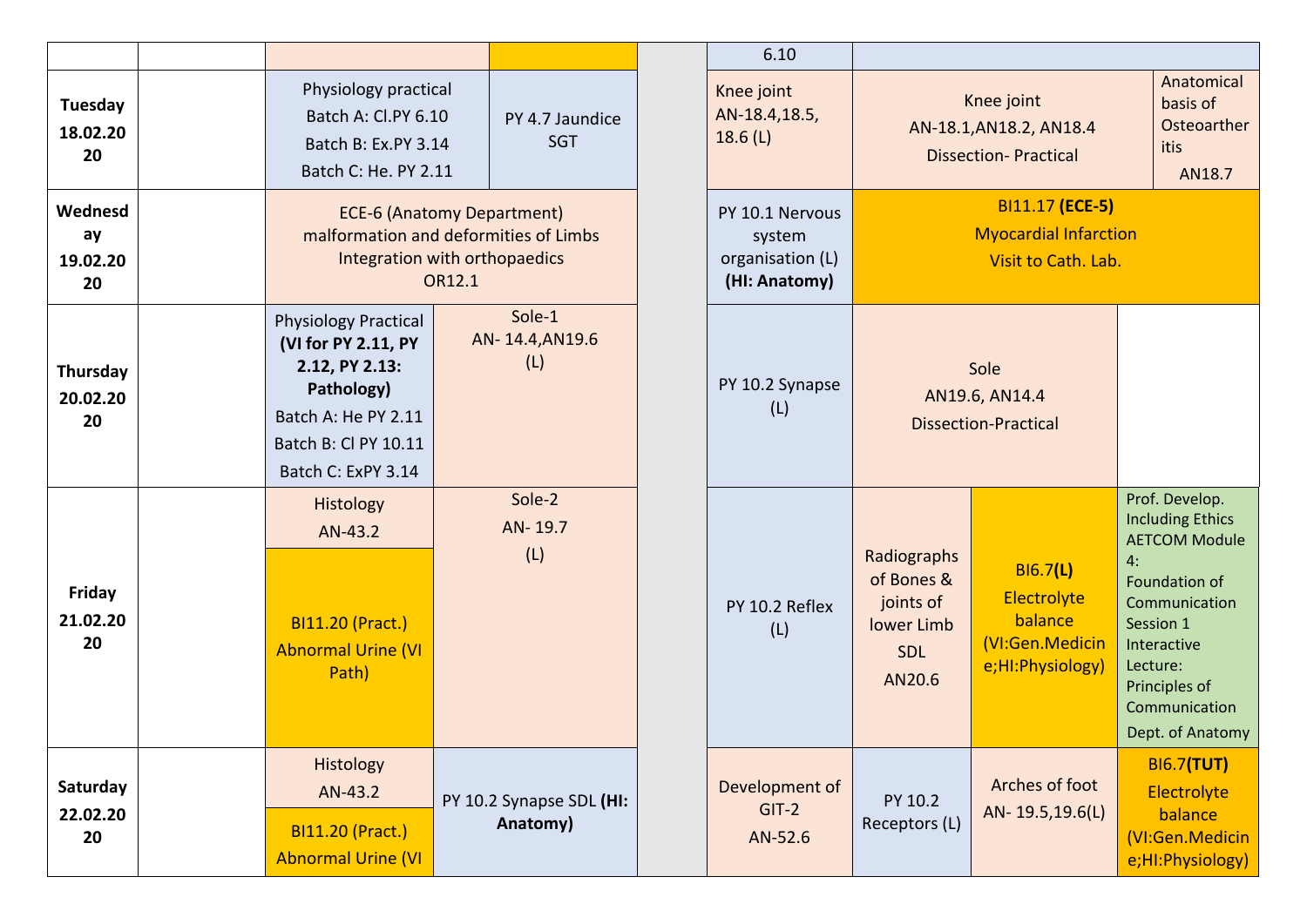|                                                                                                                         |       | Path)                                                                                                                               |  |  |                                                                                                         |                                         |                                                    |                                                                                           |  |
|-------------------------------------------------------------------------------------------------------------------------|-------|-------------------------------------------------------------------------------------------------------------------------------------|--|--|---------------------------------------------------------------------------------------------------------|-----------------------------------------|----------------------------------------------------|-------------------------------------------------------------------------------------------|--|
|                                                                                                                         |       |                                                                                                                                     |  |  |                                                                                                         |                                         |                                                    |                                                                                           |  |
| <b>Monday</b><br>24.02.20<br>20                                                                                         |       | <b>BI6.7(L)</b><br>Sole<br>Electrolyte balance<br>(VI:Gen.Medicine;HI:Phys<br>AN19.6, AN14.4<br>iology)<br>Dissection-<br>Practical |  |  | Physiology<br>practical<br>Batch A: Ex.PY<br>3.14<br>Batch B: He. PY<br>2.11<br>Batch C: Cl.PY<br>10.11 | PY 10.3 Sensory tracts SGT(HI: Anatomy) |                                                    |                                                                                           |  |
| Tuesday<br>25.02.20<br>20                                                                                               |       | <b>COMMUNITY MEDICINE</b><br>Social & Behavioural sciences 2.3 (DOAP)                                                               |  |  | Joints of foot-1<br>$AN-20.1(L)$                                                                        |                                         | <b>Revision on Dissected specimens</b><br>Pratical | Communit<br>y medicine<br>1.5 (SDL)<br>Levels of<br>Prevention<br>with<br><b>Examples</b> |  |
| Wednesd<br>ay<br>26.02.20<br>20<br>Thursday<br>27.02.20<br>20<br>Friday<br>28.02.20<br>20<br>Saturday<br>29.02.20<br>20 | II ND |                                                                                                                                     |  |  |                                                                                                         |                                         | <b>TERMINALS</b>                                   |                                                                                           |  |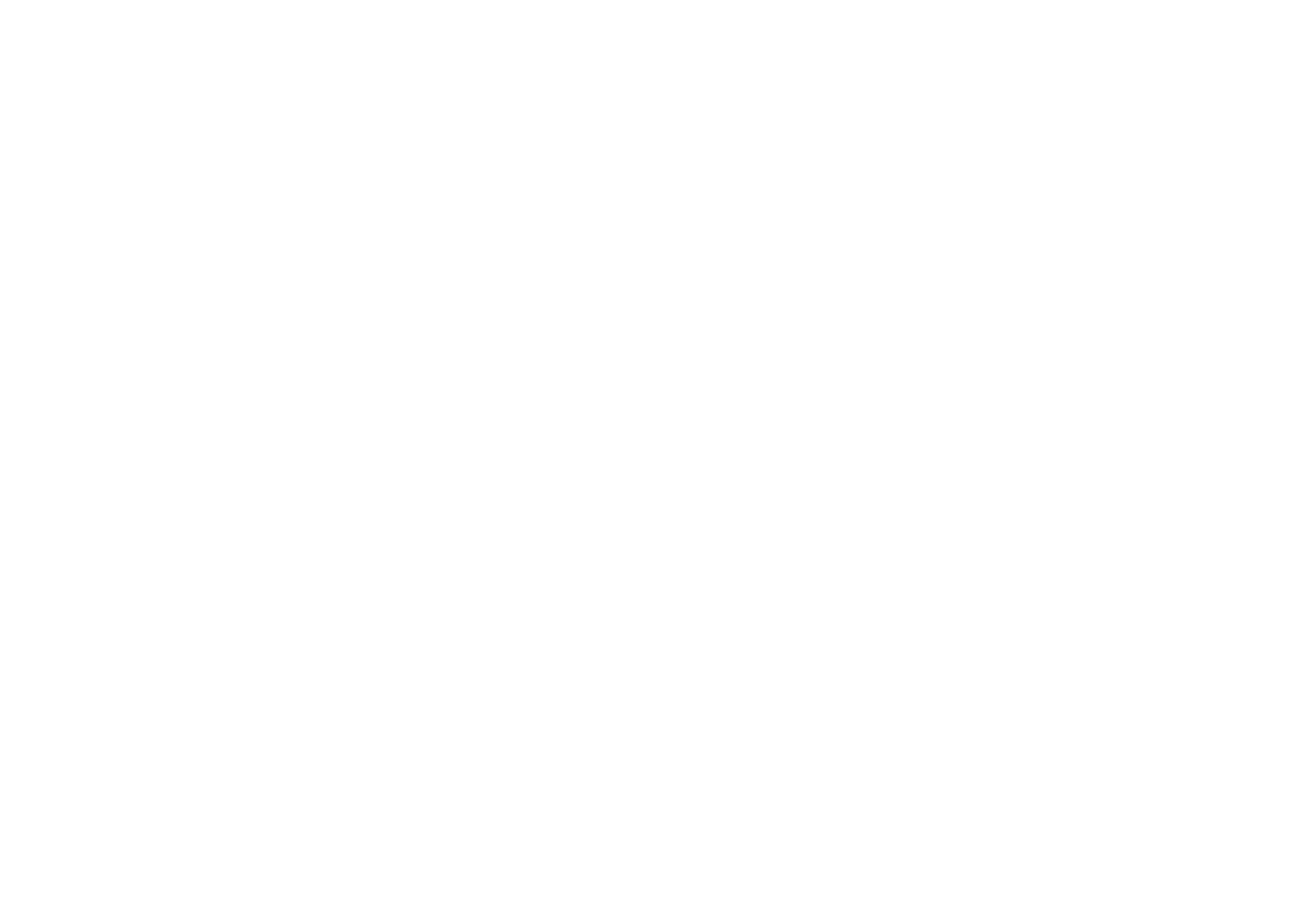**Month: March 2020 Venue: LT-04**

| <b>Days</b>                 | 8-9 AM | 9-11 AM        | 11 AM-12 PM         | 12-1 PM | <b>1-2 PM</b>                                            | 2-3 PM | 3-4 PM               | 4-5 PM                         |  |  |
|-----------------------------|--------|----------------|---------------------|---------|----------------------------------------------------------|--------|----------------------|--------------------------------|--|--|
| <b>Monday</b><br>02.03.2020 |        |                |                     |         |                                                          |        |                      |                                |  |  |
| <b>Tuesday</b>              |        |                |                     |         |                                                          |        |                      |                                |  |  |
| 03.03.2020                  |        | II ND          |                     |         |                                                          |        |                      |                                |  |  |
| Wednesday                   |        |                |                     |         | <b>TERMINALS</b>                                         |        |                      |                                |  |  |
| 04.03.2020                  |        |                |                     |         |                                                          |        |                      |                                |  |  |
| Thursday                    |        |                |                     |         |                                                          |        |                      |                                |  |  |
| 05.03.2020                  |        |                |                     |         |                                                          |        |                      |                                |  |  |
| Friday                      |        |                |                     |         |                                                          |        |                      |                                |  |  |
| 06.03.2020                  |        |                |                     |         |                                                          |        |                      |                                |  |  |
|                             |        | HO             |                     |         |                                                          |        | $L$ 1                |                                |  |  |
| Saturday                    |        |                |                     |         |                                                          |        |                      |                                |  |  |
| 07.03.2020                  |        |                |                     |         |                                                          |        |                      |                                |  |  |
|                             |        |                |                     |         |                                                          |        |                      |                                |  |  |
|                             |        |                |                     |         |                                                          |        |                      |                                |  |  |
| <b>Monday</b>               |        |                |                     |         |                                                          |        |                      |                                |  |  |
| 09.03.2020                  |        | HO             |                     |         |                                                          |        | $L$ 1                |                                |  |  |
| <b>Tuesday</b>              |        |                |                     |         |                                                          |        |                      |                                |  |  |
| 10.03.2020                  |        |                |                     |         |                                                          |        |                      |                                |  |  |
|                             |        | Foot           | Joints of<br>foot-2 |         |                                                          |        |                      | Lymphatic &<br>venous drainage |  |  |
| Wednesday                   |        | (joints)       | $AN - 20.2(L)$      |         | PY 10.3                                                  |        | <b>BI11.17 (SGT)</b> | of lower limb-1                |  |  |
| 11.03.2020                  |        | AN20.2, AN20.3 |                     |         | Sensory tracts<br>Dyslipidemia (Vi: Gen Medicine)<br>(L) |        |                      | AN-20.4,20.5,                  |  |  |
|                             |        | Practical      |                     |         |                                                          |        |                      | 20.9(L)                        |  |  |
|                             |        |                |                     |         |                                                          |        |                      |                                |  |  |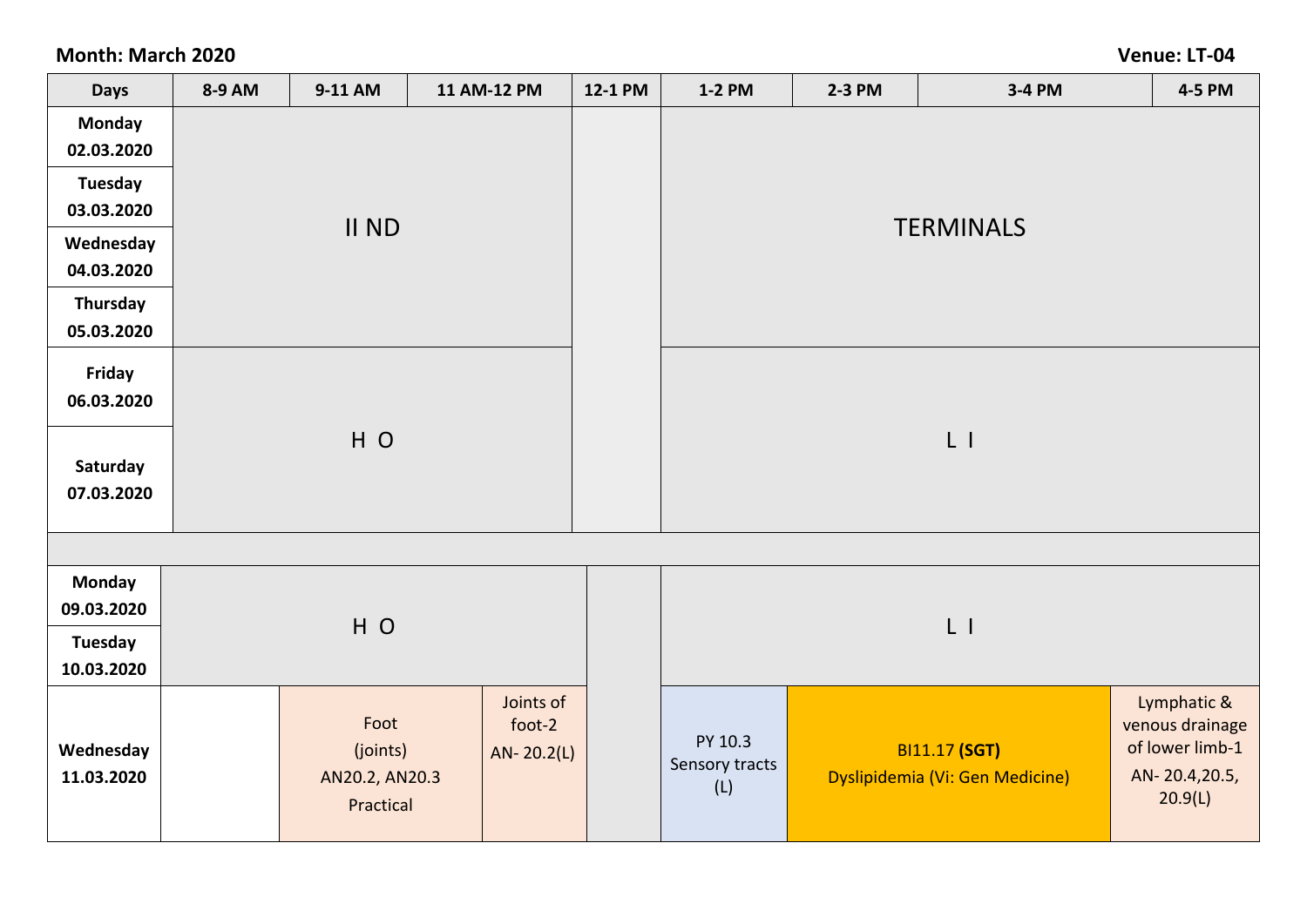| Thursday<br>12.03.2020      | <b>Physiology Practical (VI</b><br>for PY2.11, PY 2.12, PY<br>2.13: Pathology)<br>Batch A: Cl.PY 10.11<br>Batch B: Ex.PY 3.14<br>Batch C: He. PY 2.11 | Lymphatic<br>& venous<br>drainage of<br>lower limb-<br>$\overline{2}$<br>AN-<br>20.4,20.5(L | <b>PY 10.3 Pain</b><br>(L)         |                                                                                           | Foot<br>(joints)<br>Practical | AN20.2, AN20.3                                               |                                                                                                                                                                                                      |
|-----------------------------|-------------------------------------------------------------------------------------------------------------------------------------------------------|---------------------------------------------------------------------------------------------|------------------------------------|-------------------------------------------------------------------------------------------|-------------------------------|--------------------------------------------------------------|------------------------------------------------------------------------------------------------------------------------------------------------------------------------------------------------------|
| Friday<br>13.03.2020        | Histology<br>AN-52.1<br><b>BI11.16 (Pract.)</b><br>Immunodefusion                                                                                     | Scalp<br>AN-27.1,<br>27.2<br>(L)                                                            | <b>PY 10.3 Pain</b><br>(L)         | Radiographs of<br>Bones & joints of<br>lower Limb<br><b>SDL</b><br>AN20.6                 |                               | BI11.17 (L)<br><b>Myocardial</b><br>Infarction               | Prof. Develop.<br><b>Including Ethics</b><br><b>AETCOM Module</b><br>4:<br>Foundation of<br>Communication<br>Session 2<br>Interactive<br>Lecture: Principles<br>of Communication<br>Dept. of Anatomy |
| Saturday<br>14.03.2020      | Histology<br>AN-52.1<br><b>BI11.16 (Pract.)</b><br>Immunodefusion                                                                                     | <b>BI6.7(SDL)</b><br>Electrolyte<br>balance<br>(VI:Gen.Me<br>dicine;HI:P<br>hysiology)      | Development<br>of GIT-3<br>AN-52.6 | PY 10.4 Descending<br>tracts (L)                                                          |                               | <b>COMMUNITY</b><br><b>MEDICINE</b><br>Demography 9.1<br>(L) | Sports & EC                                                                                                                                                                                          |
| <b>Monday</b><br>16.03.2020 | Scalp<br>AN-27.1<br><b>Dissection-Practical</b>                                                                                                       | BI4.2(L)<br><b>Digestion of</b><br>Lipids<br>(VI: Gen.<br><b>Medicine)</b>                  |                                    | Physiology practical<br>Batch A: He PY 2.11<br>Batch B: Cl PY 10.11<br>Batch C: ExPY 3.15 |                               | PY 10.4 Descending tracts SGT(HI:<br>Anatomy)                |                                                                                                                                                                                                      |
| Tuesday<br>17.03.2020       | <b>Physiology Practical</b><br>Batch A: Ex.PY 3.15                                                                                                    | PY 10.3<br>Sensations SGT<br>(HI: Anatomy)                                                  | Face-1<br>AN-28.1,28.2,<br>28.3(L) |                                                                                           |                               | Face<br>AN28.1, AN28.3                                       | Face-2<br>AN-28.5,28.6,<br>28.7,31.4 (L)                                                                                                                                                             |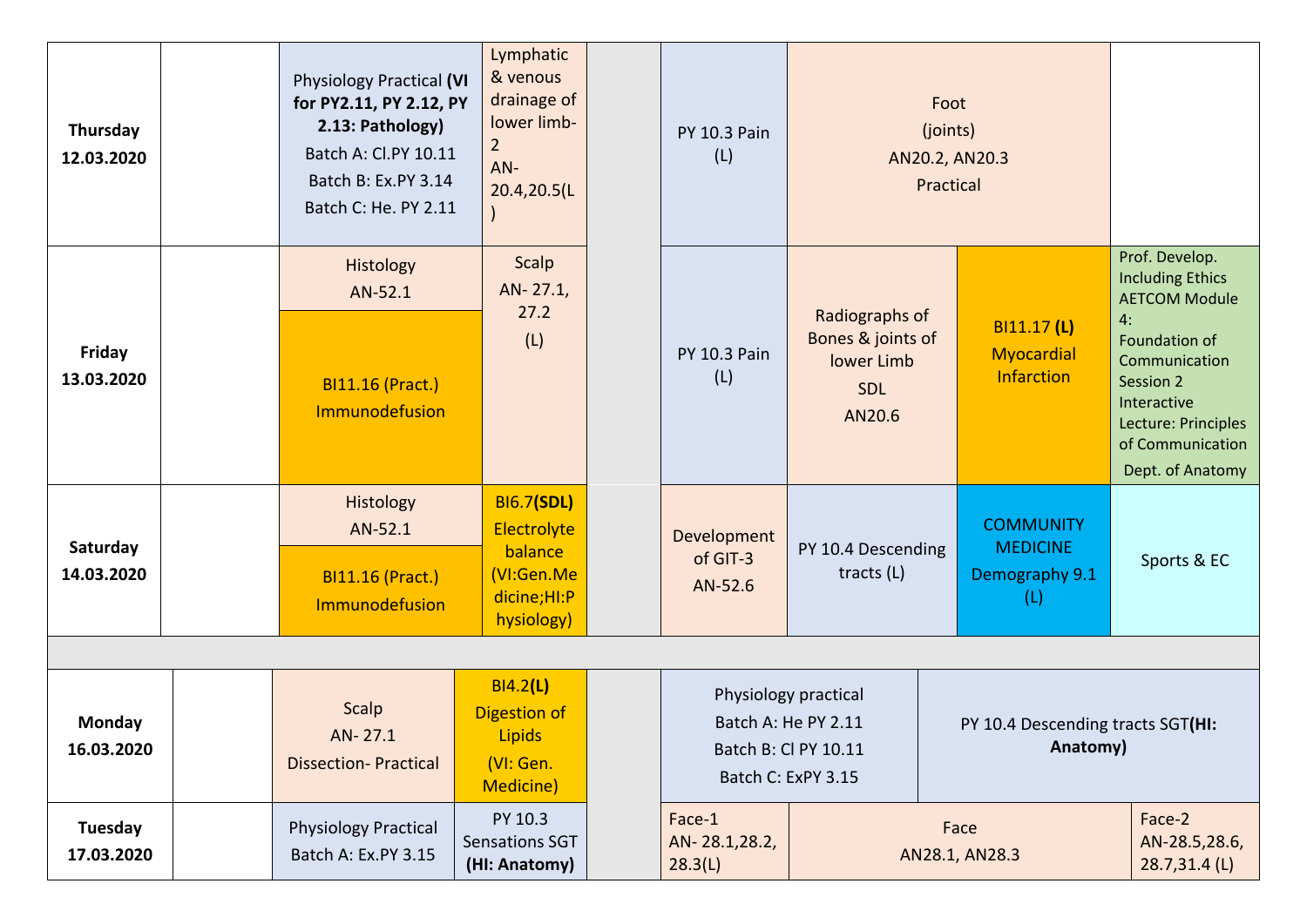|                             | Batch B: He. PY 2.11                                                                                                                 |                                                                              |                                        |                                                                                                          |  | <b>Dissection - Practical</b>                                                                          |                                                                                                                                                            |
|-----------------------------|--------------------------------------------------------------------------------------------------------------------------------------|------------------------------------------------------------------------------|----------------------------------------|----------------------------------------------------------------------------------------------------------|--|--------------------------------------------------------------------------------------------------------|------------------------------------------------------------------------------------------------------------------------------------------------------------|
|                             | Batch C: Cl.PY 10.11                                                                                                                 |                                                                              |                                        |                                                                                                          |  |                                                                                                        |                                                                                                                                                            |
| Wednesday<br>18.03.2020     | ECE 7- (Anatomy Department)<br>Airway & its implication for general<br>Anesthesia<br><b>Department Visit-Anesthesiology</b><br>AS4.2 |                                                                              | PY 10.4<br>Muscle<br>spindle (L)       |                                                                                                          |  | BI11.18/11.19 (SGT)<br><b>Instrument &amp; Application</b>                                             |                                                                                                                                                            |
| Thursday<br>19.03.2020      | Physiology practical<br>Batch A: Cl.PY 10.11<br>Batch B: Ex.PY 3.15<br>Batch C: He. PY 2.11                                          | <b>Back of neck</b><br>& sub-<br>occiptal<br>triangle<br>AN-42.2,<br>42.3(L) | PY 10.4<br>Vestibular<br>apparatus (L) |                                                                                                          |  | Face<br>AN28.1, AN28.3, AN28.6<br><b>Dissection - Practical</b>                                        |                                                                                                                                                            |
| Friday<br>20.03.2020        | Histology<br>AN-52.1<br><b>BI11.21 (Pract.)</b><br><b>Repeat Estimation of</b><br><b>Blood Glucose</b>                               | Side of neck<br>& cervical<br>fascia-1<br>AN-35.1,<br>35.10(L)               | PY 10.4<br>Vestibular<br>apparatus (L) | Radiographs of<br><b>Cervical Spine</b><br><b>SDL</b><br>AN43.7                                          |  | <b>BI4.2 (L)</b><br><b>Digestion of Lipids</b><br>(VI: Gen. Medicine)                                  | Prof. Develop.<br><b>Including Ethics</b><br><b>AETCOM</b><br>Module 4:<br>Foundation of<br>Communication<br>Session 3<br>SDL:<br>Department of<br>Anatomy |
| Saturday<br>21.03.2020      | <b>Histology</b><br>AN-52.1<br>BI11.21 (Pract.)<br><b>Repeat Estimation of</b><br><b>Blood Glucose</b>                               | PY 10.5<br>Reticular<br>formation<br>SDL (HI:<br>Anatomy)                    | Development<br>of GIT-4<br>AN-52.6     | PY 10.5 Reticular<br>formation (L)                                                                       |  | Vertical integration<br>(orthopedics) Topic -<br>Metatarsalgia &<br><b>Plantar fasciitis</b><br>AN19.7 | <b>BI6.1 (TUT)</b><br>Metabolism in<br><b>fasting &amp;well</b><br>fed state                                                                               |
|                             |                                                                                                                                      |                                                                              |                                        |                                                                                                          |  |                                                                                                        |                                                                                                                                                            |
| <b>Monday</b><br>23.03.2020 | Back of neck & sub-<br>occiptal triangle                                                                                             | <b>BI6.1 (L)</b><br>Metabolism                                               |                                        | Physiology practical (HI:<br>PY 10.4 Maintenance of posture SGT(HI:<br>Anatomy for PY 10.11)<br>Anatomy) |  |                                                                                                        |                                                                                                                                                            |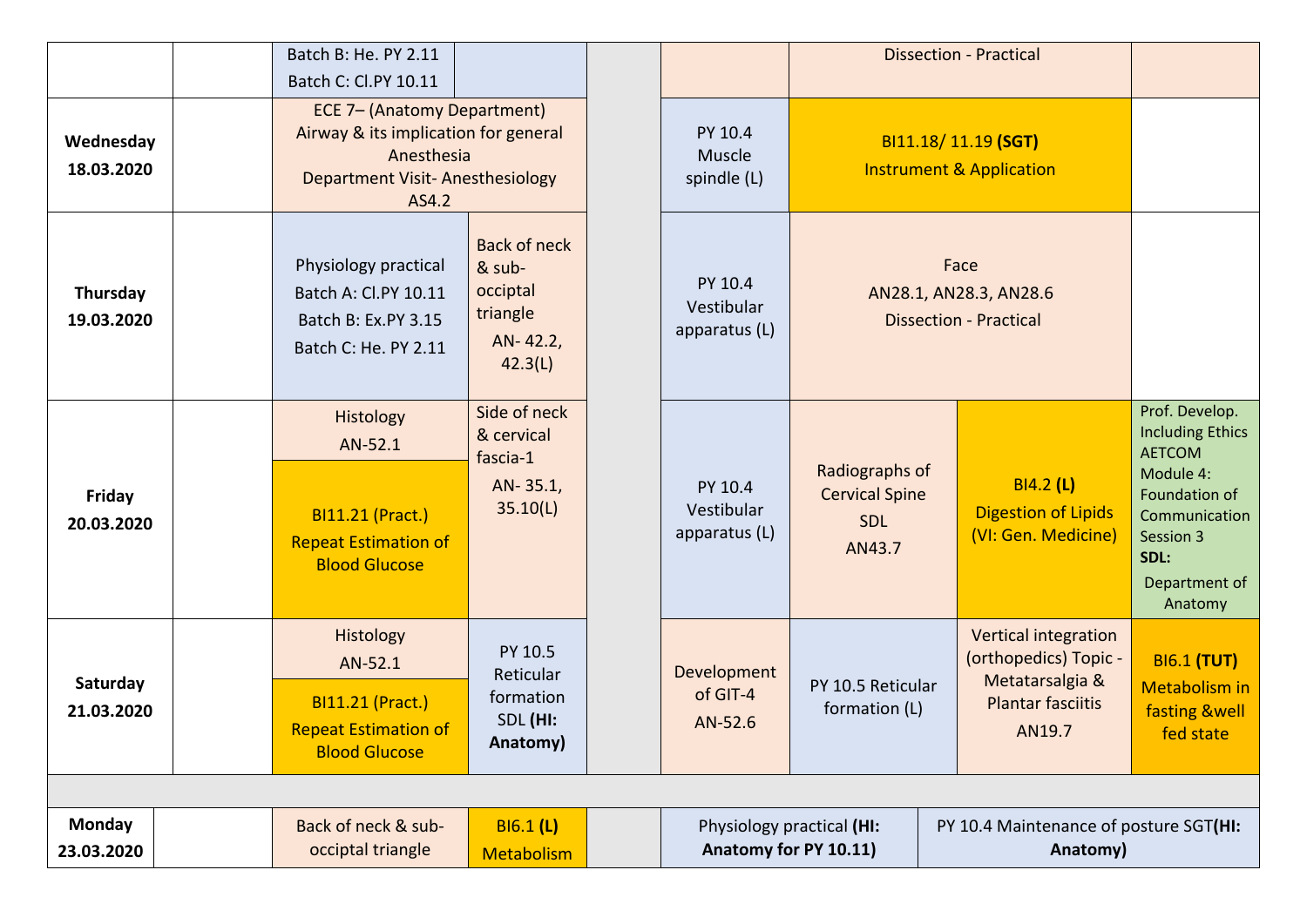|                             | AN42.1, AN42.2<br><b>Dissection - Practical</b>                                                                              | in fasting<br><b>&amp;well fed</b><br>state                    | Batch A: He PY 2.11<br>Batch B: Cl PY 10.11<br>Batch C: ExPY 3.15 |                                                                     |                                                                                   |                                                                                                                                                         |
|-----------------------------|------------------------------------------------------------------------------------------------------------------------------|----------------------------------------------------------------|-------------------------------------------------------------------|---------------------------------------------------------------------|-----------------------------------------------------------------------------------|---------------------------------------------------------------------------------------------------------------------------------------------------------|
| Tuesday<br>24.03.2020       | Physiology practical<br>(HI: Anatomy for PY<br>10.11)<br>Batch A: Ex.PY 3.15<br>Batch B: He. PY 2.11<br>Batch C: Cl.PY 10.11 | PY 10.5<br>Reticular<br>formation<br>SGT(HI:<br>Anatomy)       | Posterior triangle<br>of neck<br>AN-29.1, 29.3,<br>29.4(L)        |                                                                     | Side of neck & cervical fascia<br>AN-35.1, 35.10<br><b>Dissection - Practical</b> | Posterior<br>triangle of<br>neck-2<br>AN-29.1,<br>29.3,<br>29.4(L)                                                                                      |
| Wednesda<br>y<br>25.03.2020 | Posterior triangle of<br>neck<br>AN-29.1<br><b>Dissection-Practical</b>                                                      | Side of neck<br>& cervical<br>fascia-2<br>AN-35.1,<br>35.10(L) | PY 10.5 ANS (L)                                                   |                                                                     | BI11.17 (ECE-6)<br><b>Jaundice</b><br><b>Visit to Medicine Ward</b>               |                                                                                                                                                         |
| Thursday<br>26.03.2020      | Physiology practical<br>(HI: Anatomy for PY<br>10.11)<br>Batch A: Cl.PY 10.11<br>Batch B: Ex.PY 3.15<br>Batch C: He. PY 2.11 | Anterior<br>triangle of<br>neck-1<br>$AN - 32.1(L)$            | <b>PY10.5 ANS (L)</b>                                             |                                                                     | Anterior triangle of neck-1<br>AN-32.1, AN32.2<br><b>Dissection-Practical</b>     |                                                                                                                                                         |
| <b>Friday</b><br>27.03.2020 | Histology<br>AN-52.1<br><b>BI11.20 (Pract.)</b><br><b>Repeat Abnormal Urine</b>                                              | Anterior<br>triangle of<br>neck-2<br>$AN-32.2(L)$              | PY 10.5 ANS (L)                                                   | Atlanto-<br>occipital<br>&atlanto-<br>axial joint<br>AN-43.1<br>SDL | <b>BI6.1 (SDL)</b><br><b>Metabolism in fasting</b><br><b>&amp;well fed state</b>  | Prof. Develop.<br><b>Including Ethics</b><br><b>AETCOM Module 4:</b><br>Foundation of<br>Communication<br>Session 4<br>SDL:<br>Department of<br>Anatomy |
| Saturday<br>28.03.2020      | Histology<br>AN-52.1                                                                                                         | <b>PY 10.5 ANS</b><br><b>SDL</b>                               | Development of<br><b>Face &amp;Palate</b>                         | PY 10.7<br>Cerebral                                                 | <b>Thyroid &amp;parathyroid</b><br>AN-35.2,35.8(L)                                | <b>BI 11.7 (TUT)</b><br><b>Jaundice</b>                                                                                                                 |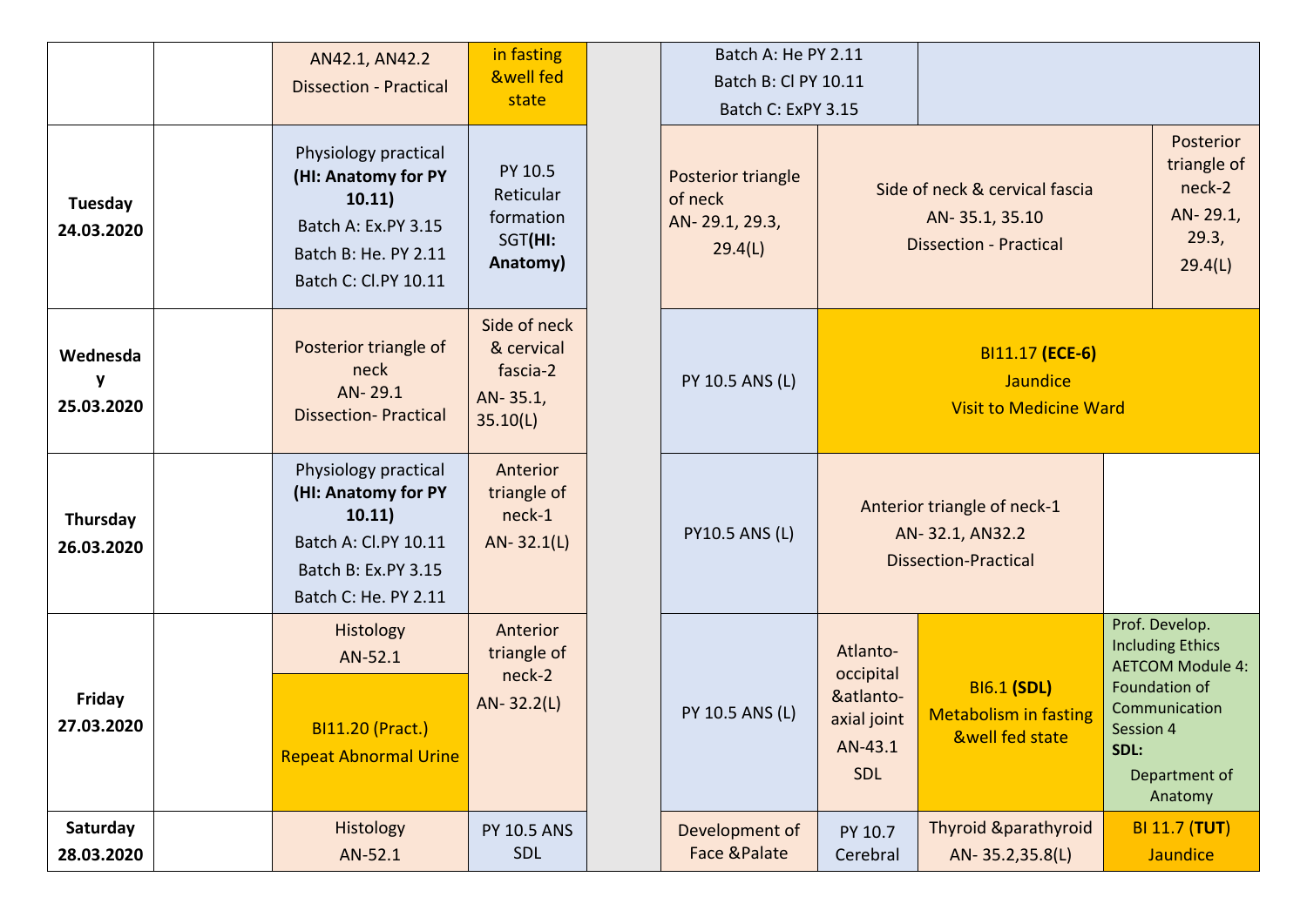|                       | <b>BI11.20 (Pract.)</b><br><b>Repeat Abnormal Urine</b>                             |                                                                                    |                                                                                                                         | cortex (L) |                                                                                                                |                                                              |
|-----------------------|-------------------------------------------------------------------------------------|------------------------------------------------------------------------------------|-------------------------------------------------------------------------------------------------------------------------|------------|----------------------------------------------------------------------------------------------------------------|--------------------------------------------------------------|
| Monday<br>30.03.2020  | <b>Thyroid &amp;parathyroid</b><br>AN-35.2,35.5,35.6<br><b>Dissection-Practical</b> | B16.3(L)<br><b>Metabolis</b><br>$m$ in<br>fasting<br><b>&amp;well fed</b><br>state | Physiology practical (HI:<br>Anatomy for PY 10.11)<br>Batch A: He PY 2.11<br>Batch B: Cl PY 10.11<br>Batch C: ExPY 3.15 |            | PY 10.6 Lesions of spinal cord SGT(HI:<br>Anatomy)                                                             |                                                              |
| Tuesday<br>31.03.2020 | <b>COMMUNITY MEDICINE</b><br>Demography9.2 (SGT)                                    |                                                                                    | Dural venous<br>sinuses-1<br>AN-30.3,<br>$30.4,31.5$ (L)                                                                |            | Cranial Cavity- Dural venous sinuses, Fossa &<br>Foramina<br>AN30.1, 30.2, 30.3<br><b>Dissection-Practical</b> | Dural<br>venous<br>sinuses-2<br>AN-30.3,<br>30.4,31.5<br>(L) |

## **Month: April 2020 Venue: LT-04**

| Wednesda<br>01.04.2020 | <b>Cranial Cavity- Dural</b><br>venous sinuses, Fossa &<br><b>Foramina</b><br>AN30.1, 30.2, 30.3<br><b>Dissection-Practical</b> | <b>Meninges</b><br>and cranial<br>cavity<br>$AN-$<br>30.1, 30.2,<br>56.1(L) | PY 10.7 Basal<br>Ganglia (L) |                      | <b>BI6.15 (SGT)</b><br><b>Organ Functions (HI: Physiology)</b>                                          |                |
|------------------------|---------------------------------------------------------------------------------------------------------------------------------|-----------------------------------------------------------------------------|------------------------------|----------------------|---------------------------------------------------------------------------------------------------------|----------------|
| Thursday<br>02.04.2020 | Physiology practical (HI:<br>Anatomy for PY 10.11)<br>Batch A: Ex.PY 3.15<br>Batch B: He. PY 2.11<br>Batch C: Cl.PY 10.11       | Developme<br>nt of<br>Tongue(L)                                             | PY 10.7 Basal<br>Ganglia (L) |                      | Cranial Cavity- Dural venous sinuses,<br>meningese<br>AN30.1, 30.2, 56.1<br><b>Dissection-Practical</b> |                |
| Friday                 | <b>Histology</b>                                                                                                                | Parotid                                                                     | PY 10.7                      | <b>Parotid Gland</b> | BI7.5(L)                                                                                                | Prof. Develop. |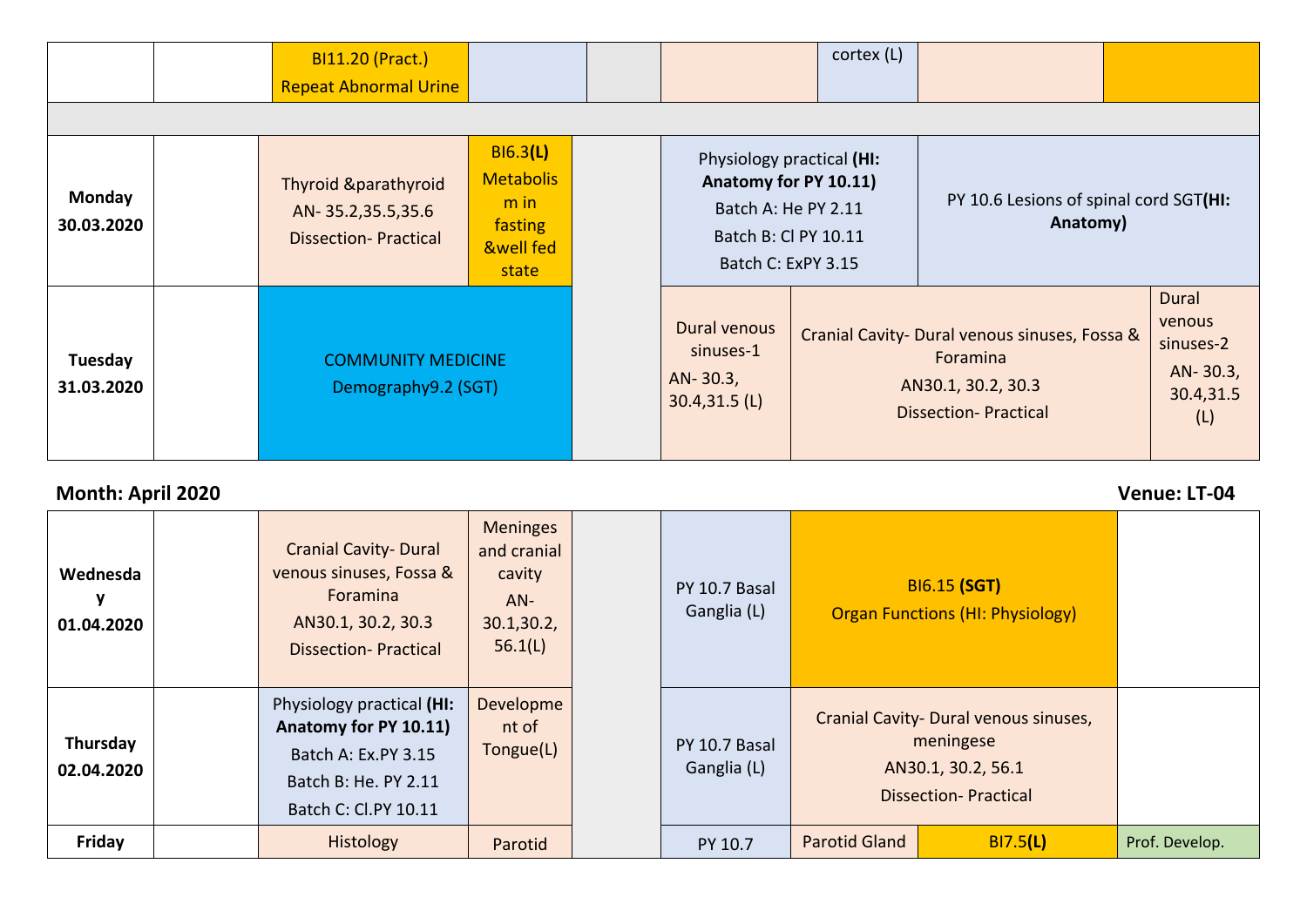| 03.04.2020                  | AN-52.1<br><b>BI11.16 (Pract.)</b><br><b>ABG Analyzer</b>                   | gland<br>AN-28.9,<br>28.10(L)                                                   | Hypothalamus<br>(L)                                              | AN-43.6<br><b>SDL</b>                                                                                                     | <b>Xenobiotics</b>                                                                       | <b>Including Ethics</b><br><b>AETCOM Module</b><br>4:<br>Foundation of<br>Communication<br>Session 5<br>Department of<br>Anatomy |
|-----------------------------|-----------------------------------------------------------------------------|---------------------------------------------------------------------------------|------------------------------------------------------------------|---------------------------------------------------------------------------------------------------------------------------|------------------------------------------------------------------------------------------|----------------------------------------------------------------------------------------------------------------------------------|
| Saturday<br>04.04.2020      | Histology<br>AN-52.1<br><b>BI11.16 (Pract.)</b><br><b>ABG Analyzer</b>      | <b>BI7.5(SDL)</b><br><b>Xenobiotic</b>                                          | Development<br>of Brain-1<br>AN-79.5,6                           | PY 10.7<br>Cerebellum<br>(L)                                                                                              | <b>COMMUNITY MEDICINE</b><br>Demography 9.4 (L)                                          | Sports & EC                                                                                                                      |
| <b>Monday</b><br>06.04.2020 | Parotid gland<br>AN-28.9<br><b>Dissection-Practical</b>                     | <b>BI9.2(L)</b><br><b>Extra Cellular</b><br><b>Matrix</b><br>(VI: Gen.<br>Med.) |                                                                  | Physiology practical (HI:<br>Anatomy for PY 10.11)<br>Batch A: Cl.PY 10.11<br>Batch B: Ex.PY 3.15<br>Batch C: He. PY 2.11 | PY 10.7 Cerebral cortex and basal ganglia<br>SGT (HI: Anatomy)                           |                                                                                                                                  |
| Tuesday<br>07.04.2020       | Hospital based ECE 6: Visit to ENT<br>Department for Audiometry<br>PY 10.16 |                                                                                 | Infratemporal<br>fossa and<br>maxillary<br>artery<br>AN-33.1 (L) |                                                                                                                           | Infratemporal fossa and maxillary artery<br>AN-33.1AN33.2<br><b>Dissection-Practical</b> |                                                                                                                                  |

| <b>Days</b> | 8-9 AM | 9-11 AM | 11 AM-12 PM | 12-1 PM | 1-2 PM | 2-3 PM | 3-4 PM                      | 4-5 PM |
|-------------|--------|---------|-------------|---------|--------|--------|-----------------------------|--------|
| Wednesday   |        | D.      |             |         |        |        | W<br>EE<br>$\boldsymbol{V}$ |        |
| 08.04.2020  |        |         | A L         |         |        |        |                             |        |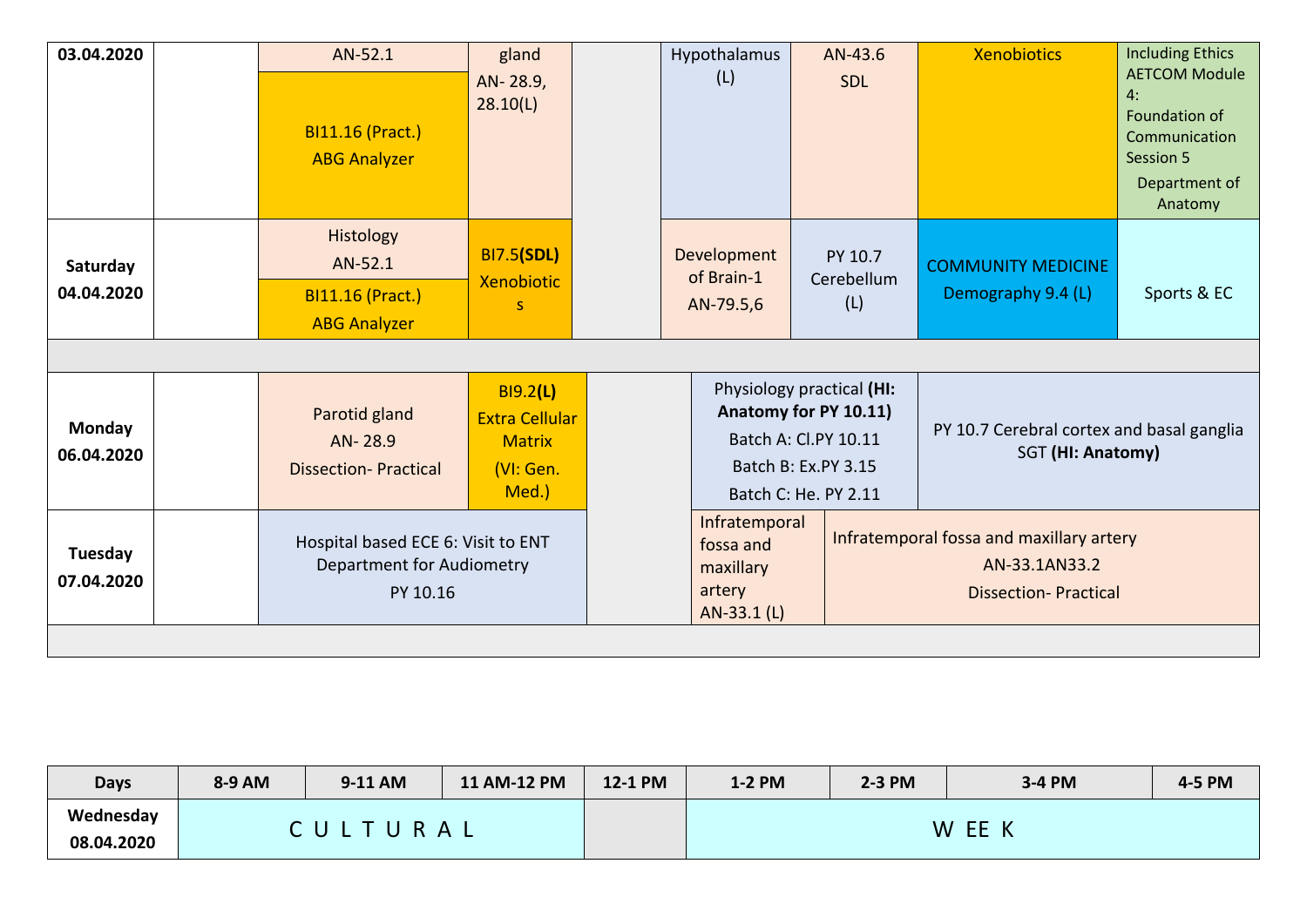| Thursday<br>09.04.2020<br>Friday<br>10.04.2020 |                                                                                                                                                                                      |                                                                                    |                                                                                                                         |                                 |                                                                          |                         |
|------------------------------------------------|--------------------------------------------------------------------------------------------------------------------------------------------------------------------------------------|------------------------------------------------------------------------------------|-------------------------------------------------------------------------------------------------------------------------|---------------------------------|--------------------------------------------------------------------------|-------------------------|
| Saturday<br>11.04.2020                         | Histology<br>AN52.1<br>BI11.21(Practical)<br><b>Repeat Estimation</b><br>of blood Urea                                                                                               | <b>BI9.1(SDL)</b><br>Extra cellular<br>matrix<br>(VI: Gen.<br>Medicine)            | Orbit-1<br>AN-31.1,31.2,<br>31.3(L)                                                                                     | PY 10.7<br>Limbic<br>system (L) | <b>COMMUNITY MEDICINE</b><br>Demography 9.6 (L)                          | Sports & EC             |
| Monday<br>13.04.2020                           | Orbit<br>AN-31.1,31.2<br><b>Dissection-Practical</b>                                                                                                                                 | B16.2(L)<br><b>Nucleotide</b><br><b>Metabolism</b>                                 | Physiology practical (HI:<br>Anatomy for PY 10.11)<br>Batch A: He PY 2.11<br>Batch B: Cl PY 10.11<br>Batch C: ExPY 3.16 |                                 | PY 10.7 Cerebellum and limbic system<br>SGT(HI: Anatomy; VI: Psychiatry) |                         |
| Tuesday<br>14.04.2020                          | Physiology<br>practical(HI: Anatomy<br>for PY 10.11)<br>Batch A: Ex.PY 3.16<br>Batch B: He. PY 2.11<br>Batch C: Cl.PY 10.11                                                          | PY 10.7<br><b>Basal</b><br>Ganglia and<br>Hypothala<br>mus SGT<br>(HI)<br>Anatomy) | Orbit-2<br>AN-41.1,41.2,<br>41.3 $(L)$<br>(VI with<br><b>Ophthalmology)</b><br>OP 2.1, OP4.1,<br>OP7.1, OP 8.1          |                                 | Orbit<br>AN-31.1,31.2<br><b>Dissection-Practical</b>                     | <b>TMJ</b><br>AN33.5(L) |
| Wednesday<br>15.04.2020                        | <b>ECE-8 (Anatomy Department)</b><br>ECE in classroom setting: role play/<br>Video/ Paper case<br>(Cases of Various Glaucomas)<br><b>Integration with Opthalmogy</b><br><b>OP6.7</b> |                                                                                    | PY 10.8 EEG (L)<br>(VI: Psychiatry)                                                                                     |                                 | <b>BI11.15 (SGT)</b><br><b>CSF Analysis</b>                              |                         |
| Thursday<br>16.04.2020                         | Physiology practical<br>(HI: Anatomy for PY<br>10.11)                                                                                                                                | Submandib<br>ular region<br>AN-<br>34.1,34.2(L)                                    | PY 10.8 Sleep (L)                                                                                                       |                                 | TMJ<br>AN33.5<br><b>Dissection - Practical</b>                           |                         |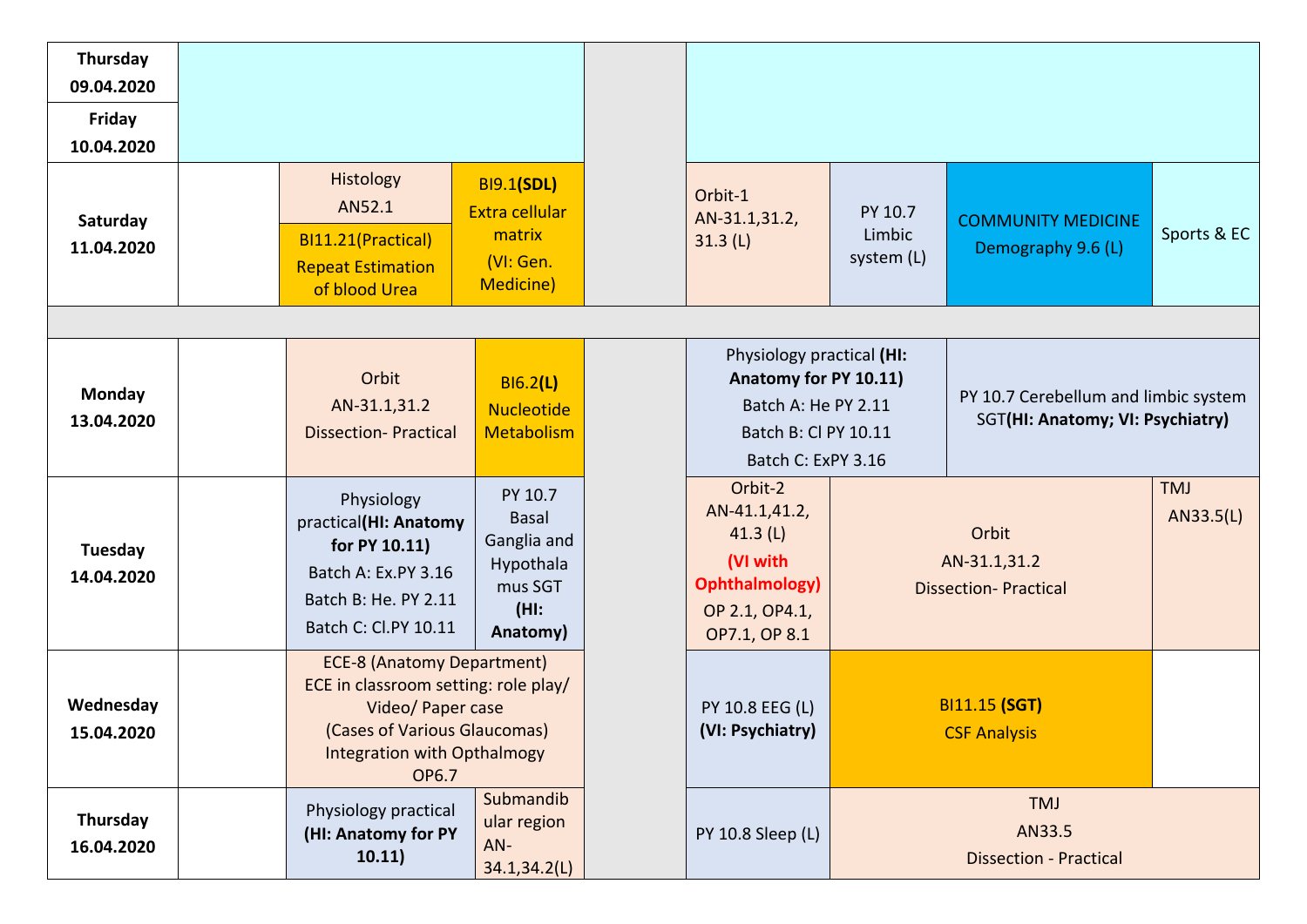|                             | Batch A: Cl.PY 10.11<br>Batch B: Ex.PY 3.16<br>Batch C: He. PY 2.11                                                             |                                                    |                                                                                                                                   |                       |                                                                  |                                                                                                                                       |
|-----------------------------|---------------------------------------------------------------------------------------------------------------------------------|----------------------------------------------------|-----------------------------------------------------------------------------------------------------------------------------------|-----------------------|------------------------------------------------------------------|---------------------------------------------------------------------------------------------------------------------------------------|
|                             | Histology<br>AN-52.2                                                                                                            | <b>Tongue</b><br>&tosils<br>AN-                    |                                                                                                                                   |                       |                                                                  | Prof. Develop.<br><b>Including Ethics</b><br><b>AETCOM Module 4:</b>                                                                  |
| Friday<br>17.04.2020        | <b>BI11.11 (Pract.)</b><br><b>Estimation of Calcium</b><br>&Phosphorus                                                          | 36.1,36.2,<br>39.1,39.2<br>(L)                     | PY 10.9 Memory<br>(L)                                                                                                             | AN-43.5<br><b>SDL</b> | <b>BI6.2(L)</b><br><b>Nucleotide</b><br>Metabolism               | Foundation of<br>Communication<br>Session 6<br>Reflection on<br>Sesions 1, 2,3 4 &<br>closure of Module 5<br>Department of<br>Anatomy |
| Saturday<br>18.04.2020      | Histology<br>AN-52.2<br><b>BI11.11 (Pract.)</b><br><b>Estimation of Calcium</b><br>&Phosphorus                                  | PY 10.9<br>Memory<br><b>SDL</b>                    | General<br>features of<br>nervous system-<br>1<br>AN-7.1-4                                                                        | PY 10.9<br>Speech (L) | Vertebral column<br>AN-50.1,50.2                                 | <b>BI6.2(TUT)</b><br><b>Nucleotide</b><br>Metabolism                                                                                  |
|                             |                                                                                                                                 |                                                    |                                                                                                                                   |                       |                                                                  |                                                                                                                                       |
| <b>Monday</b><br>20.04.2020 | Submandibular region<br>AN-34.1<br><b>Dissection - Practical</b>                                                                | <b>BI6.3(L)</b><br><b>Nucleotide</b><br>Metabolism | Physiology practical (VI:<br><b>Psychiatry for PY 10.12)</b><br>Batch A: He PY 2.11<br>Batch B: Cl PY 10.12<br>Batch C: ExPY 3.16 |                       |                                                                  | PY 10.9 speech SGT(VI: Psychiatry)                                                                                                    |
| Tuesday<br>21.04.2020       | Physiology practical<br>(VI: Psychiatry for PY<br>10.12)<br>Batch A: Ex.PY 3.16<br>Batch B: He. PY 2.11<br>Batch C: Cl.PY 10.12 | PY 10.9<br><b>Memory SGT</b>                       | Soft palate<br>AN-36.1                                                                                                            |                       | Submandibular region<br>AN-34.1<br><b>Dissection - Practical</b> | Pharynx-1<br>AN-36.3,36.4,<br>36.5(L)                                                                                                 |
| Wednesday                   | Neck (cervical                                                                                                                  | Muscles of                                         | PY 10.10 Neural                                                                                                                   |                       | <b>BI11.17 (SGT)</b>                                             |                                                                                                                                       |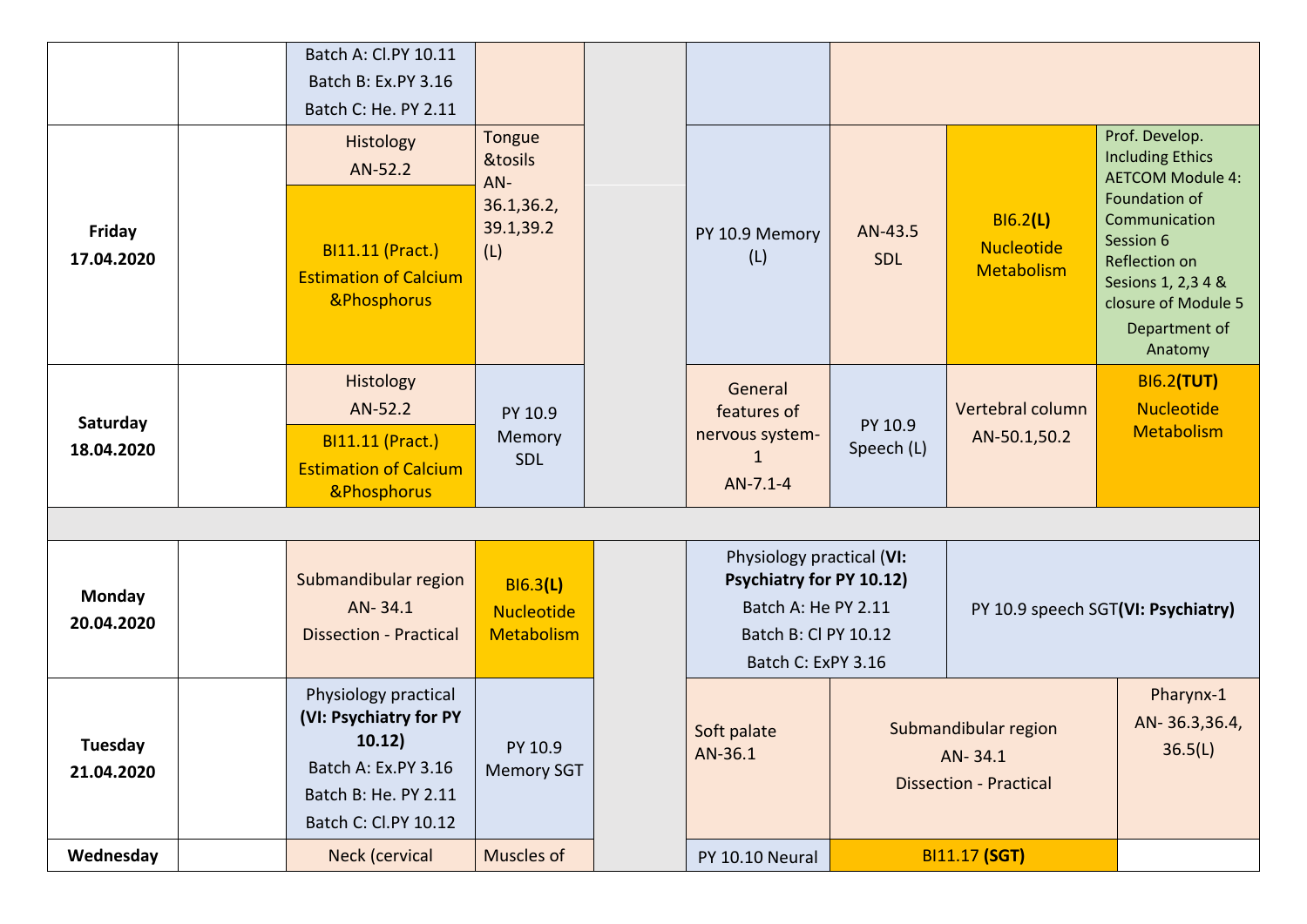| 22.04.2020                  | sympathetic chain)<br>AN35.6<br>Practical                                                                                       | mastication<br>AN-33.2,<br>33.3, (L)                             | chemical<br>transmission (L)                                                                                        |                                                            | Edema                                                                                  |                                                                                                                                     |
|-----------------------------|---------------------------------------------------------------------------------------------------------------------------------|------------------------------------------------------------------|---------------------------------------------------------------------------------------------------------------------|------------------------------------------------------------|----------------------------------------------------------------------------------------|-------------------------------------------------------------------------------------------------------------------------------------|
| Thursday<br>23.04.2020      | Physiology practical<br>(VI: Psychiatry for PY<br>10.12)<br>Batch A: Cl.PY 10.12<br>Batch B: Ex.PY 3.16<br>Batch C: He. PY 2.11 | Pharynx<br>AN-<br>36.3,36.4,<br>36.5(L)                          | PY 10.13 Smell<br>(L)                                                                                               |                                                            | <b>Muscles of mastication</b><br>AN-33.2, 33.3<br><b>Dissection-Practical</b>          |                                                                                                                                     |
| <b>Friday</b><br>24.04.2020 | Histology<br>AN-52.2<br><b>BI11.8 (Pract.)</b><br><b>Estimation of Albumin</b><br>A:G ratio                                     | Nose and<br>paranasal<br>sinuses<br>AN-<br>37.1,37.2,<br>37.3(L) | <b>PY 10.13 Taste</b><br>(L)                                                                                        | Contents of<br>vertebral<br>canal<br>AN-42.1<br><b>SDL</b> | BI7.2(L)<br>Molecular                                                                  | Prof. Develop.<br><b>Including Ethics</b><br><b>Ethical Vs</b><br>unethical<br>behavior<br>Session 1<br>Department of<br>Physiology |
| Saturday<br>25.04.2020      | Histology<br>AN-52.2<br><b>BI11.8 (Pract.)</b><br><b>Estimation of Albumin</b><br>A:G ratio                                     | PY 10.13 and<br>10.14 Smell<br>and taste<br>SDL (VI: ENT)        | General<br>features of<br>nervous system-<br>2<br>AN-7.5-8                                                          | PY 10.15 Ear<br>(L)                                        | Vertical<br>integration(general<br>medicine)<br>Topic: lumbar<br>puncture-1<br>AN-50.3 | <b>BI7.2(TUT)</b><br>Molecular                                                                                                      |
| Monday<br>27.04.2020        | Nose and paranasal<br>sinuses<br>AN-37.1<br><b>Dissection-Practical</b>                                                         | BI7.2(L)<br><b>Molecular</b>                                     | Physiology practical (VI: ENT for<br>PY 10.16)<br>Batch A: He PY 2.11<br>Batch B: Cl PY 10.16<br>Batch C: ExPY 3.16 |                                                            | <b>PY 10.15 Ear SGT(VI: ENT)</b>                                                       |                                                                                                                                     |
| Tuesday<br>28.04.2020       | <b>COMMUNITY MEDICINE</b><br>Demography 9.3 (SGT)                                                                               |                                                                  | Larynx<br>AN-38.1,38.2,                                                                                             |                                                            | Larynx<br>AN-38.1                                                                      | $Ear-1$<br>AN-40.1,<br>40.2, 40.3,                                                                                                  |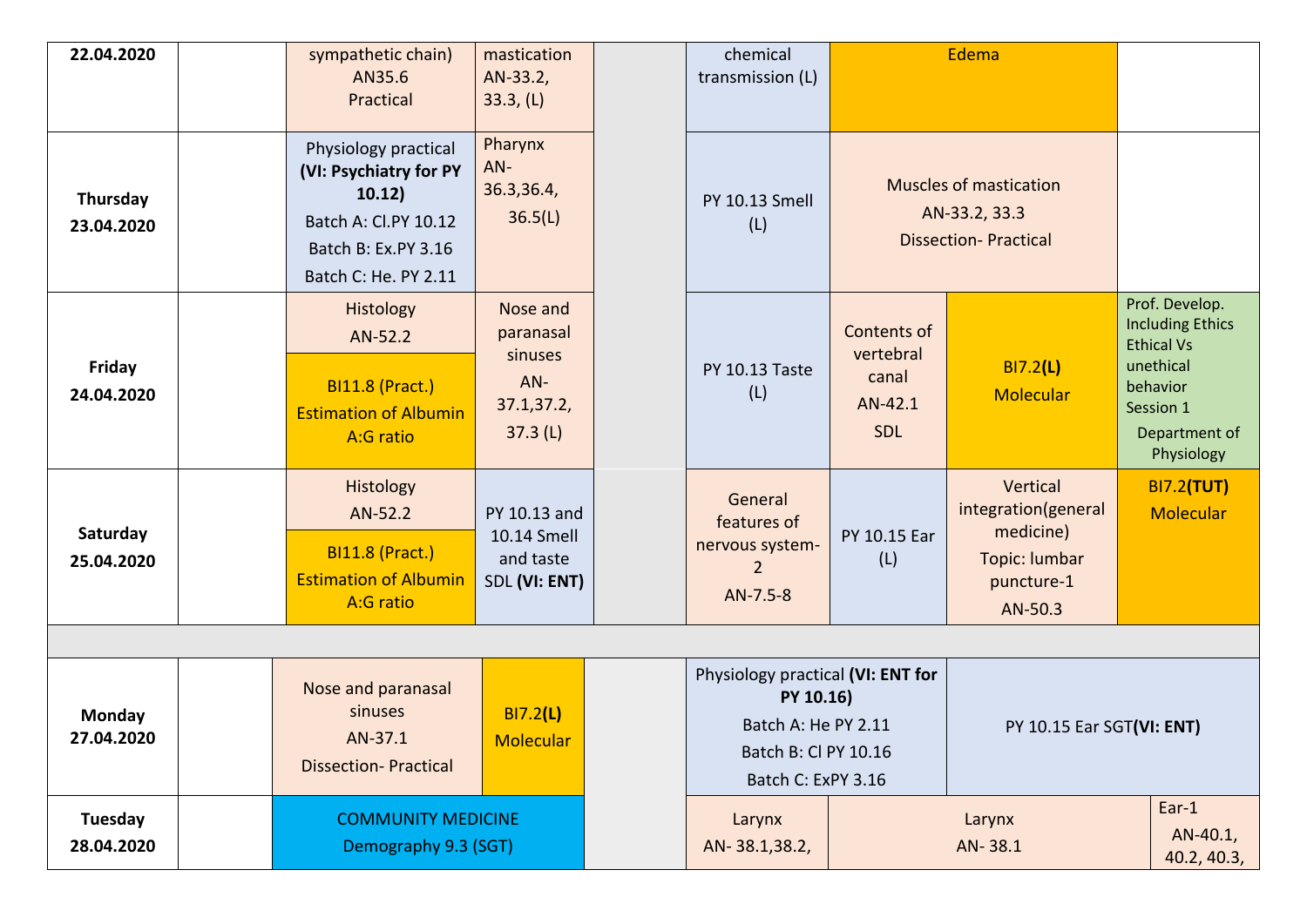|                             |                                                                                                                              |                                                         | 38.3(L)                                                                                                                |                                                                  | <b>Dissection-Practical</b>                                             | 40.4 $(L)$                                                                                                                          |
|-----------------------------|------------------------------------------------------------------------------------------------------------------------------|---------------------------------------------------------|------------------------------------------------------------------------------------------------------------------------|------------------------------------------------------------------|-------------------------------------------------------------------------|-------------------------------------------------------------------------------------------------------------------------------------|
| Wednesday<br>29.04.2020     | Larynx<br>AN-38.1<br><b>Dissection-Practical</b>                                                                             | Spinal cord<br>AN-57.1,<br>57.2, 57.3,<br>$(L)AN - (L)$ | PY 10.17 Eye (L)                                                                                                       |                                                                  | BI11.17 (ECE-7)<br><b>Thyroid Disorders</b><br>(Visit to Medicine ward) |                                                                                                                                     |
| Thursday<br>30.04.2020      | Physiology practical (VI:<br><b>ENT for PY 10.16)</b><br>Batch A: Ex.PY 3.16<br>Batch B: He. PY 2.11<br>Batch C: Cl.PY 10.16 | $Ear-2$<br>AN-40.1,<br>40.2, 40.3,<br>40.4 $(L)$        | PY 10.17 Eye (L)                                                                                                       |                                                                  | Larynx<br>AN-38.1<br><b>Dissection-Practical</b>                        |                                                                                                                                     |
| <b>Friday</b><br>01.05.2020 | Histology<br>AN-52.2<br><b>BI11.16 (Pract.)</b><br><b>DNA Isolation</b>                                                      | Tracts of<br>spinal cord<br>AN-57.4(L)                  | PY 10.17 Eye (L)                                                                                                       | <b>Features of</b><br><b>Spinal Cord</b><br><b>SDL</b><br>AN57.1 | BI7.2(L)<br>Molecular                                                   | Prof. Develop.<br><b>Including Ethics</b><br><b>Ethical Vs</b><br>unethical<br>behavior<br>Session 2<br>Department of<br>Physiology |
| Saturday<br>02.05.2020      | Histology<br>AN-52.2<br><b>BI11.16 (Pract.)</b><br><b>DNA Isolation</b>                                                      | <b>BI7.2(SDL)</b><br><b>Molecular</b>                   | Development of<br>Brain-2<br>AN-64.2,64.3                                                                              | PY 10.17 Eye<br>(L)                                              | <b>COMMUNITY</b><br><b>MEDICINE</b><br>Demography 9.7 (L)               | Sports & EC                                                                                                                         |
| <b>Monday</b><br>04.05.2020 | Ear<br>AN-40.1, 40.2<br><b>Dissection - Practical</b>                                                                        | <b>BI7.2(L)</b><br><b>Molecular</b>                     | Physiology practical (VI: ENT for<br>PY 10.16)<br>Batch A: Cl. PY 10.16<br>Batch B: Ex.PY 3.16<br>Batch C: He. PY 2.11 |                                                                  | PY 10.17 Eye SGT(VI: Ophthalmology)                                     |                                                                                                                                     |
| Tuesday<br>05.05.2020       | Hospital based ECE 7: Visit to<br>neurology department for EEG                                                               |                                                         | <b>Cranial nerve</b><br>3&5                                                                                            |                                                                  | Ear<br>AN-40.1, 40.2                                                    | Cranial<br>nerve 7&9                                                                                                                |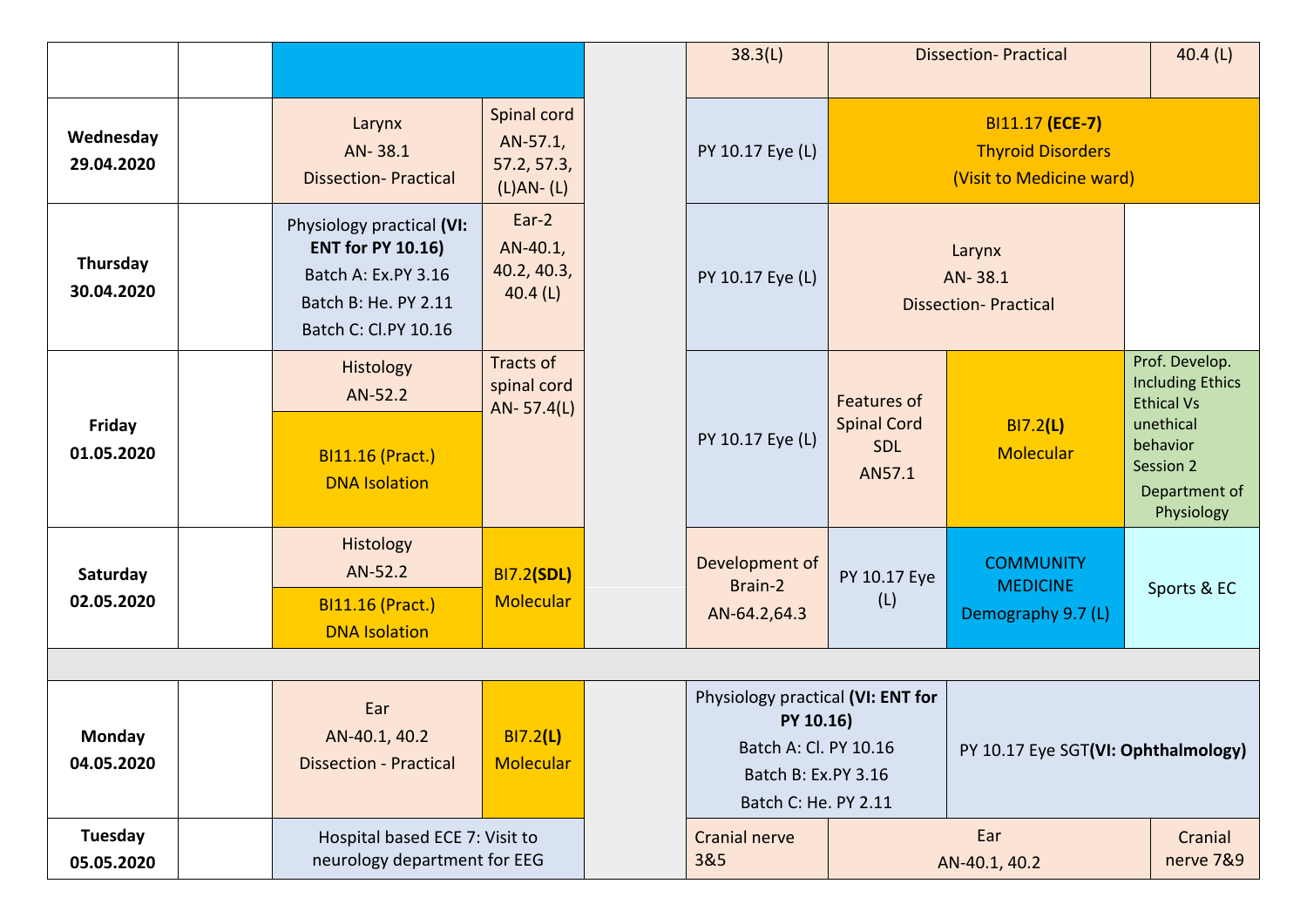|                         | PY 10.8 and 10.12                                                                                                                                   |                                                    | AN-35.7(L)       | <b>Dissection - Practical</b>                         | AN-35.7(L) |
|-------------------------|-----------------------------------------------------------------------------------------------------------------------------------------------------|----------------------------------------------------|------------------|-------------------------------------------------------|------------|
| Wednesday<br>06.05.2020 | Spinal cord<br>AN57.1<br><b>Dissection - Practical</b>                                                                                              | Cranial<br>nerve<br>10,11,12<br>AN-35.7(L)         | PY 10.17 Eye (L) | <b>BI11.17 (SGT)</b><br>Disorder of Acid base balance |            |
| Thursday<br>07.05.2020  | <b>Physiology Practical (VI:</b><br><b>ENT, Ophthalmology for</b><br>PY 10.20)<br>Batch A: He PY 2.12<br>Batch B: Cl PY 10.20<br>Batch C: ExPY 3.16 | Medulla<br>$AN-$<br>58.1,58.2,<br>58.3,58.4<br>(L) | PY 10.17 Eye(L)  | Medulla<br>AN-58.1<br><b>Dissection - Practical</b>   |            |
|                         |                                                                                                                                                     |                                                    |                  |                                                       |            |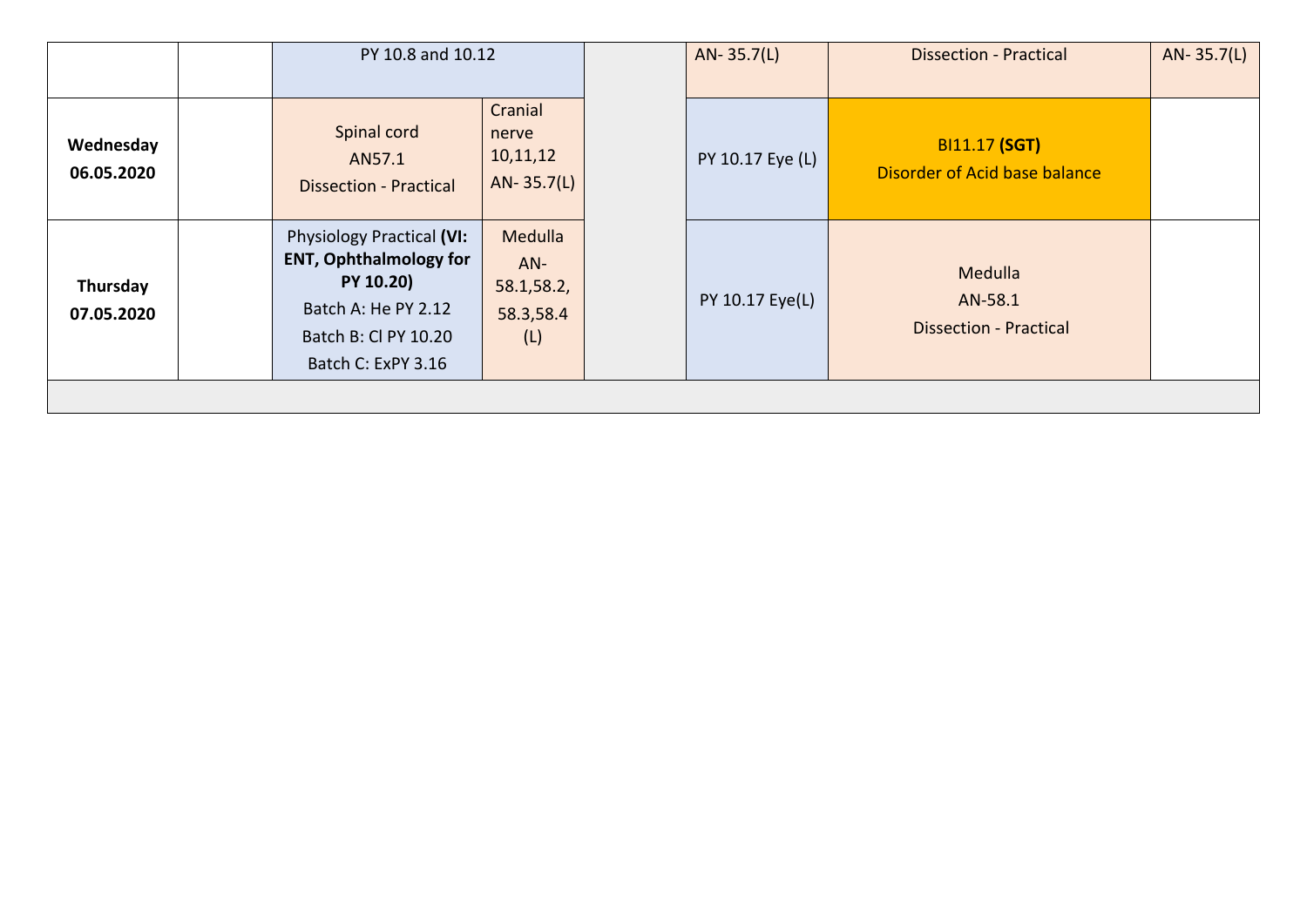| <b>Days</b>                     | 8-9 AM | 9-11 AM                                                                                     | 11 AM-12<br><b>PM</b>                                                                                     | $12 - 1$<br>1-2 PM<br><b>PM</b> |                                                                                                                                             | 2-3 PM                                                      | 3-4 PM                                                                                | 4-5 PM                                                                                                                                   |
|---------------------------------|--------|---------------------------------------------------------------------------------------------|-----------------------------------------------------------------------------------------------------------|---------------------------------|---------------------------------------------------------------------------------------------------------------------------------------------|-------------------------------------------------------------|---------------------------------------------------------------------------------------|------------------------------------------------------------------------------------------------------------------------------------------|
| Friday<br>08.05.202<br>0        |        | Histology<br>AN-52.2<br><b>BI11.16 (Pract.)</b><br><b>TLC</b>                               | Pons AN-<br>$59.1 - 3$ (L)                                                                                |                                 | PY 10.18 Eye (L) (VI:<br>Ophthalmology)                                                                                                     | Radiology of<br>head and<br>neck<br>AN-43.7-9<br><b>SDL</b> | <b>BI8.1(L)</b><br><b>Nutrition</b><br>(VI: Gen. Medicine,<br>Paediatrics, Pathology) | Prof. Develop.<br>Including<br><b>Ethics</b><br><b>Ethical Vs</b><br>unethical<br>behavior<br>Session 3<br>Department of<br>Biochemistry |
| Saturday<br>09.05.202<br>0      |        | Histology<br>AN-52.2<br><b>BI11.16 (Pract.)</b><br><b>TLC</b>                               | <b>BI7.4 (SDL)</b><br><b>Molecular</b><br><b>Techniques</b><br>(VI: Pedia&<br>General<br><b>Medicine)</b> |                                 | Integration(general<br>medicine & Physiology)<br>Topic: Syringomyelia<br>AN-57.5<br>(L)                                                     | PY 10.19<br>Evoked<br>potentials (L)                        | <b>COMMUNITY</b><br><b>MEDICINE</b><br><b>BIOSTATISTICS 6.3(L)</b>                    | Sports & EC                                                                                                                              |
| <b>Monday</b><br>11.05.202<br>0 |        | Pons<br>AN-59.1 Dissection-<br>Practical                                                    | B18.2(L)<br><b>Nutrition</b><br>(VI: Gen.<br>Medicine,<br>Paediatrics,<br>Pathology)                      |                                 | Physiology practical (VI: ENT,<br><b>Ophthalmology for PY 10.20)</b><br>Batch A: Ex.PY 3.16<br>Batch B: He. PY 2.12<br>Batch C: Cl.PY 10.20 |                                                             | PY 10.19 Evoked potentials SGT(VI:<br>Ophthalmology)                                  |                                                                                                                                          |
| Tuesday<br>12.05.202<br>0       |        | Physiology practical<br>Batch A: Cl.PY 10.20<br>Batch B: Ex.PY 3.16<br>Batch C: He. PY 2.12 | <b>PY 8.6</b><br>Introduction<br>to<br>endocrinolog<br>y SGT                                              |                                 | Cerebellum & 4 <sup>th</sup><br>ventricle of brain<br>$AN-60.1-3$ (L)                                                                       |                                                             | <b>Circle of Willis</b><br>AN62.6<br>Practical                                        |                                                                                                                                          |
| Wednesda<br>y                   |        | Cerebellum & 4 <sup>th</sup><br>ventricle of brain                                          | Midbrain<br>AN61.1-3                                                                                      |                                 | PY 8.2 Anterior<br>Pituitary (L)                                                                                                            |                                                             | <b>BI11.17 (SGT)</b><br>Gout                                                          |                                                                                                                                          |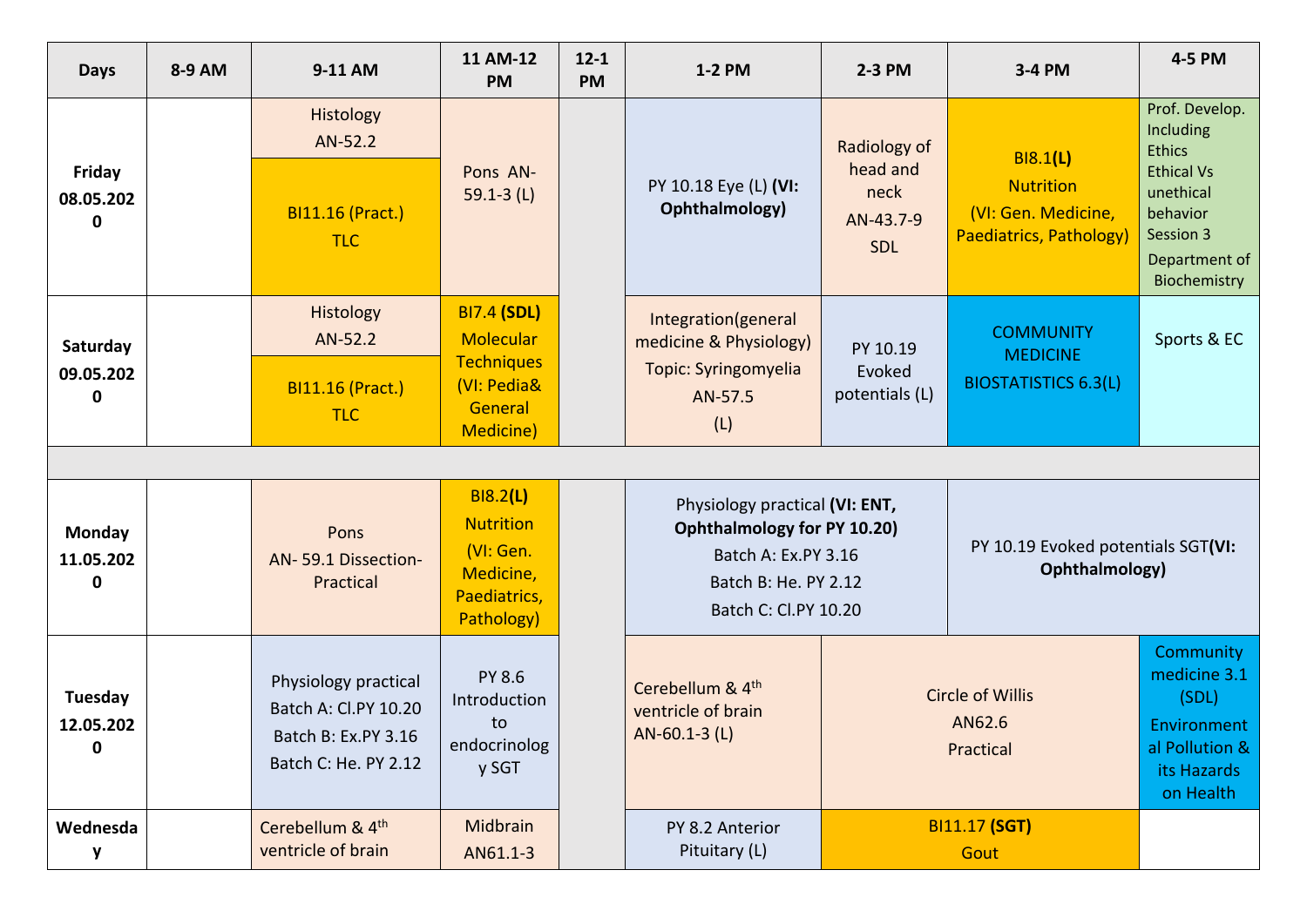| 13.05.202<br>0                            | AN-60.1<br>Practical                                                                                  | (L)                                                                   |                                                                                                    |                                                                                |                                                                                           |                                                                                                                                              |
|-------------------------------------------|-------------------------------------------------------------------------------------------------------|-----------------------------------------------------------------------|----------------------------------------------------------------------------------------------------|--------------------------------------------------------------------------------|-------------------------------------------------------------------------------------------|----------------------------------------------------------------------------------------------------------------------------------------------|
| Thursday<br>14.05.202<br>$\mathbf 0$      | Physiology practical<br>Batch A: He PY 2.12<br>Batch B: Cl PY 10.20<br>Batch C: ExPY 3.16             | Cerebrum<br>$AN-$<br>62.2,62.3,<br>(L)                                | PY 8.2 Anterior<br>Pituitary(L)                                                                    |                                                                                | Midbrain<br>AN61.1<br><b>Dissection-Practical</b>                                         |                                                                                                                                              |
| <b>Friday</b><br>15.05.202<br>0           | Histology<br>AN-52.2<br><b>BI11.21 (Pract.)</b><br><b>Repeat Estimation of</b><br>Total serum protein | Lateral and<br><b>Third</b><br>ventricles of<br>brain<br>AN-56.2, (L) | PY 8.2 Posterior<br>Pituitary (L)                                                                  | <b>Functional</b><br>Areasof<br>Cerebral<br>Hemisphere<br><b>SDL</b><br>AN58.1 | <b>BI8.4(L)</b><br><b>Nutritional Diseases</b><br>(VI: General<br>Medicine,<br>Pathology) | Prof. Develop.<br>Including<br><b>Ethics</b><br><b>Ethical Vs</b><br>Non-unethical<br>behavior<br>Session 4<br>Department of<br>Biochemistry |
| Saturday<br>16.05.202<br>$\mathbf 0$      | Histology<br>AN-52.2<br><b>BI11.21 (Pract.)</b><br><b>Repeat Estimation of</b><br>Total serum protein | <b>PY 8.2</b><br>Anterior and<br>posterior<br>pituitarySDL            | Vertical<br>integration(Obstetrics&<br>gynaecology)<br>Topic: Teratogenic<br>factors<br>AN-77.6(L) | PY 8.1 Bone and<br>Calcium<br>metabolism(L)                                    | Vertical<br>integration(general<br>medicine)<br>Topic: lumbar<br>puncture-2<br>AN-50.3    | BI 11.17<br>(TUT)<br><b>Disorders of</b><br>acid base<br>balance                                                                             |
|                                           |                                                                                                       |                                                                       | Physiology practical                                                                               |                                                                                |                                                                                           |                                                                                                                                              |
| <b>Monday</b><br>18.05.202<br>$\mathbf 0$ | Cerebrum<br>AN-62.2<br><b>Dissection - Practical</b>                                                  | BI11.23/11.2<br>$\overline{4}$<br>(L)Nutrition                        | Batch A: Ex.PY 3.16<br>Batch B: He. PY 2.12<br>Batch C: Cl.PY 10.20                                |                                                                                | PY 8.1 Bone and Calcium metabolism<br>SGT                                                 |                                                                                                                                              |
| Tuesday<br>19.05.202<br>$\pmb{0}$         | Physiology practical<br>Batch A: Cl.PY 10.20<br>Batch B: Ex.PY 3.16<br>Batch C: He. PY 2.12           | PY 8.1 Bone<br>and Calcium<br>metabolism<br><b>SGT</b>                | Thalamus<br>$AN-62.5(L)$                                                                           |                                                                                | <b>Ventricles of Brain</b><br>AN63.1<br><b>Dissection- Practical</b>                      | Community<br>medicine 4.2<br>(SDL)<br>Importance of<br><b>Personal</b>                                                                       |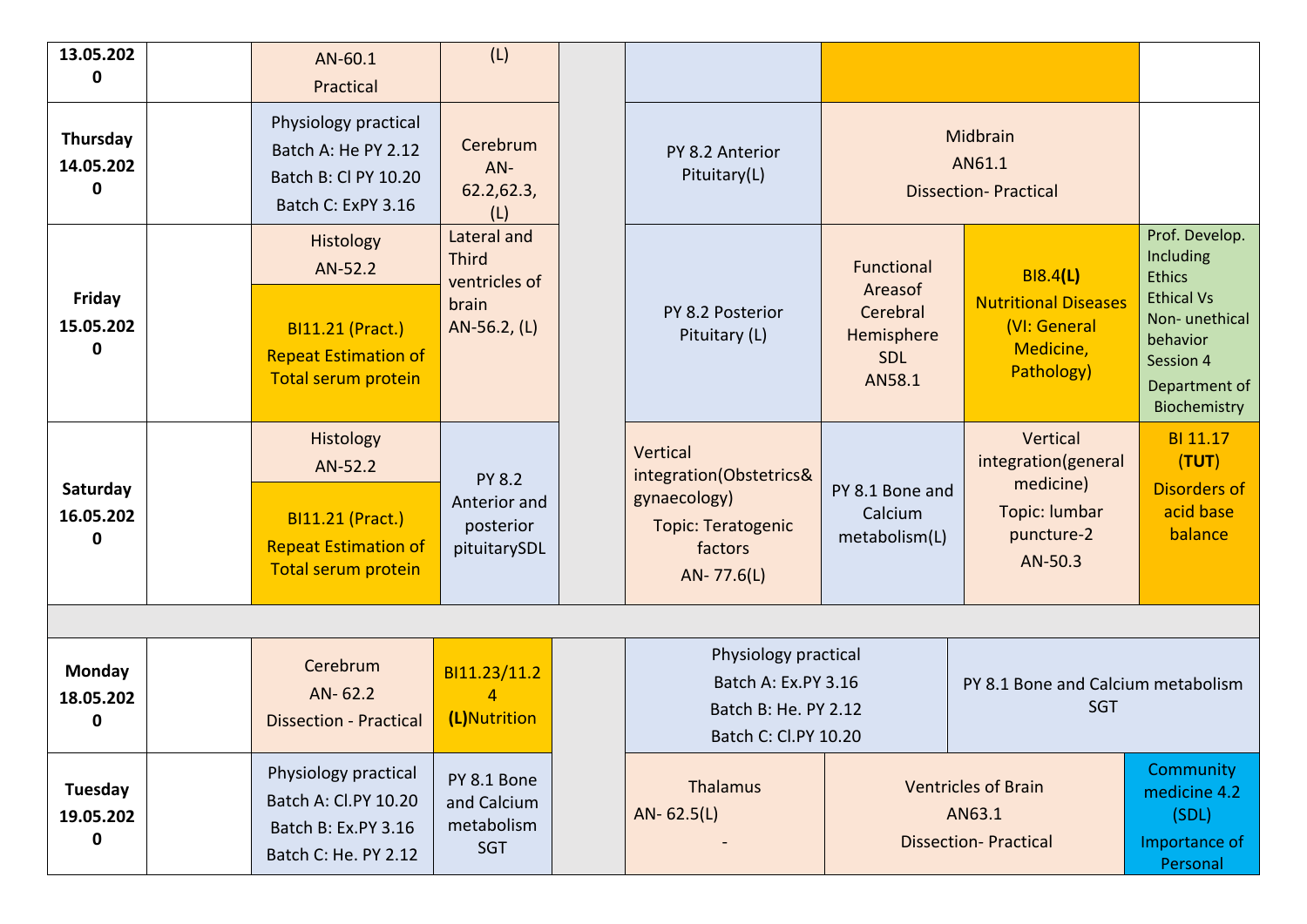|                                                  |                                                                                           |                                                                                |                                                                                                                    |                                                       |                                                                                                                                 | <b>Hygiene</b>                                                                                                                        |
|--------------------------------------------------|-------------------------------------------------------------------------------------------|--------------------------------------------------------------------------------|--------------------------------------------------------------------------------------------------------------------|-------------------------------------------------------|---------------------------------------------------------------------------------------------------------------------------------|---------------------------------------------------------------------------------------------------------------------------------------|
| Wednesda<br><b>Y</b><br>20.05.202<br>$\mathbf 0$ | <b>Ventricles of Brain</b><br>AN63.1<br><b>Dissection-Practical</b>                       | <b>Basal nuclei</b><br>$AN-62.4(L)$                                            | PY 8.2 Thyroid (L)                                                                                                 |                                                       | <b>BI10.2 (SGT)</b><br><b>Tumour Markers</b>                                                                                    | <b>COMMUNITY</b><br><b>MEDICINE</b><br><b>BIOSTATISTICS</b><br>6.4(L)                                                                 |
| Thursday<br>21.05.202<br>$\mathbf 0$             | Physiology practical<br>Batch A: He PY 2.12<br>Batch B: Cl PY 10.20<br>Batch C: ExPY 3.16 | <b>Cranial nerve</b><br>nuclei &<br>functional<br>component<br>AN-62.1 (L)     | PY 8.2 Thyroid (L)                                                                                                 |                                                       | Cranial nerve nuclei & functional<br>component<br>AN-62.1<br>Practical                                                          |                                                                                                                                       |
| Friday<br>22.05.202<br>$\mathbf 0$               | Histology<br>AN-52.2<br><b>BI11.16 (Pract.)</b><br><b>ELISA</b>                           | <b>CSF</b><br>circulation<br>(Hydrocephal<br>$\mathsf{u}\mathsf{s}$<br>AN-63.2 | PY 8.2 Pancreas (L)                                                                                                | Foramina of<br>cranial cavity<br><b>SDL</b><br>AN30.2 | <b>BI7.3 (L)</b><br><b>Gene Mutation (VI:</b><br>Paediatrics)                                                                   | Prof. Develop.<br><b>Including Ethics</b><br><b>Ethical Vs</b><br>unethical<br>behavior<br>Session 5<br>Department of<br>Biochemistry |
| Saturday<br>23.05.202<br>$\mathbf 0$             | Histology<br>AN-52.2<br><b>BI11.16 (Pract.)</b><br><b>ELISA</b>                           | <b>PY 8.2</b><br><b>Thyroid SDL</b>                                            | Embryology models -<br><b>DOAP</b>                                                                                 | <b>PY 8.2</b><br>Adrenal<br>cortex (L)                | Vertical<br>integration(Obstetric<br>s& gynaecology)<br><b>Topic: Anatomical</b><br>Principles Of<br>Contraception-1<br>AN-77.5 | <b>BI10.2 (TUT)</b><br><b>Tumour</b><br><b>Markers</b>                                                                                |
|                                                  |                                                                                           |                                                                                |                                                                                                                    |                                                       |                                                                                                                                 |                                                                                                                                       |
| Monday<br>25.05.2020                             | Revision<br><b>Dissected</b><br>specimens of<br><b>Brain</b><br>Practical                 | BI7.3(L)<br>Gene<br><b>Mutation (VI:</b><br>Paediatrics)                       | Physiology practical<br>Batch A: Ex.PY 3.16<br>PY 8.2 Pancreas SGT<br>Batch B: He. PY 2.12<br>Batch C: Cl.PY 10.20 |                                                       |                                                                                                                                 |                                                                                                                                       |
| <b>Tuesday</b>                                   | <b>Community Medicine 9.5</b>                                                             |                                                                                | Revision<br>Embryology models -                                                                                    |                                                       |                                                                                                                                 | Community                                                                                                                             |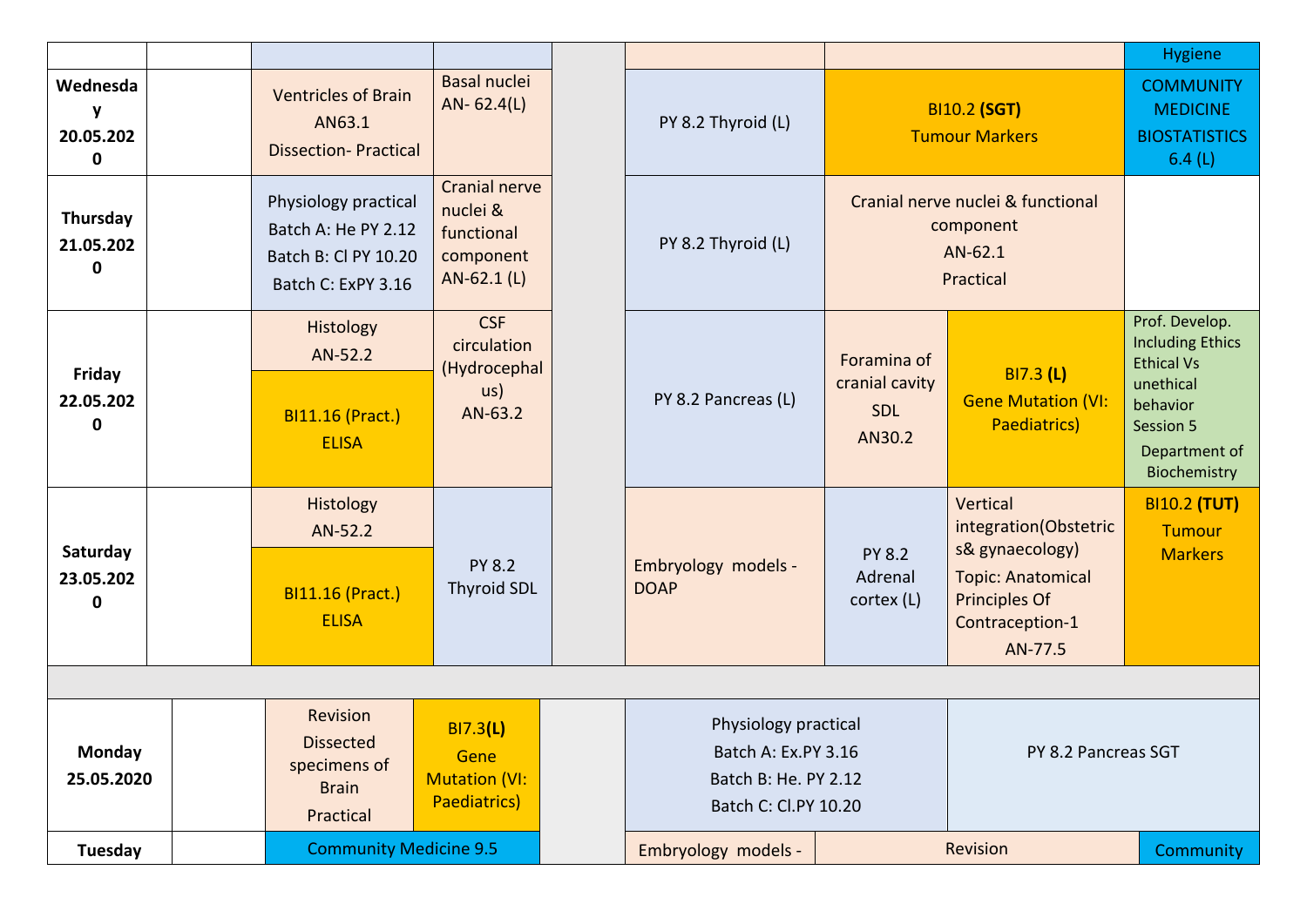| 26.05.2020                  | Demography (SGT)                                                                                        |                                                       | <b>DOAP</b>                   |                                                                              | Dissected specimens of Brain<br>Practical                                                                                       | medicine<br>13.3 (SDL)<br>Man-made<br>disasters                                                                                                    |
|-----------------------------|---------------------------------------------------------------------------------------------------------|-------------------------------------------------------|-------------------------------|------------------------------------------------------------------------------|---------------------------------------------------------------------------------------------------------------------------------|----------------------------------------------------------------------------------------------------------------------------------------------------|
| Wednesday<br>27.05.2020     | Revision<br><b>Dissected</b><br>specimens of<br><b>Brain</b><br>Practical                               | Cerebellum<br>AN60.1 -<br><b>DOAP</b>                 | PY 8.2 Adrenal cortex<br>(L)  |                                                                              | BI11.17 (ECE-8)<br><b>Renal Failure</b><br>(VI MED & PATH) visit to dialysis unit                                               |                                                                                                                                                    |
| Thursday<br>28.05.2020      | Physiology<br>practical<br>Batch A: Cl.PY<br>10.20<br>Batch B: Ex.PY<br>3.16<br>Batch C: He. PY<br>2.12 | medulla<br>oblongata-<br><b>AN58.1 DOAP</b>           | PY 8.2 Adrenal<br>medulla (L) |                                                                              | Revision<br>Dissected specimens of Brain<br>Practical                                                                           |                                                                                                                                                    |
| <b>Friday</b><br>29.05.2020 | Histology<br>AN-52.2<br><b>BI11.9 (Pract.)</b><br>Repeat<br><b>Estimation of TG,</b><br>TC & HDLC       | External<br>features of<br>$PONS - AN$<br>59.1 - DOAP | PY 8.5 Stress (L)             | <b>Features of</b><br>medulla<br>oblongata<br>SDL<br>AN58.1                  | BI10.1(L)<br>Cancer<br>(VI:Obs.&Gynae,Gen<br><b>Surgery, Pathology)</b>                                                         | Prof. Develop.<br>Including<br>Ethics-<br><b>Ethical vs</b><br>unethical<br>behavior Part<br>Role Play/<br>Video display:<br>Dept of<br>Physiology |
| Saturday<br>30.05.2020      | Histology<br>AN-52.2<br><b>BI11.9 (Pract.)</b><br>Repeat<br><b>Estimation of TG,</b><br>TC & HDLC       | PY 8.5Stress<br><b>SDL</b>                            | <b>CEREBRUM - DOAP</b>        | <b>PY 8.4</b><br><b>Function tests</b><br>$(L)$ (HI:<br><b>Biochemistry)</b> | Vertical<br>integration(Obstetrics<br>& gynaecology)<br><b>Topic: Anatomical</b><br>Principles Of<br>Contraception-2<br>AN-77.5 | Sports & EC                                                                                                                                        |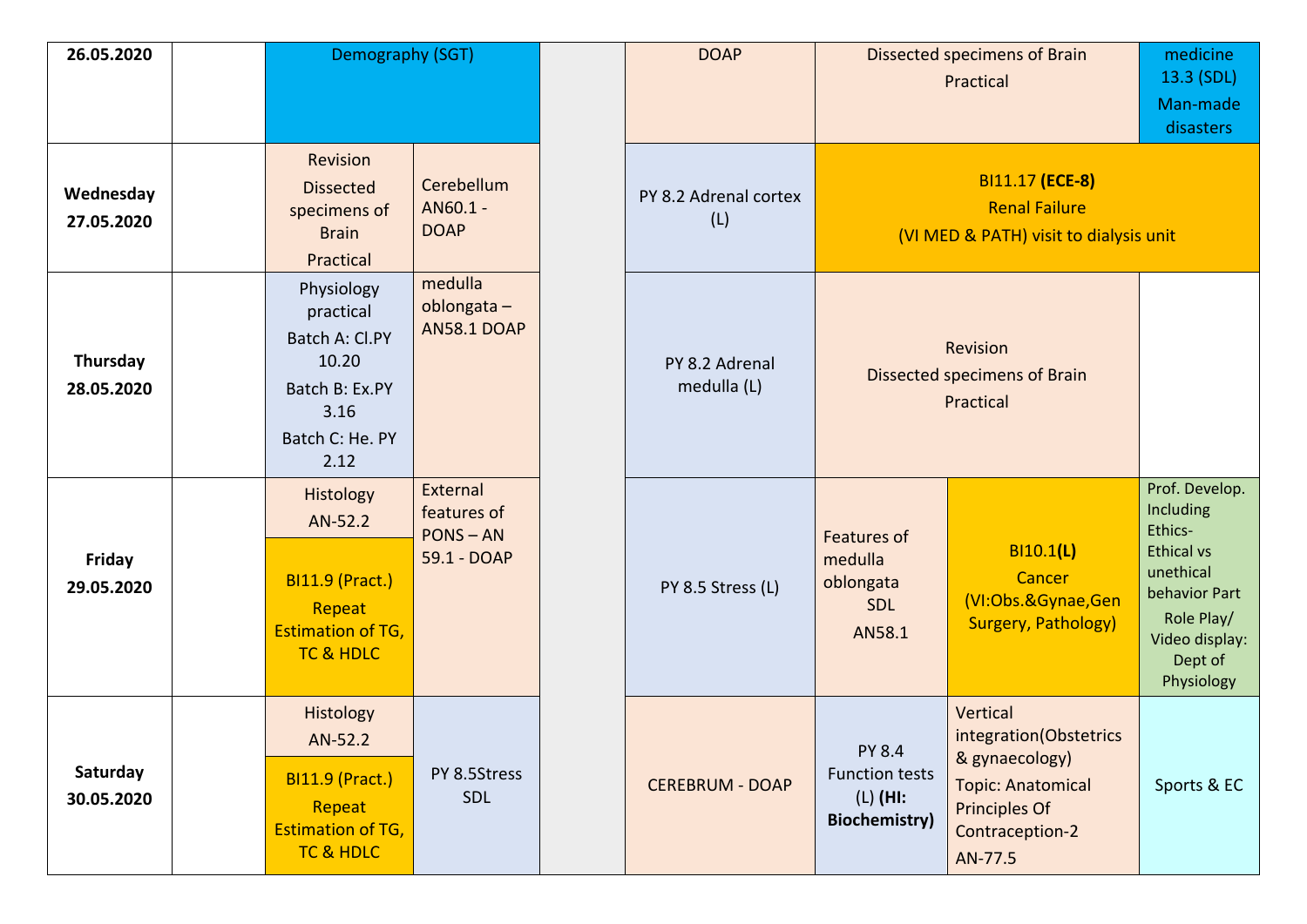| <b>Monday</b> |               |  |           |  |
|---------------|---------------|--|-----------|--|
| 01.06.2020    |               |  |           |  |
| Tuesday       |               |  |           |  |
| 02.06.2020    |               |  |           |  |
| Wednesday     |               |  |           |  |
| 03.06.2020    | <b>SUMMER</b> |  |           |  |
| Thursday      |               |  | VACATIONS |  |
| 04.06.2020    |               |  |           |  |
| Friday        |               |  |           |  |
| 05.06.2020    |               |  |           |  |
| Saturday      |               |  |           |  |
| 06.06.2020    |               |  |           |  |
|               |               |  |           |  |

**Month: June 2020 Venue: LT-04**

| <b>Days</b>                 | 8-9 AM | 9-11 AM | 11 AM-12 PM | $12 - 1$<br><b>PM</b> | $1-2$ PM | $2-3$ PM  | 3-4 PM | 4-5 PM |
|-----------------------------|--------|---------|-------------|-----------------------|----------|-----------|--------|--------|
| <b>Monday</b><br>08.06.2020 |        |         |             |                       |          |           |        |        |
| Tuesday<br>09.06.2020       |        |         |             |                       |          |           |        |        |
| Wednesday<br>10.06.2020     |        | SUMMER  |             |                       |          | VACATIONS |        |        |
| Thursday<br>11.06.2020      |        |         |             |                       |          |           |        |        |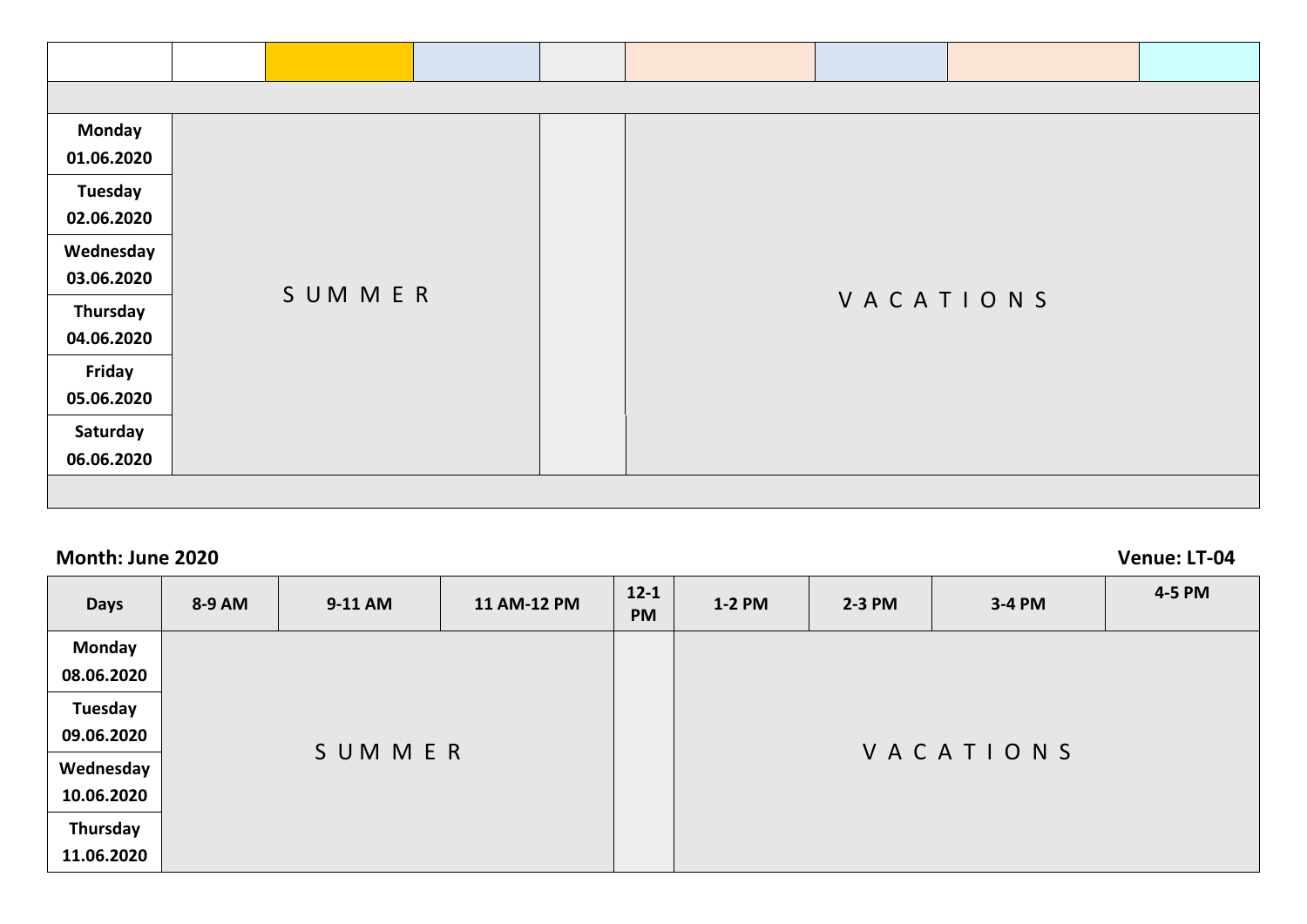| Friday<br>12.06.2020        |                                                                                                          |                                                                                                                                                                                              |                                                                                             |                                                                   |                   |
|-----------------------------|----------------------------------------------------------------------------------------------------------|----------------------------------------------------------------------------------------------------------------------------------------------------------------------------------------------|---------------------------------------------------------------------------------------------|-------------------------------------------------------------------|-------------------|
| Saturday                    |                                                                                                          |                                                                                                                                                                                              |                                                                                             |                                                                   |                   |
| 13.06.2020                  |                                                                                                          |                                                                                                                                                                                              |                                                                                             |                                                                   |                   |
| <b>Monday</b><br>15.06.2020 | Revision<br><b>Dissected</b><br>specimens of<br>Lower Limb<br>Practical                                  | BI10.1(L)<br>Cancer<br>(VI:Obs.&Gynae,Gen<br><b>Surgery, Pathology)</b>                                                                                                                      | Physiology practical<br>Batch A: He PY 2.12<br>Batch B: Cl PY 10.20<br>Batch C: Ex PY 11.13 | PY 8.3 Thymus and Pineal glandSGT                                 |                   |
| Tuesday<br>16.06.2020       | Physiologypractical<br>Batch A: Ex.PY<br>11.13<br>Batch B: He. PY<br>2.12<br>Batch C: Cl.PY<br>10.20     | <b>PY 9.1 Sex</b><br>determination and<br>differentiation (SGT)<br>(HI: Anatomy)                                                                                                             | <b>Features of</b><br>Midbrain -<br><b>DOAP</b>                                             | <b>Revision</b><br>Dissected specimens of Lower Limb<br>Practical | PY 8.5 Stress SGT |
| Wednesday<br>17.06.2020     |                                                                                                          | <b>ECE-9 (Anatomy Department)</b><br>ECE in classroom setting: role play/<br>Video/ Paper case<br>(Cases of various kinds of Headache)<br><b>Integration with General Medicine</b><br>IM17.1 | PY 9.2 Puberty<br>(L)                                                                       | <b>BI 8.2 (SGT)</b><br><b>PEM</b>                                 |                   |
| Thursday<br>18.06.2020      | Physiology<br>practical<br>Batch A: Cl.PY<br>10.20<br>Batch B: Ex.PY<br>11.13<br>Batch C: He. PY<br>2.12 | Prenatal diagnosis<br>AN-81.1-3<br>(L)                                                                                                                                                       | PY 9.3 Male<br>reproductive<br>system (L)                                                   | Revision<br>Dissected specimens of Lower Limb<br>Practical        |                   |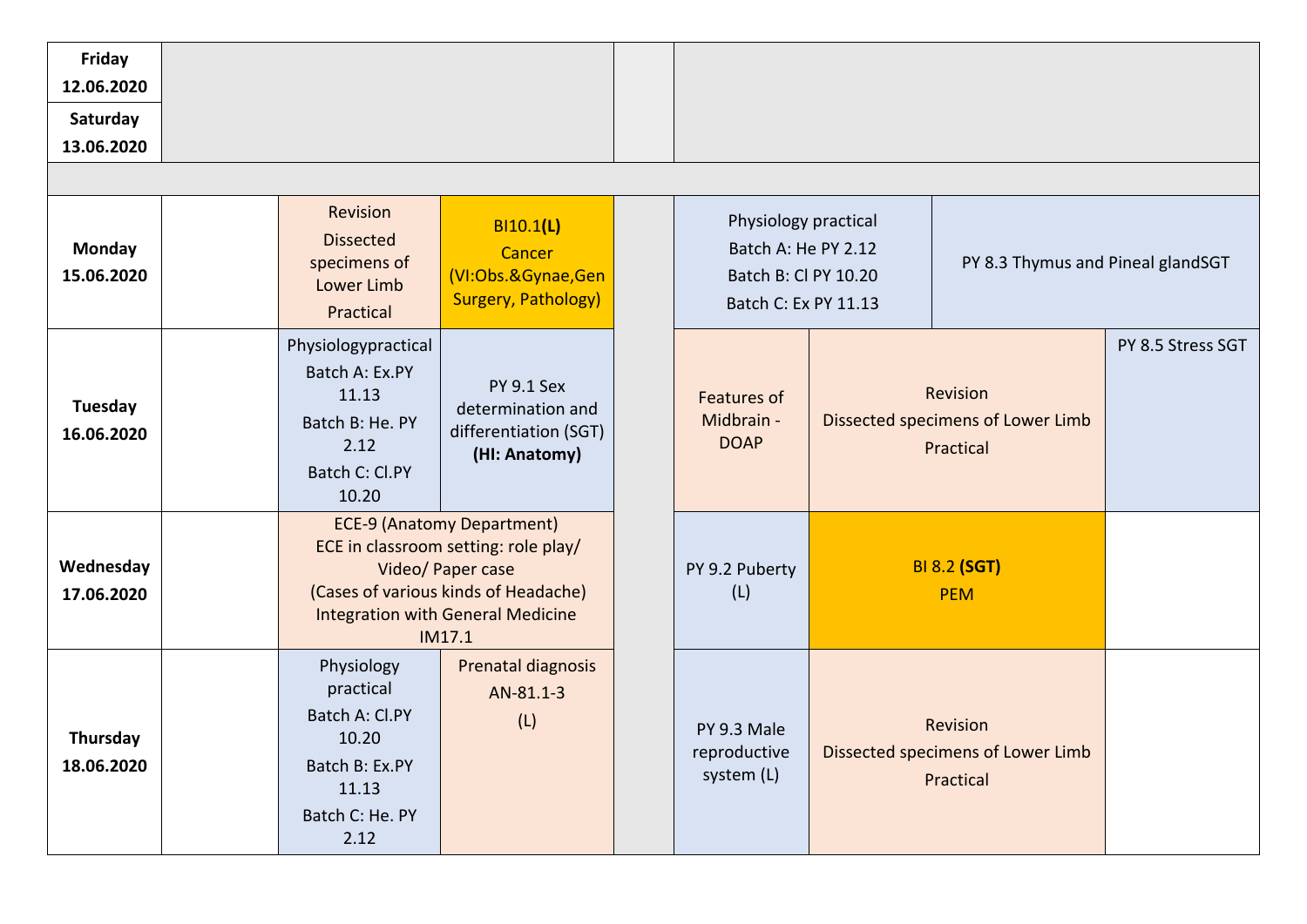| Friday<br>19.06.2020        |  | Histology<br>AN-52.2<br><b>BI11.8 (Pract.)</b><br><b>Repeat Estimation</b><br>of Total Protein,<br>Albumin & A:G<br>ratio | Prenatal diagnosis<br>AN-81.1-3<br>(L)                                  |  | PY 9.4 Female<br>reproductive<br>system (L)                                                | <b>Features of</b><br><b>PONS</b><br>SDL<br>AN59.1 | BI10.1(L)<br>Cancer<br>(VI:Obs.&Gynae,Gen<br><b>Surgery, Pathology)</b>                                                                | Prof. Develop.<br><b>Including Ethics-</b><br><b>Ethical vs unethical</b><br>behavior Part<br>Role Play/ Video<br>display: Dept of<br>Physiology |  |  |
|-----------------------------|--|---------------------------------------------------------------------------------------------------------------------------|-------------------------------------------------------------------------|--|--------------------------------------------------------------------------------------------|----------------------------------------------------|----------------------------------------------------------------------------------------------------------------------------------------|--------------------------------------------------------------------------------------------------------------------------------------------------|--|--|
| Saturday<br>20.06.2020      |  | Histology<br>AN-52.2<br><b>BI11.8 (Pract.)</b><br><b>Repeat Estimation</b><br>of Total Protein,<br>Albumin & A:G<br>ratio | PY 9.5<br>TestosteroneSDL                                               |  | Prenatal<br>diagnosis<br>AN-81.1-3<br>(L)                                                  | PY 9.4 Female<br>reproductive<br>system (L)        | Vertical<br>integration(Obstetri<br>cs& gynaecology)<br>Topic: abortion,<br>decidual reaction<br><b>&amp;pregnancy test</b><br>AN-78.5 | <b>BI 11.17(TUT)</b><br><b>Renal failure</b>                                                                                                     |  |  |
|                             |  |                                                                                                                           |                                                                         |  |                                                                                            |                                                    |                                                                                                                                        |                                                                                                                                                  |  |  |
| <b>Monday</b><br>22.06.2020 |  | Revision<br><b>Dissected</b><br>specimens of<br>Lower Limb<br>Practical                                                   | BI10.1(L)<br>Cancer<br>(VI:Obs.&Gynae,Gen<br><b>Surgery, Pathology)</b> |  | Physiology practical<br>Batch A: He PY 2.12<br>Batch B: Cl PY 10.20<br>Batch C: ExPY 11.13 |                                                    | PY 9.7 Effects of removal of gonads SGT                                                                                                |                                                                                                                                                  |  |  |
| Tuesday<br>23.06.2020       |  | Physiology<br>practical<br>Batch A: Ex.PY<br>11.13<br>Batch B: He. PY<br>2.12<br>Batch C: Cl.PY<br>10.20                  | PY 9.2 Puberty SGT                                                      |  | <b>Estimation of</b><br>Fetal age<br>AN80.6<br>(L)                                         |                                                    | Revision<br>Dissected specimens of Lower Limb<br>Practical                                                                             | PY 9.5<br><b>Testosterone SGT</b>                                                                                                                |  |  |
| Wednesday<br>24.06.2020     |  | Anatomy<br><b>Dissection</b>                                                                                              | <b>Umbilical Cord</b><br>AN80.7<br>(L)                                  |  | PY 9.5 Female<br>reproductive<br>hormones (L)                                              |                                                    | BI11.17 (ECE-9)<br><b>Nephrotic Syndrome</b><br>(Visit to Nephrology ward)                                                             |                                                                                                                                                  |  |  |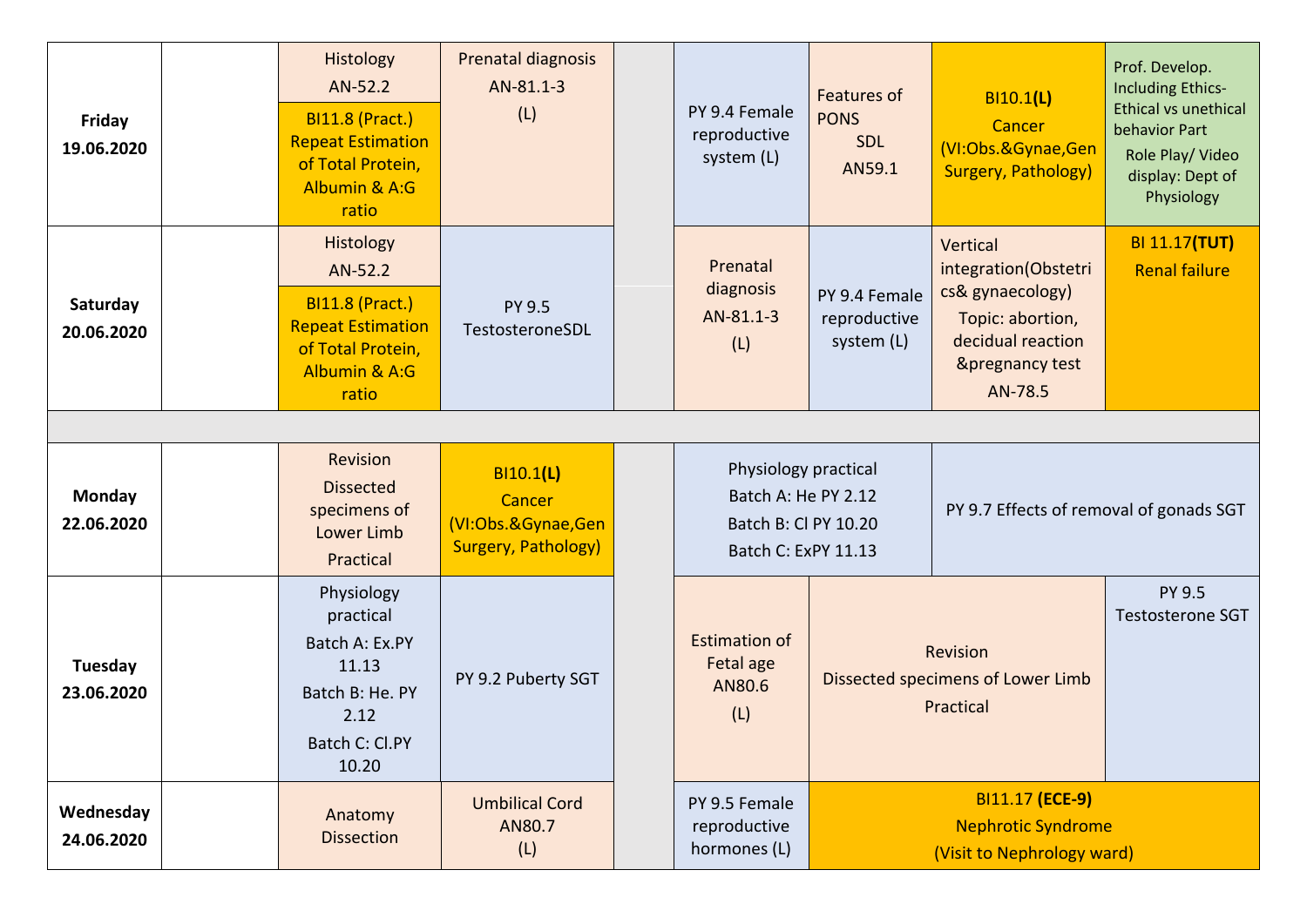| Thursday<br>25.06.2020      | Physiology<br>practical<br>Batch A: Cl.PY<br>10.20<br>Batch B: Ex.PY<br>11.13<br>Batch C: He. PY<br>2.12 | Nervous tissue<br>histology-1<br>AN-68.1<br>(L)             | <b>PY 9.8</b><br>Pregnancy (L)                                                             |                                                                                       | Revision<br>Viscera of pelvis(Specimens)<br>Practical                   |                                                                                                                                                    |
|-----------------------------|----------------------------------------------------------------------------------------------------------|-------------------------------------------------------------|--------------------------------------------------------------------------------------------|---------------------------------------------------------------------------------------|-------------------------------------------------------------------------|----------------------------------------------------------------------------------------------------------------------------------------------------|
| Friday<br>26.06.2020        | Histology<br>AN-52.2<br>BI11.13/11.14<br>(Pract.)<br><b>Estimation of</b><br><b>SGOT, SGPT &amp; ALP</b> | Nervous tissue<br>histology-1<br>AN-68.2,68.3<br>(L)        | <b>PY 9.8</b><br>Pregnancy (L)                                                             | <b>Features of</b><br>Cerebellum<br><b>SDL</b><br>AN60.1                              | <b>BI6.5(L)</b><br><b>Vitamins</b><br>(VI:Gen.Medicine)                 | Prof. Develop.<br>Including<br>Ethics-<br><b>Ethical vs</b><br>unethical<br>behavior Part<br>Role Play/<br>Video display:<br>Dept of<br>Physiology |
| Saturday<br>27.06.2020      | Histology<br>AN-52.2<br>BI11.13/11.14<br>(Pract.)<br><b>Estimation of</b><br><b>SGOT, SGPT &amp; ALP</b> | PY 9.8 Pregnancy<br><b>SDL</b>                              | <b>Genetics-I</b><br>AN-73.1 (L)                                                           | <b>PY 9.8</b><br>Lactation (L)<br>$(VI)$ :<br><b>Obstetrics &amp;</b><br>Gynaecology) | Genetics-2<br>$AN-73.2(L)$                                              | <b>BI6.5(TUT)</b><br><b>Vitamins</b><br>(VI:Gen.Medi<br>cine)                                                                                      |
| <b>Monday</b><br>29.06.2020 | Revision<br>Viscera of<br>pelvis(Specimens)<br>Practical                                                 | B16.5(L)<br><b>Vitamins</b><br>(VI:Gen.Medicine)            | Physiology practical<br>Batch A: He PY 2.13<br>Batch B: Cl PY 10.20<br>Batch C: ExPY 11.13 |                                                                                       | PY 9.10 Pregnancy tests SGT(VI:<br><b>Obstetrics &amp; Gynaecology)</b> |                                                                                                                                                    |
| Tuesday<br>30.06.2020       |                                                                                                          | <b>COMMUNITY MEDICINE</b><br><b>Biostatistics 6.4 (SGT)</b> | Genetics-3<br>AN-73.3 (L)                                                                  |                                                                                       | Revision<br>Viscera of pelvis(Specimens)<br>Practical                   | <b>COMMUNITY</b><br><b>MEDICINE</b><br><b>BIOSTATISTICS</b>                                                                                        |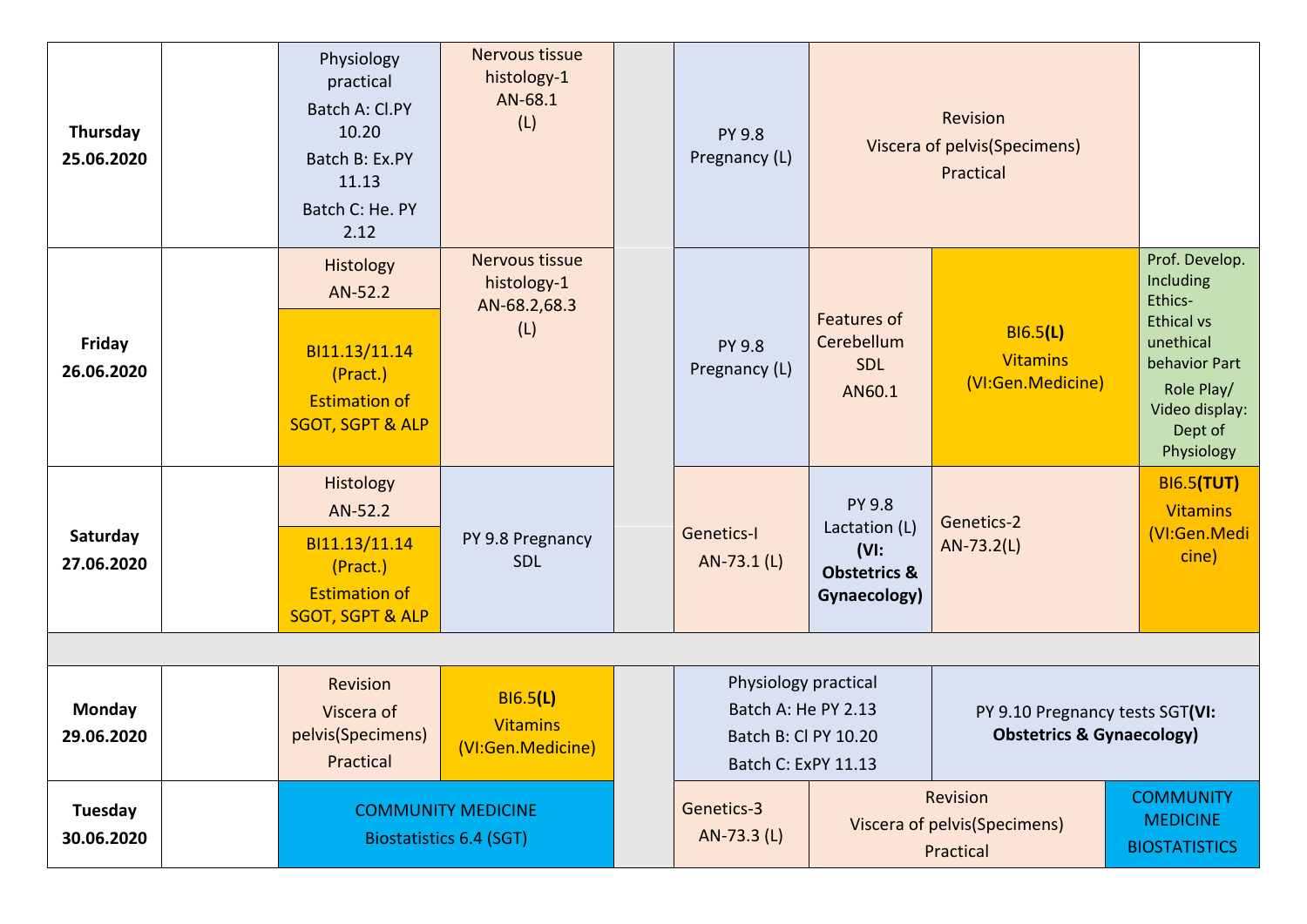|                             |                                                                                                            |                                                           |                                                                                                                      |                                                                             |                                                                       | 6.3(L)                                                                                                                                    |
|-----------------------------|------------------------------------------------------------------------------------------------------------|-----------------------------------------------------------|----------------------------------------------------------------------------------------------------------------------|-----------------------------------------------------------------------------|-----------------------------------------------------------------------|-------------------------------------------------------------------------------------------------------------------------------------------|
| Wednesday<br>01.07.2020     | Revision<br>Viscera of<br>pelvis(Specimens)<br>Practical                                                   | Genetics-4<br>AN-74.1 (L)                                 | PY 9.6<br>Contraceptives<br>$(L)$ (VI:<br><b>Obstetrics</b><br>&Gynaecology,<br><b>Community</b><br><b>Medicine)</b> |                                                                             | <b>BI6.5(SGT)</b><br>Vitamins (VI:Gen.Medicine)                       | PY 9.7 and 9.8<br><b>SGT</b>                                                                                                              |
| Thursday<br>02.07.2020      | Physiology<br>practical<br>Batch A: Ex.PY<br>11.13<br>Batch B: He. PY<br>2.13<br>Batch C: Cl.PY<br>10.20   | Genetics-5<br>AN-74.2 (L)                                 | PY 9.11<br>Menopause (L)<br>(VI: Obstetrics<br>&Gynaecology)                                                         |                                                                             | Revision<br>Viscera of pelvis(Specimens)<br>Practical                 |                                                                                                                                           |
| Friday<br>03.07.2020        | Histology<br>AN-52.2<br><b>BI11.7 (Pract.)</b><br><b>Repeat Estimation</b><br>of Blood Urea,<br>Creatinine | Genetics-6<br>AN-74.3 (L)                                 | PY 9.9 Sperm<br>count and<br>applied (L)                                                                             | Features of<br>Midbrain<br>SDL<br>AN61.1                                    | <b>BI6.5(L)</b><br><b>Vitamins</b><br>(VI:Gen.Medicine)               | Prof. Develop.<br><b>Including Ethics-</b><br>Ethical vs unethical<br>behavior Part<br>Role Play/ Video<br>display: Dept of<br>Physiology |
| Saturday<br>04.07.2020      | Histology<br>AN-52.2<br><b>BI11.7 (Pract.)</b><br><b>Repeat Estimation</b><br>of Blood Urea,<br>Creatinine | <b>BI6.5(SDL)</b><br><b>Vitamins</b><br>(VI:Gen.Medicine) | Genetics-7<br>AN-74.4 (L)                                                                                            | <b>PY 9.12 IVF</b><br>$(L)$ (VI:<br><b>Obstetrics &amp;</b><br>Gynaecology) | <b>COMMUNITY</b><br><b>MEDICINE</b><br><b>BIOSTATISTICS</b><br>6.4(L) | Sports & EC                                                                                                                               |
|                             |                                                                                                            |                                                           |                                                                                                                      |                                                                             |                                                                       |                                                                                                                                           |
| <b>Monday</b><br>06.07.2020 | Revision<br>Viscera of                                                                                     | B15.5(L)<br>Analytes in protein                           | Physiology practical<br>PY 9.9 Sperm count SGT<br>Batch A: Cl.PY 10.20                                               |                                                                             |                                                                       |                                                                                                                                           |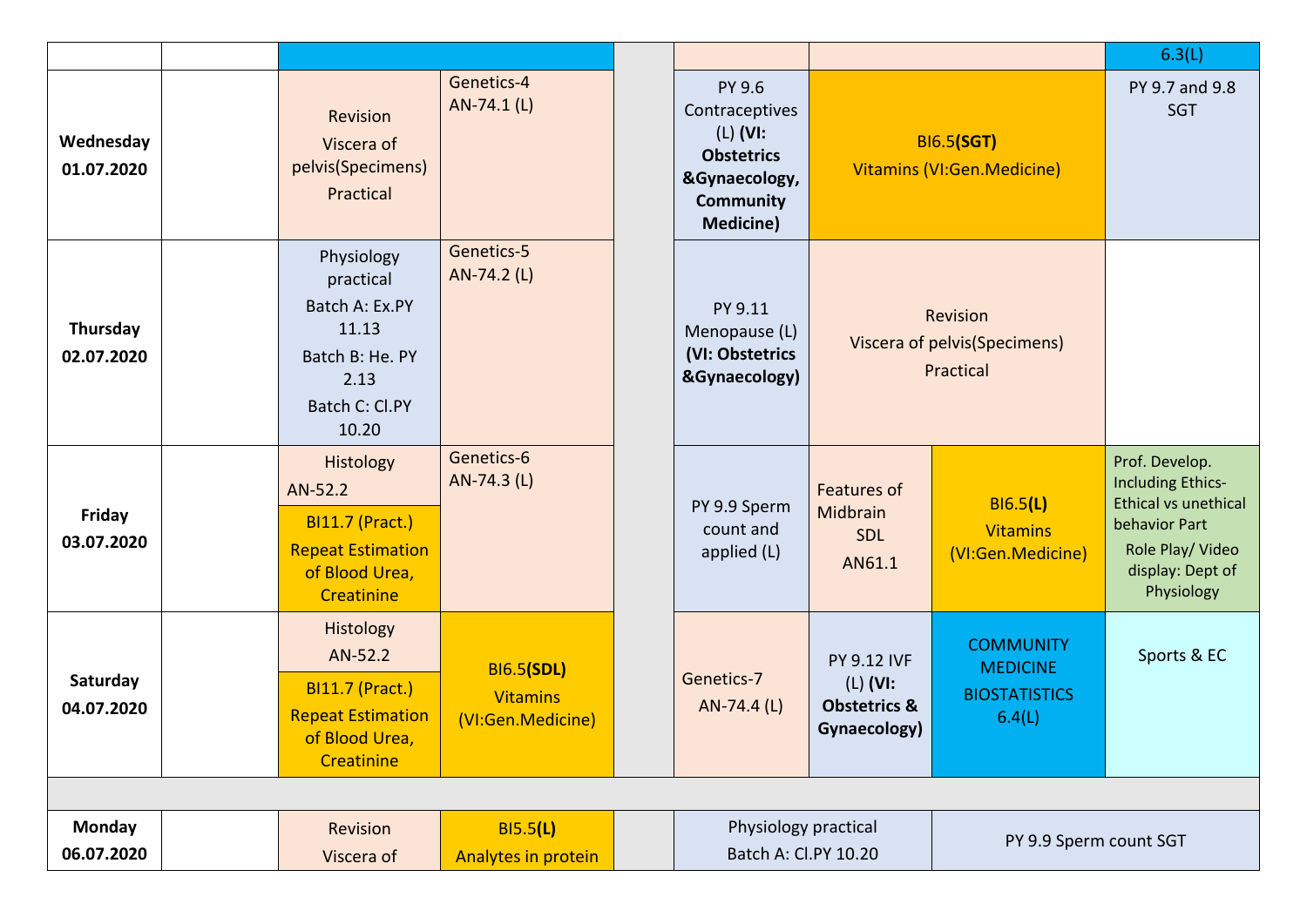|                       | Abdomen<br>(Specimens)<br>Practical | metabolism                                                                                                             |                           | Batch B: Ex.PY 11.13<br>Batch C: He. PY 2.13 |                                                         |                                          |
|-----------------------|-------------------------------------|------------------------------------------------------------------------------------------------------------------------|---------------------------|----------------------------------------------|---------------------------------------------------------|------------------------------------------|
| Tuesday<br>07.07.2020 |                                     | Hospital based ECE 8: Visit to Eye/ENT<br>Department<br>PY 10.17 and 10.19: Refractory errors and<br>evoked potentials | Genetics-8<br>AN-75.1 (L) |                                              | Revision<br>Viscera of Abdomen (Specimens)<br>Practical | PY 11.1<br>Temperature<br>regulation SGT |
|                       |                                     |                                                                                                                        |                           |                                              |                                                         |                                          |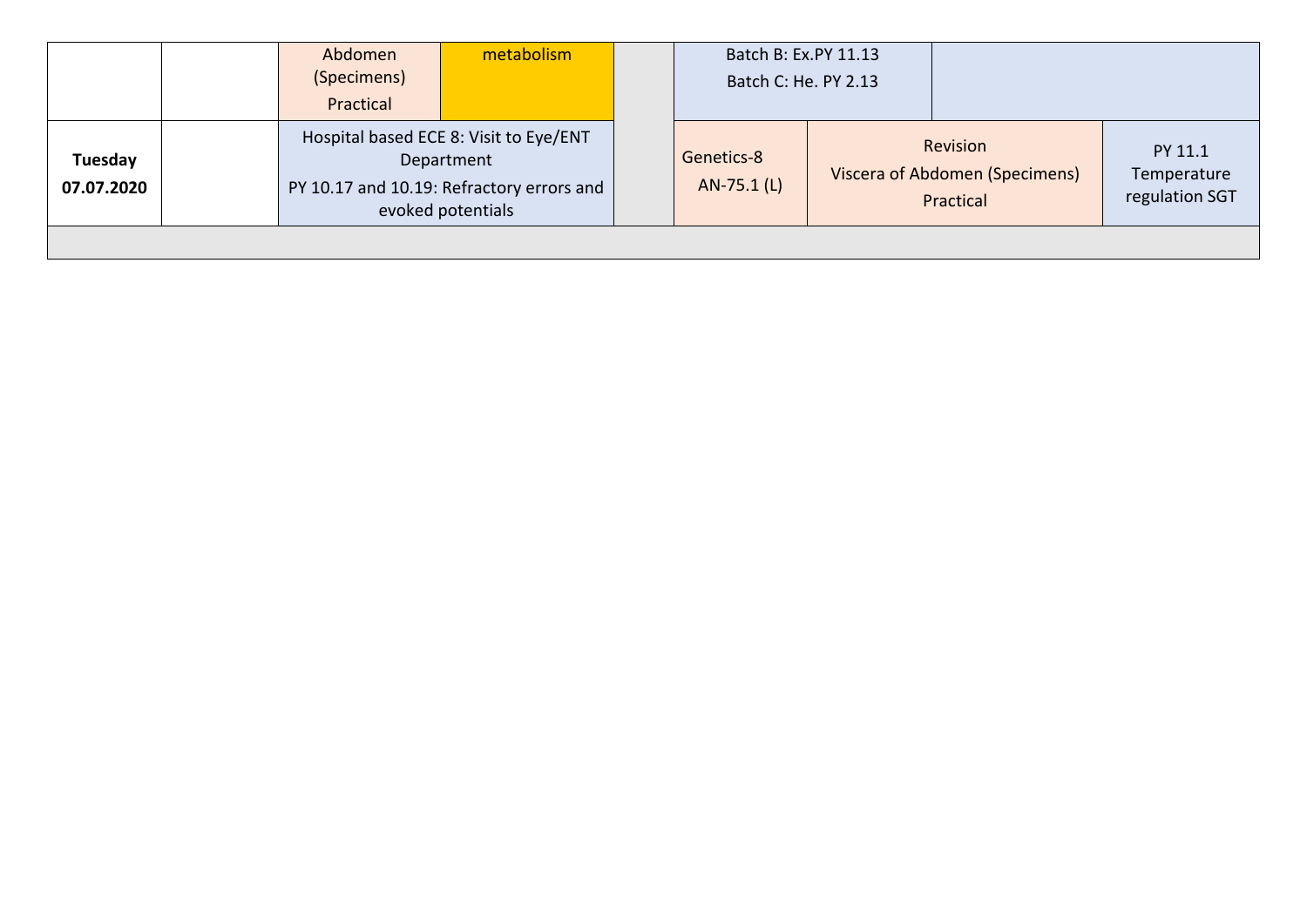## **Month: July 2020 Venue: LT-04**

| <b>Days</b>                               | 8-9 AM | 9-11 AM                                                                                           | 11 AM-12 PM                                                                  | $12-$<br>$\mathbf{1}$<br>P<br>M | 1-2 PM                                                           | 2-3 PM                                                                                             | 3-4 PM                                                                 | 4-5 PM                                                                                                                                                      |
|-------------------------------------------|--------|---------------------------------------------------------------------------------------------------|------------------------------------------------------------------------------|---------------------------------|------------------------------------------------------------------|----------------------------------------------------------------------------------------------------|------------------------------------------------------------------------|-------------------------------------------------------------------------------------------------------------------------------------------------------------|
| Wednesda<br>y<br>08.07.202<br>$\mathbf 0$ |        | <b>Revision</b><br>Viscera of Abdomen<br>(Specimens)<br>Practical                                 | Genetics-9<br>AN-75.2 (L)                                                    |                                 | PY 11.2 Adaptation to<br>altered temperature (L)                 | Analytes in protein metabolism                                                                     | <b>BI5.5 (SGT)</b>                                                     |                                                                                                                                                             |
| Thursday<br>09.07.202<br>$\mathbf 0$      |        | <b>Physiology Practical</b><br>Batch A: He PY 2.13<br>Batch B: Cl PY 10.20<br>Batch C: ExPY 11.14 | Genetics-10<br>AN-75.3 (L)                                                   |                                 | PY 11.3<br>Mechanismoffever,<br>coldinjuriesandheatstro<br>ke(L) | Revision<br>Viscera of Abdomen (Specimens)<br>Practical                                            |                                                                        |                                                                                                                                                             |
| Friday<br>10.07.202<br>$\mathbf 0$        |        | Histology<br>AN-52.2<br><b>BI11.16 (Pract.)</b><br><b>Repeat Paper</b><br>Chromatography          | Genetics-11<br>AN-75.4 (L)                                                   |                                 | PY 11.5 Consequences<br>of sedentary lifestyle (L)               | Branches &<br>major areas of<br>Distribution of<br><b>Circle of Willis</b><br><b>SDL</b><br>AN62.6 | BI7.6/BI7.7(L)<br>Oxidative<br>Stress (VI: Gen.<br>Med.,<br>Pathology) | Prof.<br>Develop.<br>Including<br>Ethics-<br><b>Ethical vs</b><br>unethical<br>behavior<br>Part<br>Role Play/<br>Video<br>display:<br>Dept of<br>Physiology |
| Saturday<br>11.07.202<br>$\mathbf 0$      |        | Histology<br>AN-52.2<br><b>BI11.16 (Pract.)</b><br><b>Repeat Paper</b><br>Chromatography          | BI7.6/BI7.7(SDL)<br><b>Oxidative Stress</b><br>(VI: Gen. Med.,<br>Pathology) |                                 | Genetics-12<br>AN-75.5 (L)                                       | PY 11.4<br>Changes during<br>exercise (L)                                                          | <b>COMMUNITY</b><br><b>MEDICINE</b><br><b>BIOSTATISTICS</b><br>6.4(L)  | Sports &<br><b>EC</b>                                                                                                                                       |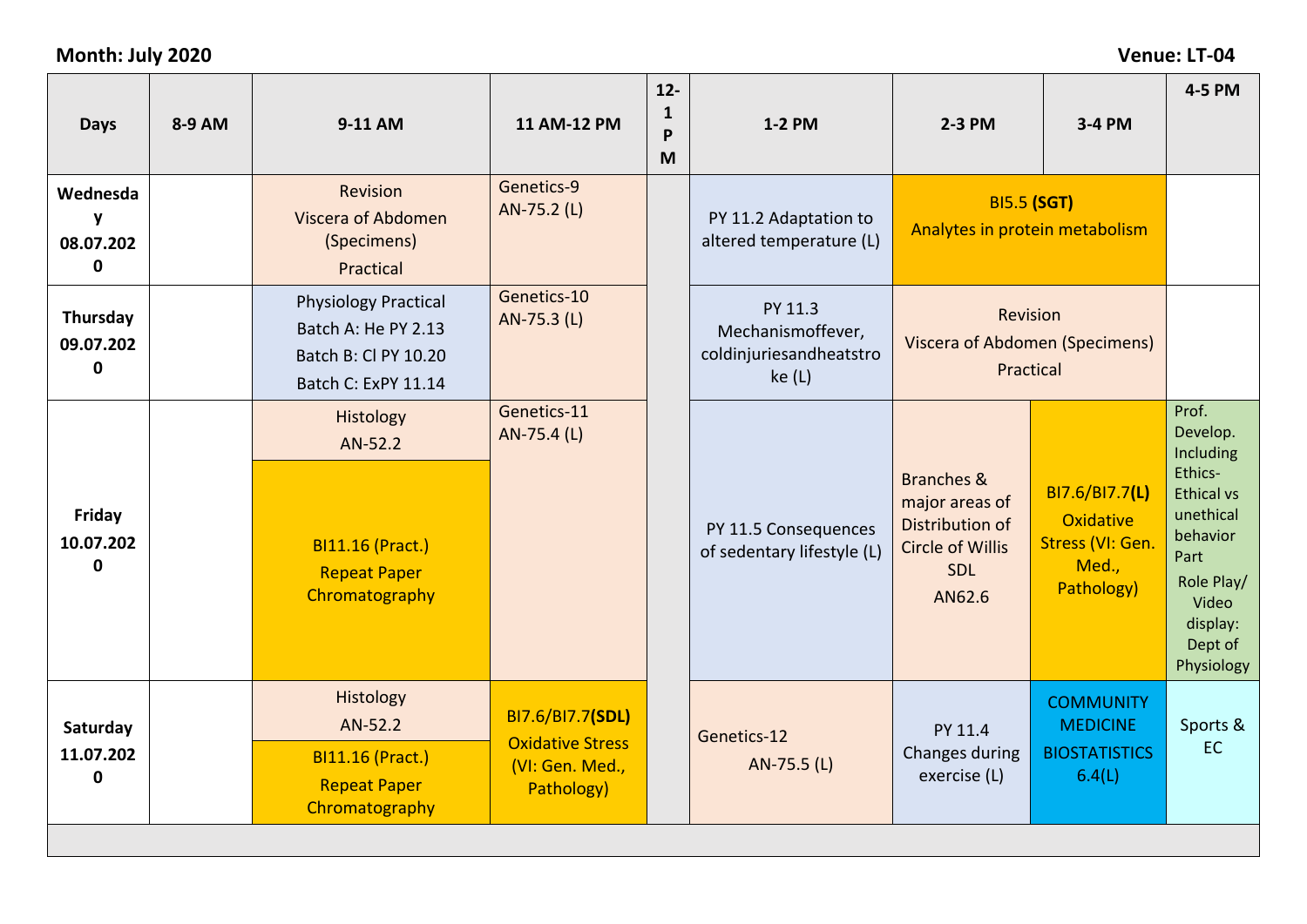| Monday<br>13.07.202<br>$\mathbf{0}$  | B18.3(L)<br>Revision<br><b>Nutritional</b><br>Viscera of Abdomen<br><b>Diseases (VI:</b><br>(Specimens)<br>General<br>Practical<br><b>Medicine)</b>                                                                                               |                                            |  | Physiology practical (VI: Medicine,<br>Anaesthesiology for PY 10.14)<br>Batch A: Ex.Ex PY 11.14<br>Batch B: He. PY 2.13<br>Batch C: Cl.PY 10.14 |                                                                                     | PY 11.4 Changes during<br>exercise (L)                      |                                                                                    |
|--------------------------------------|---------------------------------------------------------------------------------------------------------------------------------------------------------------------------------------------------------------------------------------------------|--------------------------------------------|--|-------------------------------------------------------------------------------------------------------------------------------------------------|-------------------------------------------------------------------------------------|-------------------------------------------------------------|------------------------------------------------------------------------------------|
| Tuesday<br>14.07.202<br>0            | Hospital based ECE 9: Visit to cardiology<br>department for exercise stress test, Cardiac<br>autonomic function test and ECG<br>PY 5.12, 5.13 and PY 5.14                                                                                         |                                            |  | Vertical<br>Revision<br>integration(ENT)<br><b>Viscera of Abdomen (Specimens)</b><br><b>Topic: Myringotomy</b><br>Practical                     |                                                                                     |                                                             | PY 11.9<br>and<br>11.10<br>Growth<br>charts<br>SGT (VI:<br><b>Paediatr</b><br>ics) |
| Wednesda<br>15.07.202<br>0           | <b>ECE-10 (Anatomy Department)</b><br>ECE in classroom setting:<br>Diameter of maternal Pelvis and its Types<br>OG14.1                                                                                                                            |                                            |  | PY 11.6 Infancy (L) (VI:<br>Paediatrics)                                                                                                        | <b>BI8.3 (SGT)</b><br><b>Nutritional Diseases (VI: General</b><br><b>Medicine</b> ) |                                                             |                                                                                    |
| Thursday<br>16.07.202<br>0           | Vertical<br>Physiology practical (VI:<br>integration(Gener<br><b>Medicine, Anaesthesiology</b><br>al surgery)<br>for PY 10.14)<br>Topic: Phimosis &<br>Batch A: Cl.PY 10.14<br>circumcision(L)<br>Batch B: Ex.Ex PY 11.14<br>Batch C: He. PY 2.13 |                                            |  | PY 11.9 and 11.10<br>Growth charts (L)                                                                                                          | Revision<br>Viscera of Abdomen (Specimens)<br>Practical                             |                                                             |                                                                                    |
| Friday<br>17.07.202<br>0             | Histology<br>AN-52.3<br><b>BI11.16 (Pract.)</b><br><b>Repeat Electrophoresis</b>                                                                                                                                                                  | Embryology<br><b>Models</b><br><b>DOAP</b> |  | PY 11.7 Physiology of<br>aging $(L)$                                                                                                            | Features of 3rd&<br>4 <sup>th</sup> Ventricles<br><b>SDL</b><br>AN63.1              | <b>BI9.3(L)</b><br>Protein<br>targeting                     |                                                                                    |
| Saturday<br>18.07.202<br>$\mathbf 0$ | Histology<br>AN-52.3<br><b>BI11.16 (Pract.)</b><br><b>Repeat Electrophoresis</b>                                                                                                                                                                  | PY 11.12<br>Meditation(L)                  |  | Lecture                                                                                                                                         | PY 11.7<br>Antioxidants (L)                                                         | Integration<br>(orthopaedics)<br>Topic: vertebral<br>column | <b>BI 8.3</b><br>(SDL)<br><b>Nutrition</b><br>al                                   |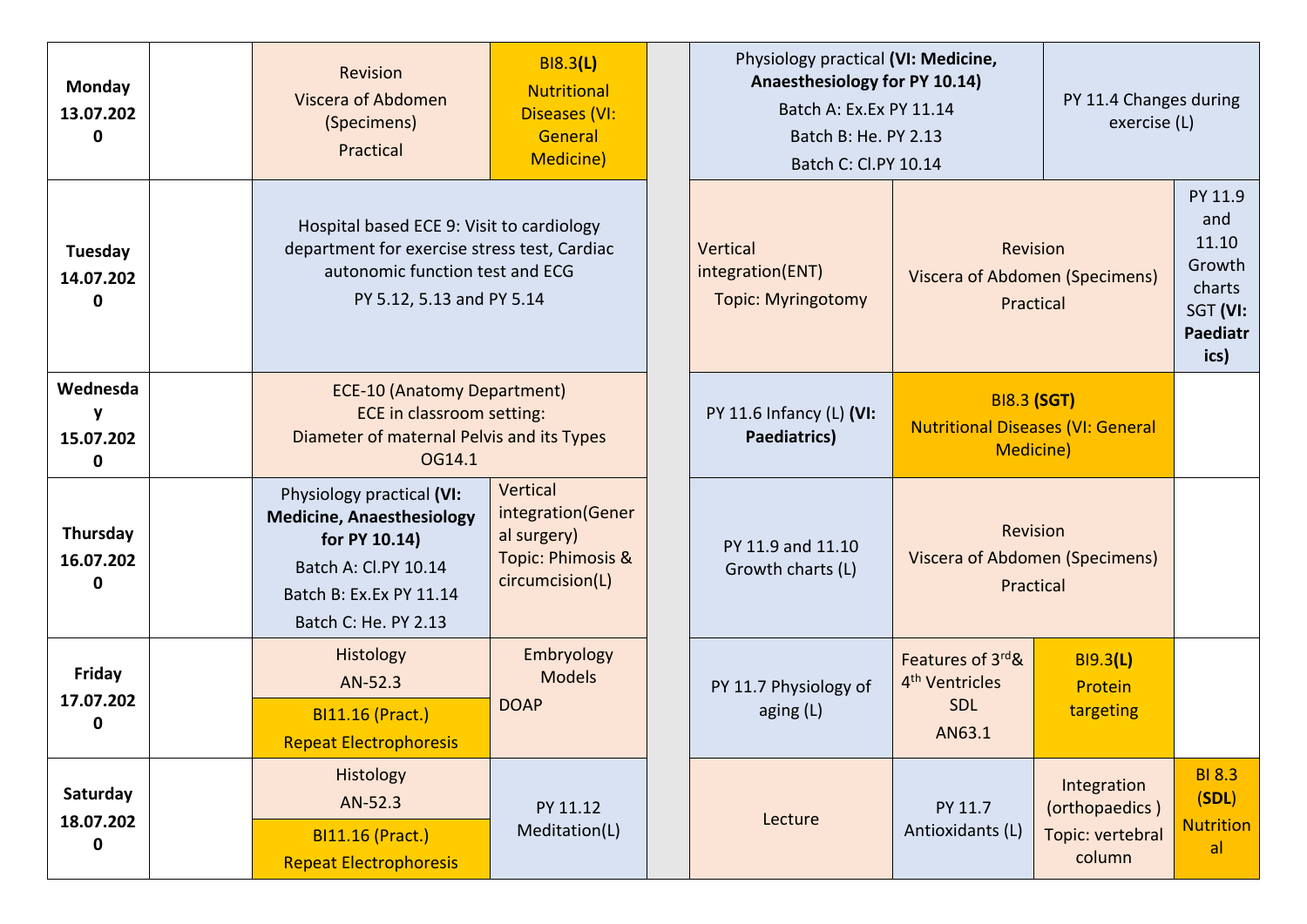|                                    |                                                                      |                                                                                                      |                                                                |                                                                                                                                               |                                                                    | anomalies<br>AN-50.4                                  | <b>Disorder</b>                                                       |
|------------------------------------|----------------------------------------------------------------------|------------------------------------------------------------------------------------------------------|----------------------------------------------------------------|-----------------------------------------------------------------------------------------------------------------------------------------------|--------------------------------------------------------------------|-------------------------------------------------------|-----------------------------------------------------------------------|
|                                    |                                                                      |                                                                                                      |                                                                |                                                                                                                                               |                                                                    |                                                       |                                                                       |
| <b>Monday</b><br>20.07.202<br>0    | Revision<br>Dissected specimens of<br><b>Upper limb</b><br>Practical |                                                                                                      | <b>BI9.3(L)</b><br><b>Protein targeting</b>                    | Physiology practical (VI: Medicine,<br>Anaesthesiology for PY 10.14)<br>Batch A: He PY 2.13<br>Batch B: Cl PY 10.14<br>Batch C: ExEx PY 11.14 |                                                                    | PY 1.8 RMP and AP<br>revision SGT                     |                                                                       |
| Tuesday<br>21.07.202<br>0          | PY 2.7 and 2.8 Haemostasis<br>revision SDL                           |                                                                                                      | PY 2.4 & 2.5<br>Erythropoiesis and<br>Anaemias revision<br>(L) | <b>Revision Lecture on</b><br>Demand                                                                                                          | Revision<br>Dissected specimens of Upper<br>limb<br>Practical      |                                                       | PY 1.5<br>Transport<br>across<br>cell<br>membran<br>e revision<br>SDL |
| Wednesda<br>y<br>22.07.202<br>0    | Revision<br>Dissected specimens of<br><b>Upper limb</b><br>Practical |                                                                                                      | <b>Revision Lecture</b><br>on Demand                           | PY 3.4, 3.8, 3.9<br>Neuromuscular junction<br>and its applied (L)                                                                             | <b>BI3.8(SGT)</b><br><b>Analytes of Carbohydrate</b><br>metabolism |                                                       |                                                                       |
| Thursday<br>23.07.202<br>0         | PY 3.8 and 3.9<br>Skeletal<br>musclecontractio<br>n revision (L)     | <b>PY 5.8</b><br>and 5.9<br><b>CVS</b><br>regulatio<br>n and<br>cardiac<br>output<br>revision<br>SDL | <b>Revision Lecture</b><br>on Demand                           | PY 5.8 and 5.9 CVS<br>regulation and cardiac<br>output revision (L)                                                                           | Revision<br>Dissected specimens of Upper<br>limb<br>Practical      |                                                       |                                                                       |
| Friday<br>24.07.202<br>$\mathbf 0$ | <b>Histology</b><br>AN-64.1<br><b>BI11.16 (Pract.)</b>               |                                                                                                      | <b>Revision Lecture</b><br>on Demand                           | PY 6.6 Regulation of<br>respiration and hypoxia<br>revision (L)                                                                               | Lumbar plexus<br>AN-45.2<br><b>SDL</b>                             | <b>BI3.8(L)</b><br><b>Analytes of</b><br>Carbohydrate |                                                                       |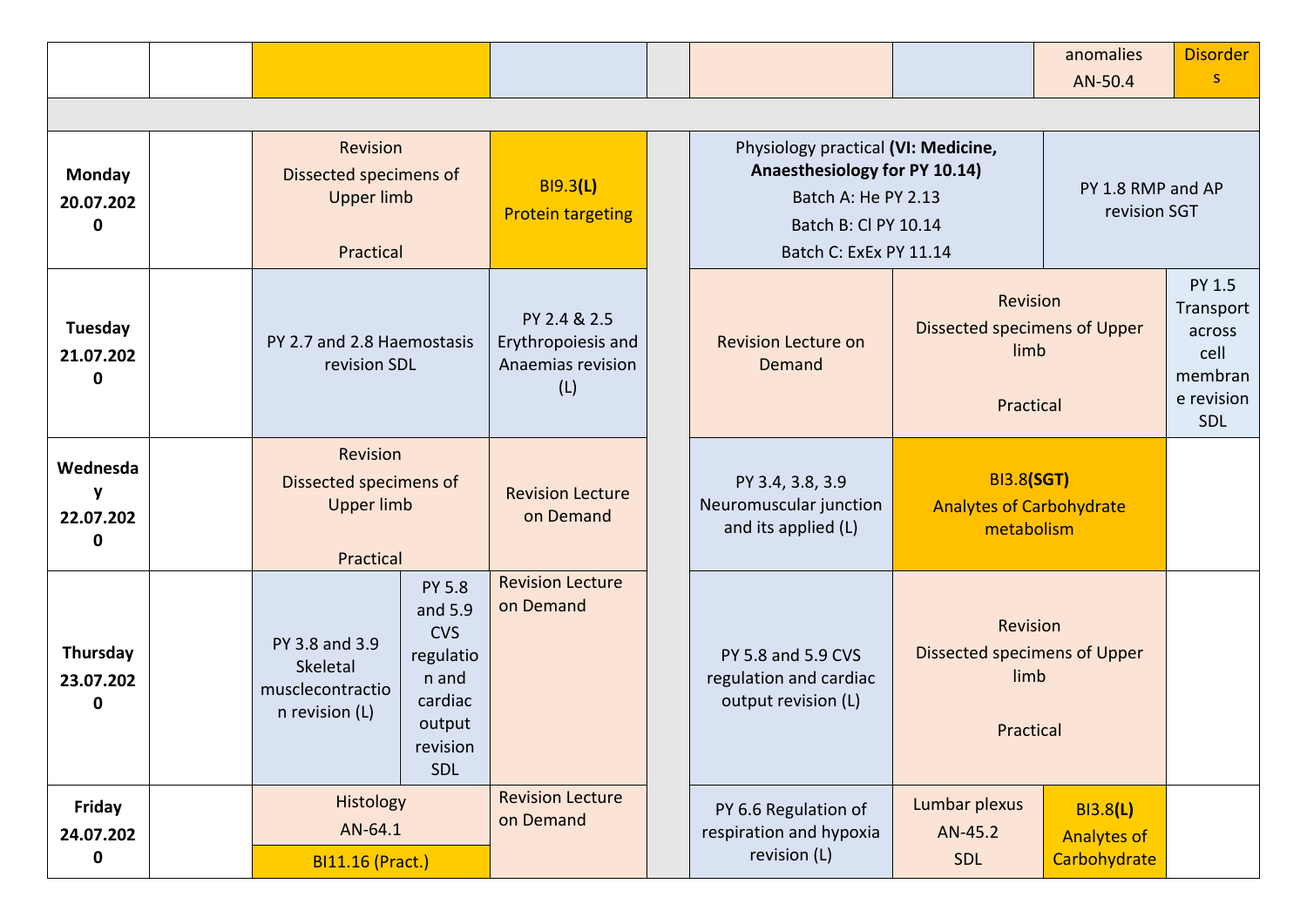|                                           | <b>Repeat DNA Isolation</b>                                                                                                                 |                                               |  |                                                                                                                |                                                                             | metabolism                       |                                                                                    |
|-------------------------------------------|---------------------------------------------------------------------------------------------------------------------------------------------|-----------------------------------------------|--|----------------------------------------------------------------------------------------------------------------|-----------------------------------------------------------------------------|----------------------------------|------------------------------------------------------------------------------------|
| Saturday<br>25.07.202<br>$\mathbf 0$      | Histology<br>AN-64.1<br><b>BI11.16 (Pract.)</b><br><b>Repeat DNA Isolation</b>                                                              | <b>PY 6.3 Gas</b><br>transport<br>revisionSDL |  | <b>Revision Lecture on</b><br>Demand                                                                           | PY 6.4high<br>altitude and<br>deep-sea<br>physiology<br>revision (L)        | Revision<br>Lecture on<br>Demand | BI 11.17<br>(TUT)<br><b>Thyroid</b><br><b>Disorders</b>                            |
|                                           |                                                                                                                                             |                                               |  |                                                                                                                |                                                                             |                                  |                                                                                    |
| Monday<br>27.07.202<br>$\mathbf 0$        | Revision<br><b>BI3.8(L)</b><br>Dissected specimens of<br><b>Analytes of</b><br><b>Upper limb</b><br>Carbohydrate<br>metabolism<br>Practical |                                               |  | Physiology practical<br>Batch A: Ex.Ex PY 11.14<br>Batch B: He. PY 2.13<br>Batch C: Cl. Revision 5.11          |                                                                             | PY 7.2 RAAS revision SGT         |                                                                                    |
| Tuesday<br>28.07.202<br>$\mathbf 0$       | <b>COMMUNITY MEDICINE</b><br><b>BMW Management 14.2(SGT)</b>                                                                                |                                               |  | <b>Revision Lecture on</b><br>Demand                                                                           | <b>Revision</b><br><b>Dissected specimens of Upper</b><br>limb<br>Practical |                                  | PY 7.3<br>GFR and<br>counter<br>current<br>mechanis<br>m<br>revision<br><b>SGT</b> |
| Wednesda<br>y<br>29.07.202<br>$\mathbf 0$ | <b>Revision Lecture</b><br>Revision<br>on Demand<br>Dissected specimens of head<br>& Neck<br>Practical                                      |                                               |  | PY 7.6 micturition<br>revision SGT                                                                             | <b>BI8.2 PEM (ECE-10)</b><br><b>Visit to Pedia Ward</b>                     |                                  |                                                                                    |
| Thursday<br>30.07.202<br>$\mathbf 0$      | Anatomy<br><b>Thyroid</b><br>AN 35.2<br><b>Physiology SGT</b><br>Thyroid PY 8.2<br><b>Biochemistry BI 6.14</b>                              |                                               |  | Anatomy<br><b>Thyroid</b><br>AN 35.2<br><b>Physiology SGT</b><br>Thyroid PY 8.2<br><b>Biochemistry BI 6.14</b> | Applied anatomy of Thyroid<br>Comp SU 22.1                                  |                                  | Case<br>discussio<br>n.<br>medicine<br>departme<br>nt                              |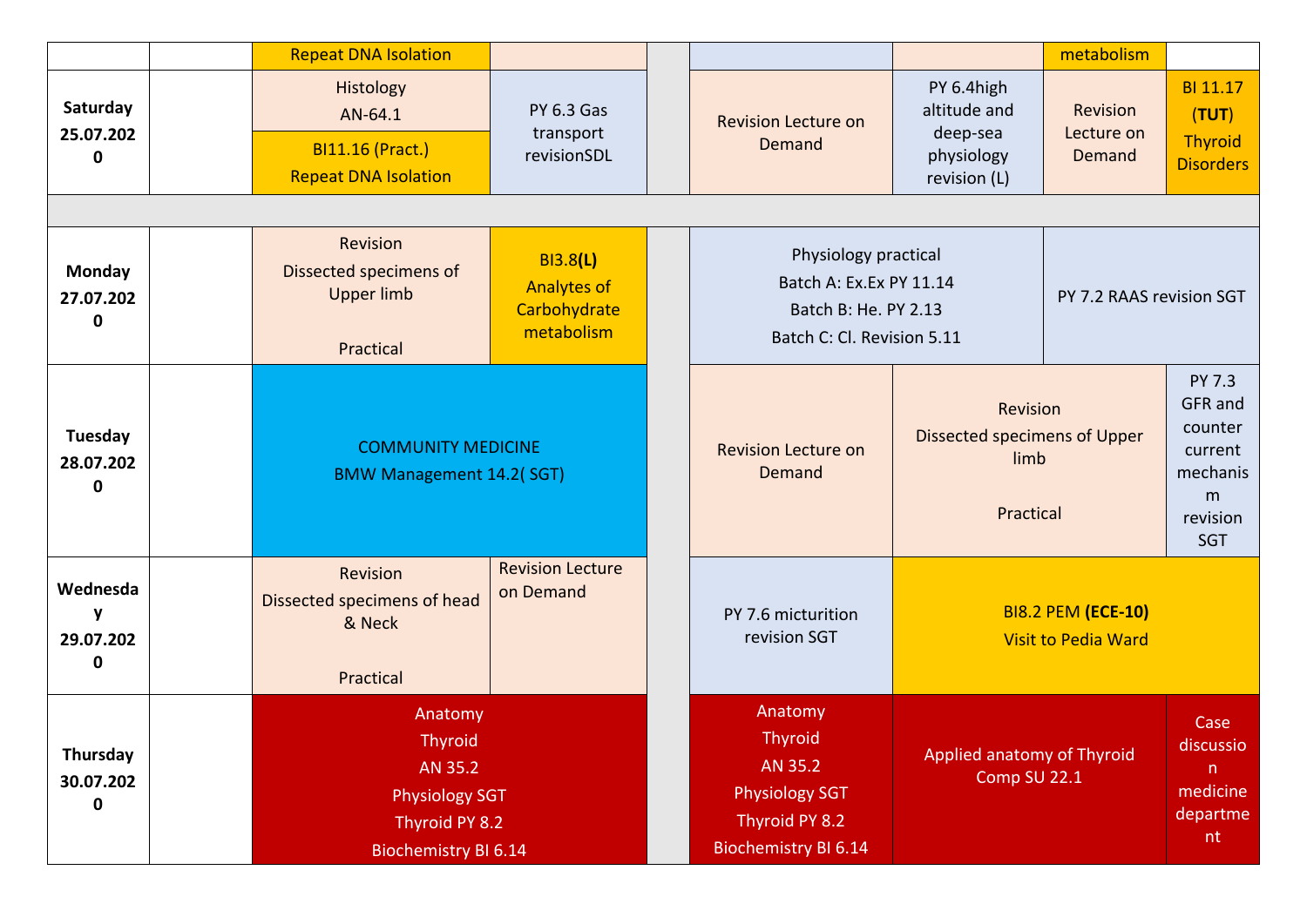| Friday<br>31.07.202<br>0        | Histology<br>AN-64.1<br>BI11.21 (Pract.) Repeat<br><b>Estimation of Blood Sugar</b>                                                                            | <b>Revision Lecture</b><br>on Demand                                                           |  | PY 4.3 GIT movements<br>revision SGT                                                                        | Thoracoabdomin<br>al Diaphragm<br>AN47.14<br>SDL                      | B.4.4(L)<br>Lipid<br>Metabolism<br>revision                             |                                                                         |
|---------------------------------|----------------------------------------------------------------------------------------------------------------------------------------------------------------|------------------------------------------------------------------------------------------------|--|-------------------------------------------------------------------------------------------------------------|-----------------------------------------------------------------------|-------------------------------------------------------------------------|-------------------------------------------------------------------------|
| Saturday<br>01.08.202<br>0      | Histology<br>AN-64.1<br>BI11.21 (Pract.) Repeat<br><b>Estimation of Blood Sugar</b>                                                                            | BI4.5/BI4.7(SDL)<br>Interpretation of<br>analytes of Lipid<br>Metabolism (VI:<br>Gen.Medicine) |  | <b>Revision Lecture on</b><br>Demand                                                                        | PY 4.7 Jaundice<br>revision(L)                                        | Community<br><b>Medicine</b><br>14.1<br><b>BMW</b><br>Management<br>(L) | Sports &<br><b>EC</b>                                                   |
|                                 |                                                                                                                                                                |                                                                                                |  |                                                                                                             |                                                                       |                                                                         |                                                                         |
| <b>Monday</b><br>03.08.202<br>0 | Revision<br>BI4.5/BI4.7(L)<br>Dissected specimens of head<br>Interpretation of<br>& Neck<br>analytes of Lipid<br>Metabolism (VI:<br>Gen.Medicine)<br>Practical |                                                                                                |  | Physiology practical<br>Batch A: He revision 2.11<br>Batch B: Cl revision 5.11<br>Batch C: Ex revision 3.18 |                                                                       | PY 10.17 Eye revision SGT                                               |                                                                         |
| Tuesday<br>04.08.202<br>0       | Hospital based ECE 10: Anaesthesia for Basic life<br>support<br>PY 11.14                                                                                       |                                                                                                |  | Revision1<br><b>Embryology CVS</b><br>$-SGT$                                                                | Revision<br>Dissected specimens of head &<br><b>Neck</b><br>Practical |                                                                         | PY 10.3<br>and 10.4<br>Pain and<br>muscle<br>spindle<br>revision<br>(L) |
| Wednesda<br>y<br>05.08.202<br>0 | Revision<br>Dissected specimens of head<br><b>Revision 2</b><br>& Neck<br><b>Embryology CNS</b><br><b>SGT</b><br>Practical                                     |                                                                                                |  | PY 10.7 basal ganglia<br>and cerebellum revision<br><b>SGT</b>                                              | <b>BI6.3 (SGT)</b><br><b>Revision</b><br><b>Nucleotide Metabolism</b> |                                                                         |                                                                         |
| Thursday<br>06.08.202           | Physiology practical<br><b>Revision Lecture</b><br>on Demand<br>Batch A: Cl. revision 5.11                                                                     |                                                                                                |  | PY 4.2 GI secretions revision<br>Revision<br><b>SGT</b><br>Dissected specimens of head                      |                                                                       |                                                                         |                                                                         |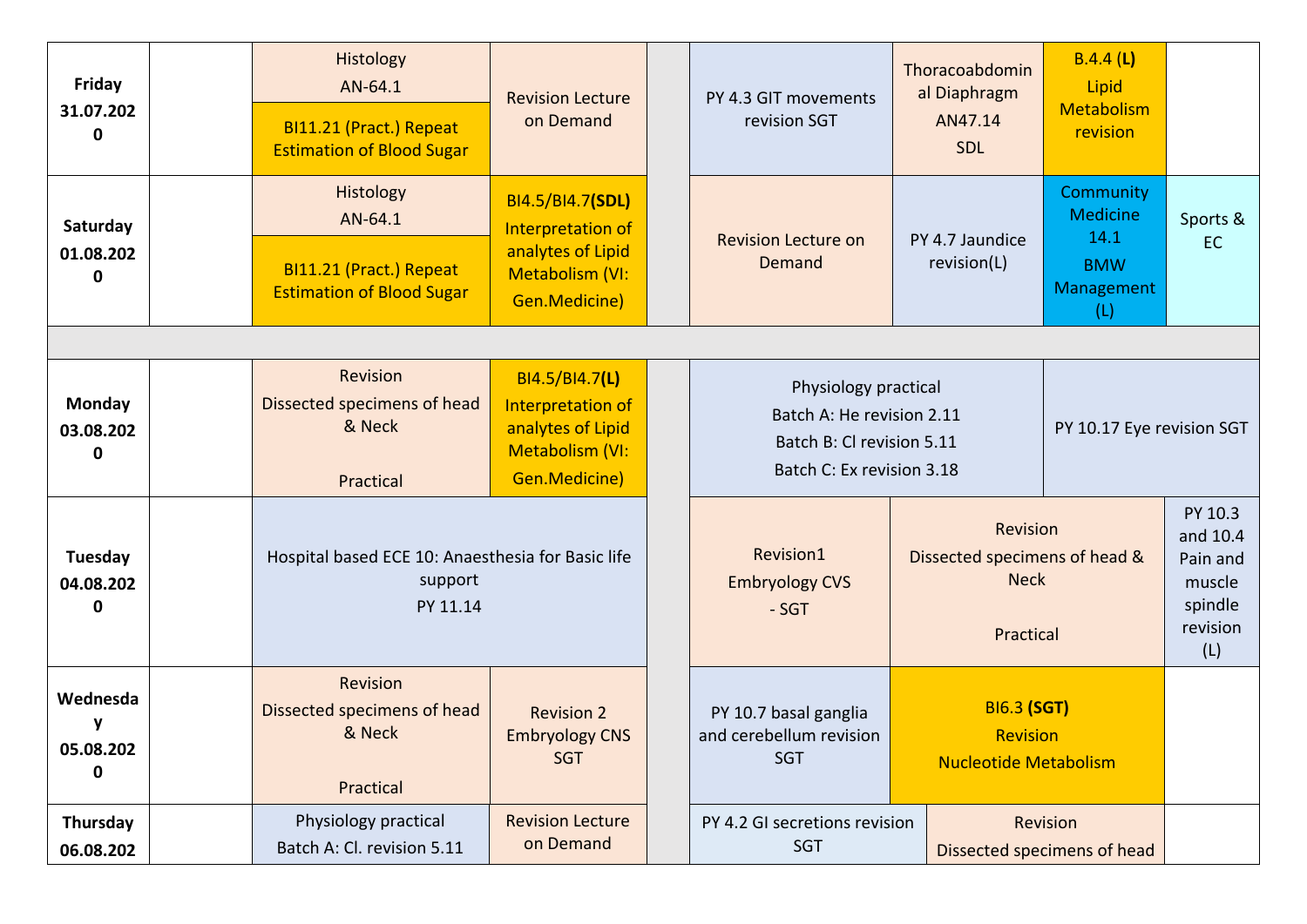| $\mathbf 0$                                          | Batch B: Ex.Ex PY 11.14<br>Batch C: He. PY 2.13                                                          | & Neck<br>Practical                                                                                                                                                                                                                                                                   |                                                                                 |  |  |  |
|------------------------------------------------------|----------------------------------------------------------------------------------------------------------|---------------------------------------------------------------------------------------------------------------------------------------------------------------------------------------------------------------------------------------------------------------------------------------|---------------------------------------------------------------------------------|--|--|--|
| Friday<br>07.08.202<br>$\mathbf 0$                   | Anatomy<br>pancreas<br>AN 47.5<br><b>Physiology SGT</b><br>Thyroid PY 8.2<br><b>Biochemistry BI 6.14</b> | Anatomy<br>Anatomy<br>pancreas<br>Surgery<br>pancreas<br>AN 47.5<br>department<br>AN 47.5<br>Comp SU24.1<br><b>Physiology SGT</b><br><b>Physiology SGT</b><br>Case<br>Thyroid PY 8.2<br>Thyroid PY 8.2<br>discussion<br><b>Biochemistry BI</b><br><b>Biochemistry BI 6.14</b><br>6.14 | Histology<br>Microsco<br>pic<br>structure<br>of<br>Pancreas<br>Comp.<br>AN 52.1 |  |  |  |
| Saturday<br>08.08.202<br>$\pmb{0}$                   | <b>Illrd Terminal</b>                                                                                    | <b>Community Medicine</b>                                                                                                                                                                                                                                                             |                                                                                 |  |  |  |
| <b>Monday</b><br>10.08.2020<br>Tuesday<br>11.08.2020 | <b>Illrd Terminal</b>                                                                                    | Anatomy                                                                                                                                                                                                                                                                               |                                                                                 |  |  |  |
| Wednesda<br>y<br>12.08.2020                          |                                                                                                          |                                                                                                                                                                                                                                                                                       |                                                                                 |  |  |  |
| Thursday<br>13.08.2020<br>Friday<br>14.08.2020       | <b>Illrd Terminal</b>                                                                                    | Physiology                                                                                                                                                                                                                                                                            |                                                                                 |  |  |  |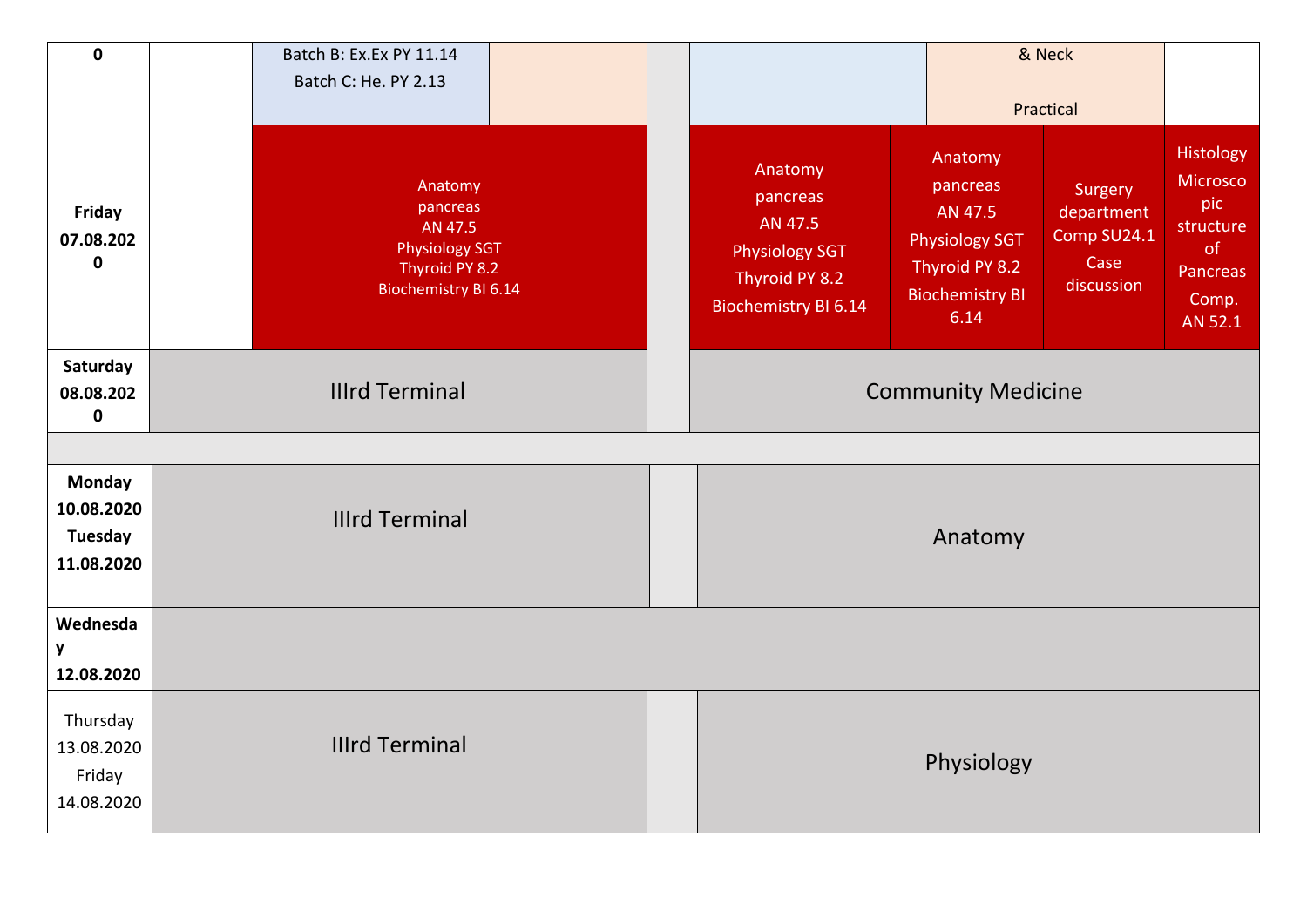| <b>Monday</b><br>17.08.2020<br><b>Tuesday</b><br>18.08.2020                                                                                                                      | <b>Illrd Terminal</b>  | Biochemistry |
|----------------------------------------------------------------------------------------------------------------------------------------------------------------------------------|------------------------|--------------|
| Wednesda<br>y to<br>Saturday<br>19.08.2020<br>to<br>22.08.2020                                                                                                                   | <b>Illrd Terminals</b> | Practicals   |
| <b>Monday</b><br>24.08.2020<br><b>Tuesday</b><br>25.08.2020<br>Wednesda<br>y<br>26.08.2020<br>Thursday<br>27.08.2020<br>Friday<br>28.08.2020<br>Saturday<br>29.08.2020<br>Monday | <b>PREPARATION</b>     | <b>LEAVE</b> |
| 31.08.2020                                                                                                                                                                       |                        |              |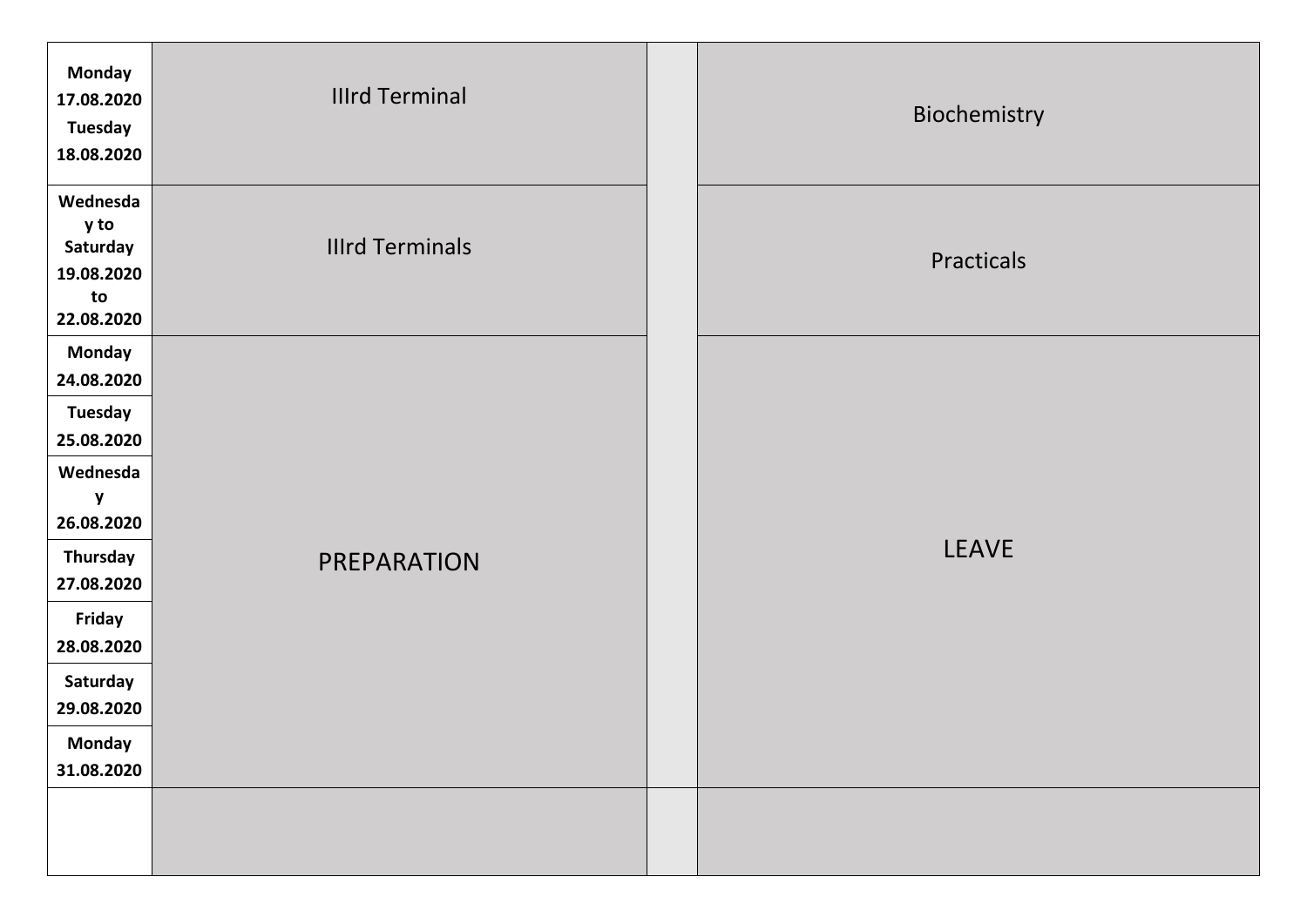